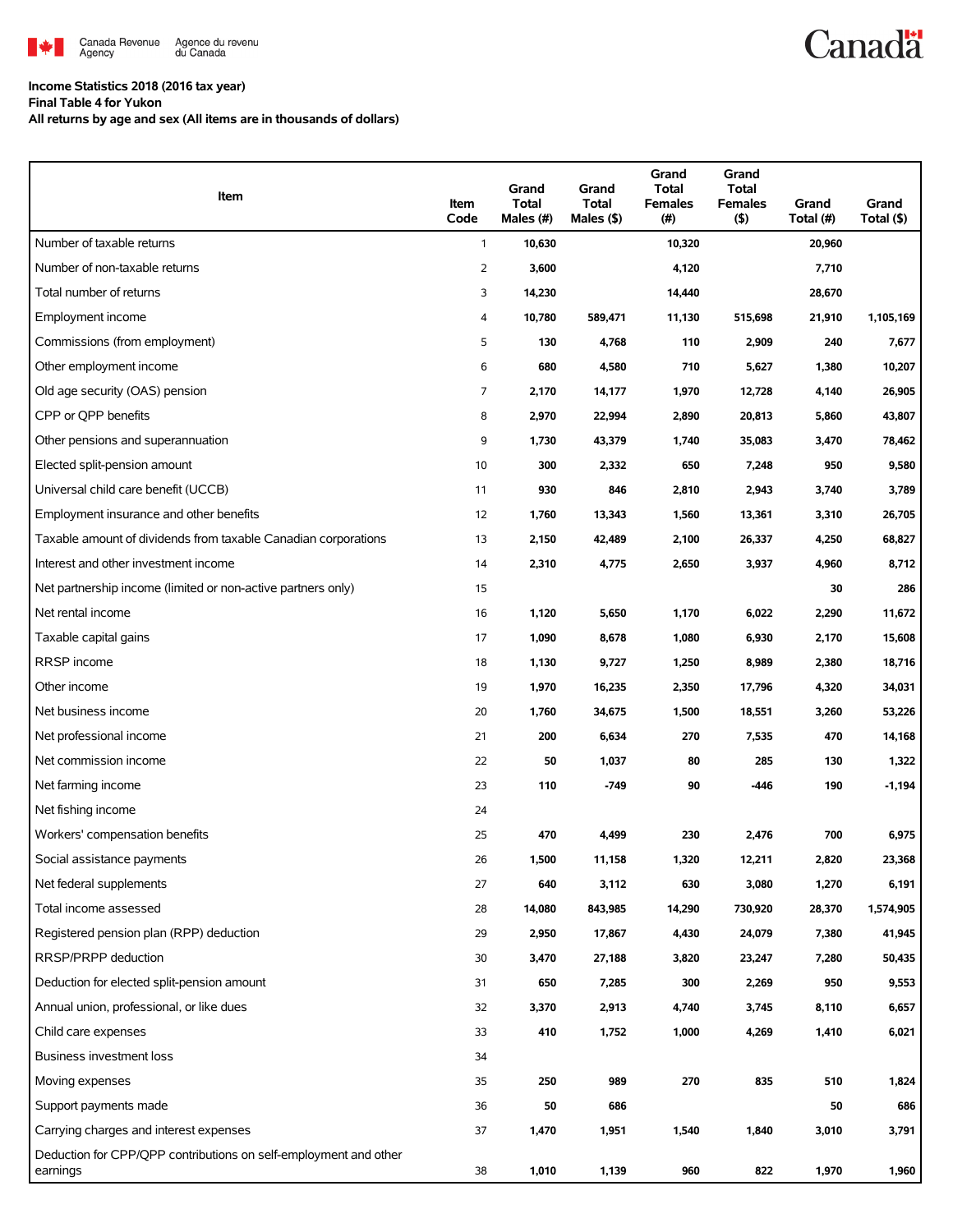

### **Income Statistics 2018 (2016 tax year) Final Table 4 for Yukon**

**All returns by age and sex (All items are in thousands of dollars)**

| Item                                                                                          | Item<br>Code | Grand<br>Total<br>Males (#) | Grand<br><b>Total</b><br>Males $($ \$) | Grand<br>Total<br><b>Females</b><br>(# ) | Grand<br><b>Total</b><br><b>Females</b><br>(5) | Grand<br>Total (#) | Grand<br>Total (\$) |
|-----------------------------------------------------------------------------------------------|--------------|-----------------------------|----------------------------------------|------------------------------------------|------------------------------------------------|--------------------|---------------------|
| Deduction for provincial parental insurance plan (PPIP) premiums on<br>self-employment income | 39           |                             |                                        |                                          |                                                |                    |                     |
| Exploration and development expenses                                                          | 40           | 50                          | 193                                    | 20                                       | 78                                             | 60                 | 271                 |
| Other employment expenses                                                                     | 41           | 370                         | 1,428                                  | 190                                      | 902                                            | 560                | 2,330               |
| Clergy residence deduction                                                                    | 42           | 30                          | 367                                    |                                          |                                                | 30                 | 456                 |
| Other deductions                                                                              | 43           | 420                         | 1,676                                  | 400                                      | 469                                            | 830                | 2,144               |
| Total deductions before adjustments                                                           | 44           | 8,120                       | 65,453                                 | 8,980                                    | 62,685                                         | 17,100             | 128,138             |
| Social benefits repayment                                                                     | 45           | 460                         | 1,195                                  | 230                                      | 626                                            | 690                | 1,821               |
| Net income                                                                                    | 46           | 14,030                      | 777,898                                | 14,250                                   | 668,032                                        | 28,280             | 1,445,929           |
| Canadian Forces personnel and police deduction                                                | 47           |                             |                                        |                                          |                                                |                    |                     |
| Security options deductions                                                                   | 48           | 10                          | 282                                    |                                          |                                                | 20                 | 322                 |
| Other payments deduction                                                                      | 49           | 2,210                       | 18,768                                 | 1,870                                    | 17,766                                         | 4,080              | 36,534              |
| Non-capital losses of other years                                                             | 50           | 30                          | 232                                    | 20                                       | 214                                            | 60                 | 446                 |
| Net capital losses of other years                                                             | 51           | 190                         | 527                                    | 160                                      | 461                                            | 350                | 988                 |
| Capital gains deduction                                                                       | 52           | 30                          | 1,443                                  | 10                                       | 1,477                                          | 40                 | 2,920               |
| Northern residents deductions                                                                 | 53           | 9,730                       | 61,565                                 | 9,580                                    | 56,847                                         | 19,310             | 118,412             |
| <b>Additional deductions</b>                                                                  | 54           | 70                          | 233                                    | 70                                       | 214                                            | 140                | 447                 |
| Farming/fishing losses of prior years                                                         | 55           |                             |                                        |                                          |                                                |                    |                     |
| Total deductions from net income                                                              | 56           | 11,080                      | 83,097                                 | 10,710                                   | 77,023                                         | 21,790             | 160,120             |
| Taxable income assessed                                                                       | 57           | 13,690                      | 695,015                                | 14,010                                   | 591,189                                        | 27,700             | 1,286,204           |
| Basic personal amount                                                                         | 58           | 14,230                      | 162,865                                | 14,440                                   | 165,395                                        | 28,670             | 328,259             |
| Age amount                                                                                    | 59           | 2,140                       | 12,646                                 | 1,940                                    | 11,764                                         | 4,080              | 24,410              |
| Spouse or common-law partner amount                                                           | 60           | 860                         | 6,697                                  | 470                                      | 3,626                                          | 1,330              | 10,324              |
| Amount for an eligible dependant                                                              | 61           | 270                         | 2,959                                  | 1,080                                    | 11,667                                         | 1,360              | 14,626              |
| Family caregiver amount for children under 18 years of age                                    | 62           | 50                          | 117                                    | 50                                       | 127                                            | 110                | 244                 |
| Amount for infirm dependants age 18 or older                                                  | 63           |                             |                                        |                                          |                                                |                    |                     |
| CPP or QPP contributions through employment                                                   | 64           | 10,090                      | 18,717                                 | 10,540                                   | 17,954                                         | 20,630             | 36,671              |
| CPP or QPP contributions on self-employment and other earnings                                | 65           | 1,010                       | 1,139                                  | 960                                      | 822                                            | 1,970              | 1,960               |
| Employment insurance premiums                                                                 | 66           | 9,720                       | 6,791                                  | 10,210                                   | 6,760                                          | 19,930             | 13,551              |
| PPIP premiums paid                                                                            | 67           |                             |                                        |                                          |                                                |                    |                     |
| PPIP premiums payable on employment income                                                    | 68           |                             |                                        |                                          |                                                |                    |                     |
| PPIP premiums payable on self-employment income                                               | 69           |                             |                                        |                                          |                                                |                    |                     |
| Volunteer firefighters' amount/search and rescue volunteers' amount                           | 70           | 130                         | 399                                    | 40                                       | 114                                            | 170                | 513                 |
| Canada employment amount                                                                      | 71           | 10,990                      | 12,508                                 | 11,340                                   | 12,889                                         | 22,330             | 25,397              |
| Public transit amount                                                                         | 72           | 230                         | 71                                     | 290                                      | 96                                             | 510                | 167                 |
| Children's arts amount                                                                        | 73           | 310                         | 99                                     | 320                                      | 100                                            | 630                | 199                 |
| Home accessibility expenses                                                                   | 74           |                             |                                        |                                          |                                                | 10                 | 62                  |
| Home buyers' amount                                                                           | 75           | 130                         | 593                                    | 140                                      | 607                                            | 270                | 1,200               |
| Pension income amount                                                                         | 76           | 1,920                       | 3,677                                  | 2,130                                    | 4,112                                          | 4,050              | 7,789               |

**Canadä**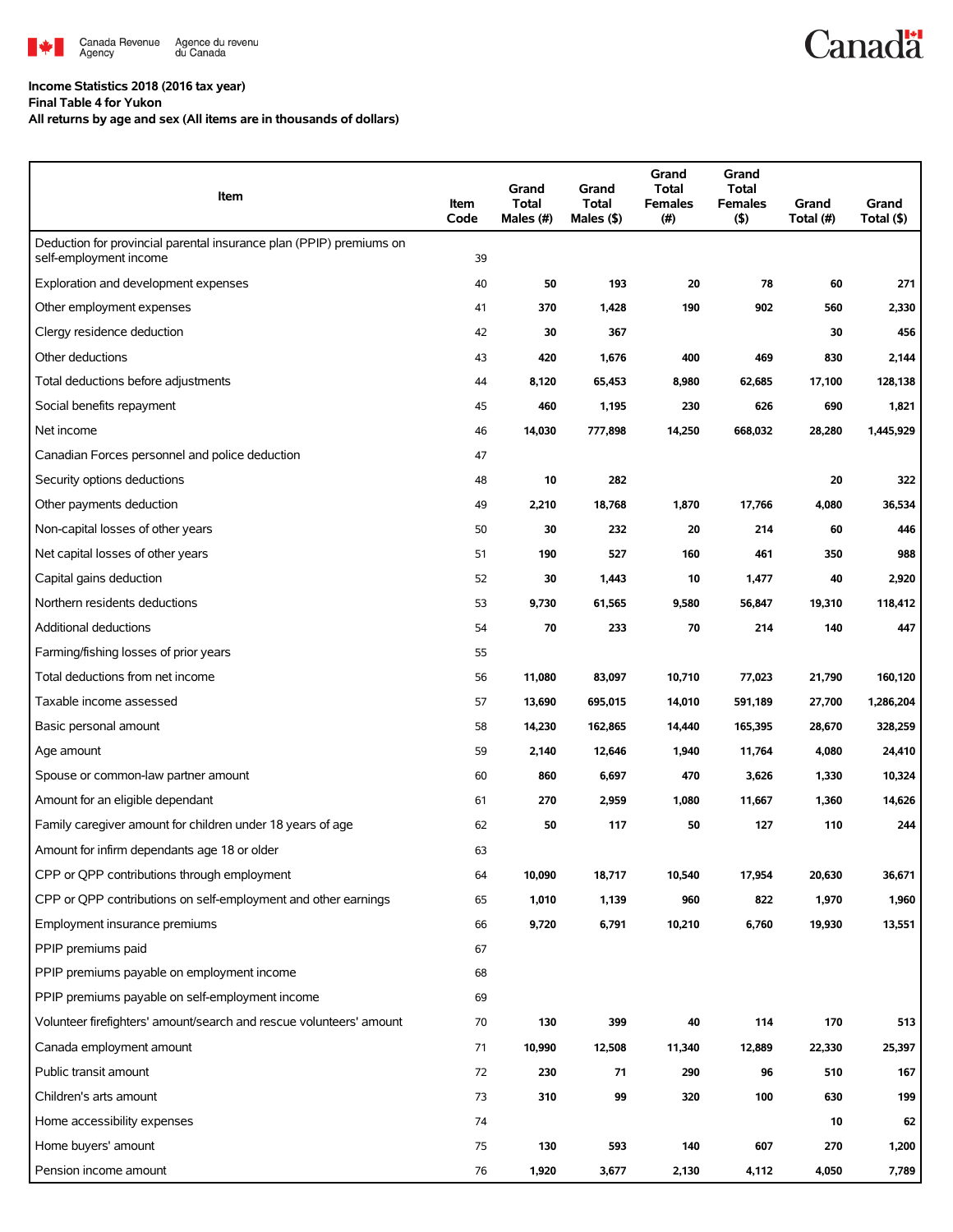

# **Canadä**

## **Income Statistics 2018 (2016 tax year)**

**Final Table 4 for Yukon**

**All returns by age and sex (All items are in thousands of dollars)**

| Item                                                              | Item<br>Code | Grand<br><b>Total</b><br>Males (#) | Grand<br><b>Total</b><br>Males (\$) | Grand<br><b>Total</b><br><b>Females</b><br>(#) | Grand<br><b>Total</b><br><b>Females</b><br>(5) | Grand<br>Total (#) | Grand<br>Total (\$) |
|-------------------------------------------------------------------|--------------|------------------------------------|-------------------------------------|------------------------------------------------|------------------------------------------------|--------------------|---------------------|
| Caregiver amount                                                  | 77           | 30                                 | 213                                 | 50                                             | 281                                            | 80                 | 494                 |
| Disability amount                                                 | 78           | 270                                | 2,133                               | 280                                            | 2,279                                          | 550                | 4,412               |
| Disability amount transferred from a dependant                    | 79           | 70                                 | 870                                 | 90                                             | 999                                            | 160                | 1,870               |
| Interest paid on student loans                                    | 80           | 180                                | 136                                 | 370                                            | 235                                            | 550                | 372                 |
| Tuition, education, and textbook amounts                          | 81           | 880                                | 5,521                               | 1,320                                          | 7,312                                          | 2,200              | 12,833              |
| Tuition, education, and textbook amounts transferred from a child | 82           | 180                                | 928                                 | 160                                            | 781                                            | 350                | 1,709               |
| Amounts transferred from spouse or common-law partner             | 83           | 350                                | 1,750                               | 330                                            | 1,698                                          | 680                | 3,448               |
| Medical expenses                                                  | 84           | 860                                | 2,441                               | 1,260                                          | 2,886                                          | 2,120              | 5,327               |
| Total tax credits on personal amounts                             | 85           | 14,230                             | 36,498                              | 14,440                                         | 37,885                                         | 28,670             | 74,382              |
| Allowable charitable donations and government gifts               | 86           | 2,160                              | 3,786                               | 2,660                                          | 3,328                                          | 4,820              | 7,114               |
| Eligible cultural and ecological gifts                            | 87           |                                    |                                     |                                                |                                                |                    |                     |
| Total tax credit on donations and gifts                           | 88           | 2,160                              | 1,068                               | 2,650                                          | 911                                            | 4,810              | 1,979               |
| Total federal non-refundable tax credits                          | 89           | 14,230                             | 37,566                              | 14,440                                         | 38,796                                         | 28,670             | 76,362              |
| Federal dividend tax credit                                       | 90           | 2,010                              | 5,042                               | 1,950                                          | 3,164                                          | 3,960              | 8,206               |
| Minimum tax carryover                                             | 91           | 10                                 | 63                                  | 20                                             | 52                                             | 30                 | 116                 |
| Basic federal tax                                                 | 92           | 10,380                             | 85,830                              | 10,080                                         | 63,019                                         | 20,460             | 148,849             |
| Federal foreign tax credit                                        | 93           | 580                                | 516                                 | 600                                            | 256                                            | 1,180              | 772                 |
| Federal political contribution tax credit                         | 94           | 220                                | 47                                  | 150                                            | 24                                             | 370                | 72                  |
| Investment tax credit                                             | 95           | 10                                 | 37                                  |                                                |                                                | 20                 | 39                  |
| Labour-sponsored funds tax credit (federally registered)          | 96           |                                    |                                     |                                                |                                                |                    |                     |
| Labour-sponsored funds tax credit (provincially registered)       | 97           |                                    |                                     |                                                |                                                |                    |                     |
| Alternative minimum tax payable                                   | 98           | 20                                 | 26                                  |                                                |                                                | 30                 | 97                  |
| Net federal tax                                                   | 99           | 10,360                             | 85,282                              | 10,070                                         | 62,745                                         | 20,430             | 148,027             |
| CPP contributions on self-employment                              | 100          | 1,010                              | 2,277                               | 960                                            | 1,643                                          | 1,970              | 3,920               |
| Social Benefits repayment                                         | 101          | 460                                | 1,195                               | 230                                            | 626                                            | 690                | 1,821               |
| Working income tax benefit (WITB)                                 | 102          | 650                                | 443                                 | 640                                            | 469                                            | 1,290              | 912                 |
| Children's fitness tax credit                                     | 103          | 850                                | 70                                  | 850                                            | 67                                             | 1,700              | 137                 |
| Eligible educator school supply tax credit                        | 104          | 20                                 | 1                                   | 50                                             | 5                                              | 70                 | 6                   |
| Net provincial or territorial tax                                 | 105          | 10,290                             | 36,108                              | 10,000                                         | 26,547                                         | 20,290             | 62,655              |
| Total tax payable                                                 | 106          | 10,630                             | 128,730                             | 10,320                                         | 95,105                                         | 20,960             | 223,835             |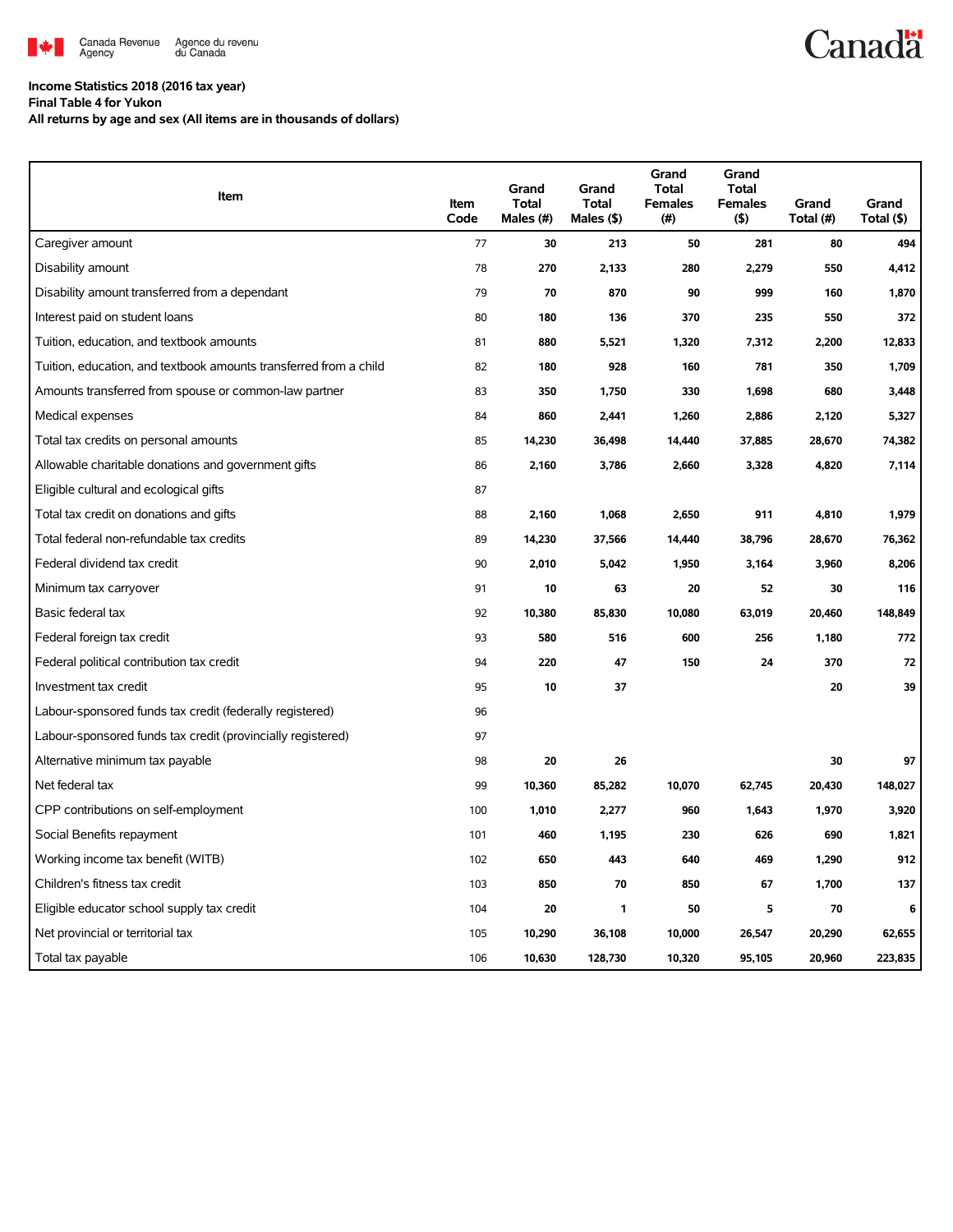| Item                                                                                          | Item<br>Code   | Age<br>Group:<br>Under 20<br>Males (#) | Age<br>Group:<br>Under 20<br>Males (\$) | Age<br>Group:<br>Under 20<br>Females (#) | Age<br>Group:<br>Under 20<br>Females (\$) |
|-----------------------------------------------------------------------------------------------|----------------|----------------------------------------|-----------------------------------------|------------------------------------------|-------------------------------------------|
| Number of taxable returns                                                                     | $\mathbf{1}$   | 140                                    |                                         | 110                                      |                                           |
| Number of non-taxable returns                                                                 | $\overline{2}$ | 410                                    |                                         | 440                                      |                                           |
| Total number of returns                                                                       | 3              | 550                                    |                                         | 550                                      |                                           |
| Employment income                                                                             | 4              | 500                                    | 5,782                                   | 500                                      | 4,823                                     |
| Commissions (from employment)                                                                 | 5              |                                        |                                         |                                          |                                           |
| Other employment income                                                                       | 6              | 10                                     | 38                                      | 20                                       | 37                                        |
| Old age security (OAS) pension                                                                | $\overline{7}$ |                                        |                                         |                                          |                                           |
| CPP or QPP benefits                                                                           | 8              | 30                                     | 76                                      | 40                                       | 100                                       |
| Other pensions and superannuation                                                             | 9              |                                        |                                         |                                          |                                           |
| Elected split-pension amount                                                                  | 10             |                                        |                                         |                                          |                                           |
| Universal child care benefit (UCCB)                                                           | 11             | 10                                     | 7                                       | 20                                       | 9                                         |
| Employment insurance and other benefits                                                       | 12             |                                        |                                         |                                          |                                           |
| Taxable amount of dividends from taxable Canadian corporations                                | 13             |                                        |                                         |                                          |                                           |
| Interest and other investment income                                                          | 14             | 20                                     | 4                                       | 30                                       | 6                                         |
| Net partnership income (limited or non-active partners only)                                  | 15             |                                        |                                         |                                          |                                           |
| Net rental income                                                                             | 16             |                                        |                                         |                                          |                                           |
| Taxable capital gains                                                                         | 17             |                                        |                                         |                                          |                                           |
| RRSP income                                                                                   | 18             |                                        |                                         |                                          |                                           |
| Other income                                                                                  | 19             | 60                                     | 263                                     | 90                                       | 399                                       |
| Net business income                                                                           | 20             |                                        |                                         |                                          |                                           |
| Net professional income                                                                       | 21             |                                        |                                         |                                          |                                           |
| Net commission income                                                                         | 22             |                                        |                                         |                                          |                                           |
| Net farming income                                                                            | 23             |                                        |                                         |                                          |                                           |
| Net fishing income                                                                            | 24             |                                        |                                         |                                          |                                           |
| Workers' compensation benefits                                                                | 25             |                                        |                                         |                                          |                                           |
| Social assistance payments                                                                    | 26             | 20                                     | 80                                      | 30                                       | 136                                       |
| Net federal supplements                                                                       | 27             |                                        |                                         |                                          |                                           |
| Total income assessed                                                                         | 28             | 530                                    | 6,668                                   | 540                                      | 5,774                                     |
| Registered pension plan (RPP) deduction                                                       | 29             |                                        |                                         |                                          |                                           |
| RRSP/PRPP deduction                                                                           | 30             |                                        |                                         |                                          |                                           |
| Deduction for elected split-pension amount                                                    | 31             |                                        |                                         |                                          |                                           |
| Annual union, professional, or like dues                                                      | 32             |                                        |                                         |                                          |                                           |
| Child care expenses                                                                           | 33             |                                        |                                         |                                          |                                           |
| Business investment loss                                                                      | 34             |                                        |                                         |                                          |                                           |
| Moving expenses                                                                               | 35             |                                        |                                         |                                          |                                           |
| Support payments made                                                                         | 36             |                                        |                                         |                                          |                                           |
| Carrying charges and interest expenses                                                        | 37             |                                        |                                         |                                          |                                           |
| Deduction for CPP/QPP contributions on self-employment and other earnings                     | 38             |                                        |                                         |                                          |                                           |
| Deduction for provincial parental insurance plan (PPIP) premiums on self-employment<br>income | 39             |                                        |                                         |                                          |                                           |
| Exploration and development expenses                                                          | 40             |                                        |                                         |                                          |                                           |
| Other employment expenses                                                                     | 41             |                                        |                                         |                                          |                                           |
| Clergy residence deduction                                                                    | 42             |                                        |                                         |                                          |                                           |
| Other deductions                                                                              | 43             |                                        |                                         |                                          |                                           |
| Total deductions before adjustments                                                           | 44             | 100                                    | 37                                      | 90                                       | 39                                        |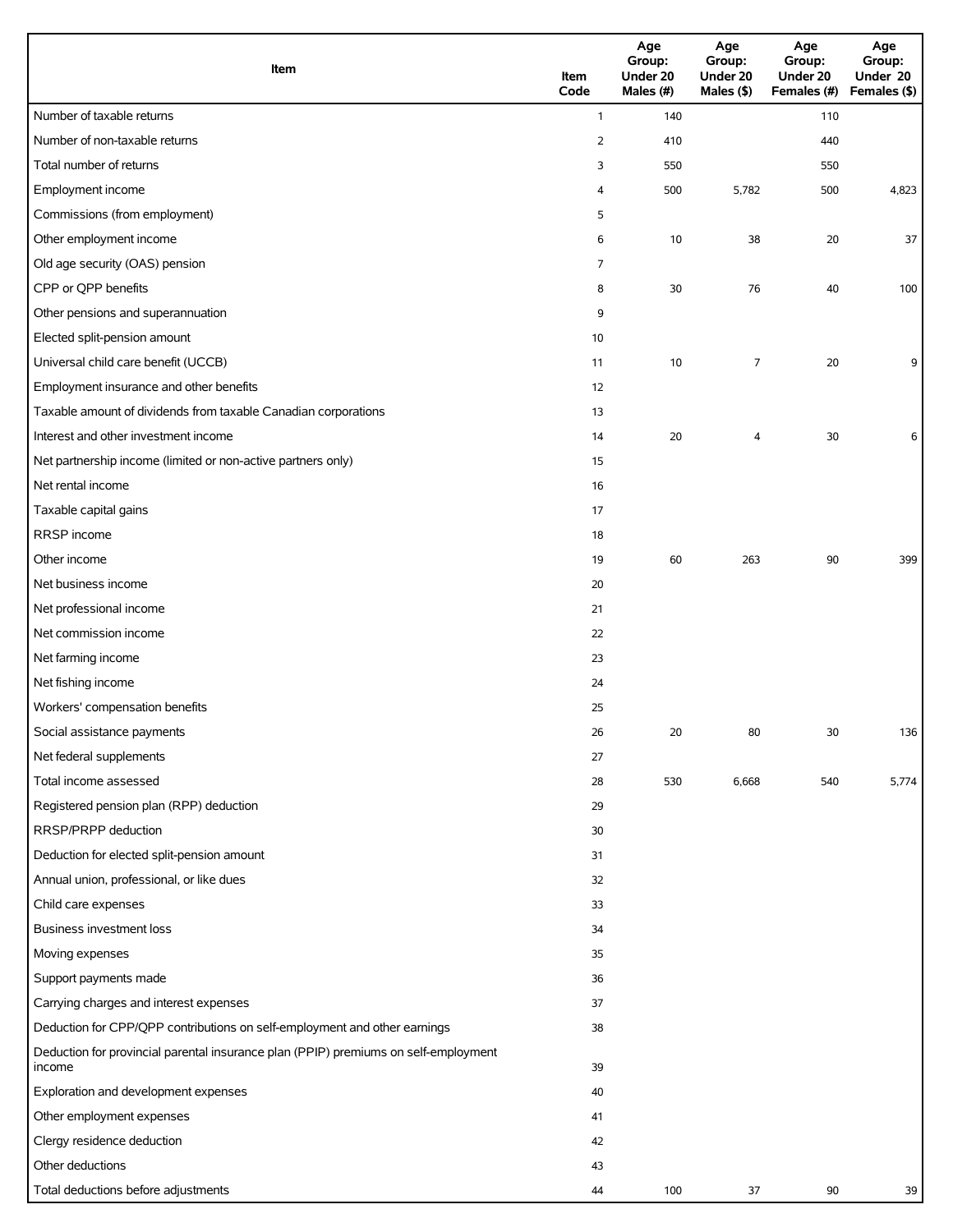| Item                                                                | <b>Item Code</b> | Under 20<br>Males (#) | Under 20<br>Males (\$) | Age Group: Age Group: Age Group: Age Group:<br>Under 20<br>Females (#) | Under 20<br>Females (\$) |
|---------------------------------------------------------------------|------------------|-----------------------|------------------------|------------------------------------------------------------------------|--------------------------|
| Social benefits repayment                                           | 45               |                       |                        |                                                                        |                          |
| Net income                                                          | 46               | 530                   | 6,631                  | 540                                                                    | 5,735                    |
| Canadian Forces personnel and police deduction                      | 47               |                       |                        |                                                                        |                          |
| Security options deductions                                         | 48               |                       |                        |                                                                        |                          |
| Other payments deduction                                            | 49               |                       |                        | 30                                                                     | 140                      |
| Non-capital losses of other years                                   | 50               |                       |                        |                                                                        |                          |
| Net capital losses of other years                                   | 51               |                       |                        |                                                                        |                          |
| Capital gains deduction                                             | 52               |                       |                        |                                                                        |                          |
| Northern residents deductions                                       | 53               | 120                   | 314                    | 100                                                                    | 236                      |
| Additional deductions                                               | 54               |                       |                        |                                                                        |                          |
| Farming/fishing losses of prior years                               | 55               |                       |                        |                                                                        |                          |
| Total deductions from net income                                    | 56               | 140                   | 406                    | 120                                                                    | 376                      |
| Taxable income assessed                                             | 57               | 530                   | 6,225                  | 530                                                                    | 5,360                    |
| Basic personal amount                                               | 58               | 550                   | 6,265                  | 550                                                                    | 6,329                    |
| Age amount                                                          | 59               |                       |                        |                                                                        |                          |
| Spouse or common-law partner amount                                 | 60               |                       |                        |                                                                        |                          |
| Amount for an eligible dependant                                    | 61               |                       |                        |                                                                        |                          |
| Family caregiver amount for children under 18 years of age          | 62               |                       |                        |                                                                        |                          |
| Amount for infirm dependants age 18 or older                        | 63               |                       |                        |                                                                        |                          |
| CPP or QPP contributions through employment                         | 64               | 270                   | 171                    | 290                                                                    | 120                      |
| CPP or QPP contributions on self-employment and other earnings      | 65               |                       |                        |                                                                        |                          |
| Employment insurance premiums                                       | 66               | 440                   | 105                    | 430                                                                    | 88                       |
| PPIP premiums paid                                                  | 67               |                       |                        |                                                                        |                          |
| PPIP premiums payable on employment income                          | 68               |                       |                        |                                                                        |                          |
| PPIP premiums payable on self-employment income                     | 69               |                       |                        |                                                                        |                          |
| Volunteer firefighters' amount/search and rescue volunteers' amount | 70               |                       |                        |                                                                        |                          |
| Canada employment amount                                            | 71               | 500                   | 568                    | 510                                                                    | 569                      |
| Public transit amount                                               | 72               |                       |                        | 20                                                                     | 4                        |
| Children's arts amount                                              | 73               |                       |                        |                                                                        |                          |
| Home accessibility expenses                                         | 74               |                       |                        |                                                                        |                          |
| Home buyers' amount                                                 | 75               |                       |                        |                                                                        |                          |
| Pension income amount                                               | 76               |                       |                        |                                                                        |                          |
| Caregiver amount                                                    | 77               |                       |                        |                                                                        |                          |
| Disability amount                                                   | 78               |                       |                        |                                                                        |                          |
| Disability amount transferred from a dependant                      | 79               |                       |                        |                                                                        |                          |
| Interest paid on student loans                                      | 80               |                       |                        |                                                                        |                          |
| Tuition, education, and textbook amounts                            | 81               | 50                    | 277                    | 60                                                                     | 246                      |
| Tuition, education, and textbook amounts transferred from a child   | 82               |                       |                        |                                                                        |                          |
| Amounts transferred from spouse or common-law partner               | 83               |                       |                        |                                                                        |                          |
| Medical expenses                                                    | 84               |                       |                        |                                                                        |                          |
| Total tax credits on personal amounts                               | 85               | 550                   | 1,124                  | 550                                                                    | 1,123                    |
| Allowable charitable donations and government gifts                 | 86               |                       |                        |                                                                        |                          |
| Eligible cultural and ecological gifts                              | 87               |                       |                        |                                                                        |                          |
| Total tax credit on donations and gifts                             | 88               |                       |                        |                                                                        |                          |
| Total federal non-refundable tax credits                            | 89               | 550                   | 1,124                  | 550                                                                    | 1,124                    |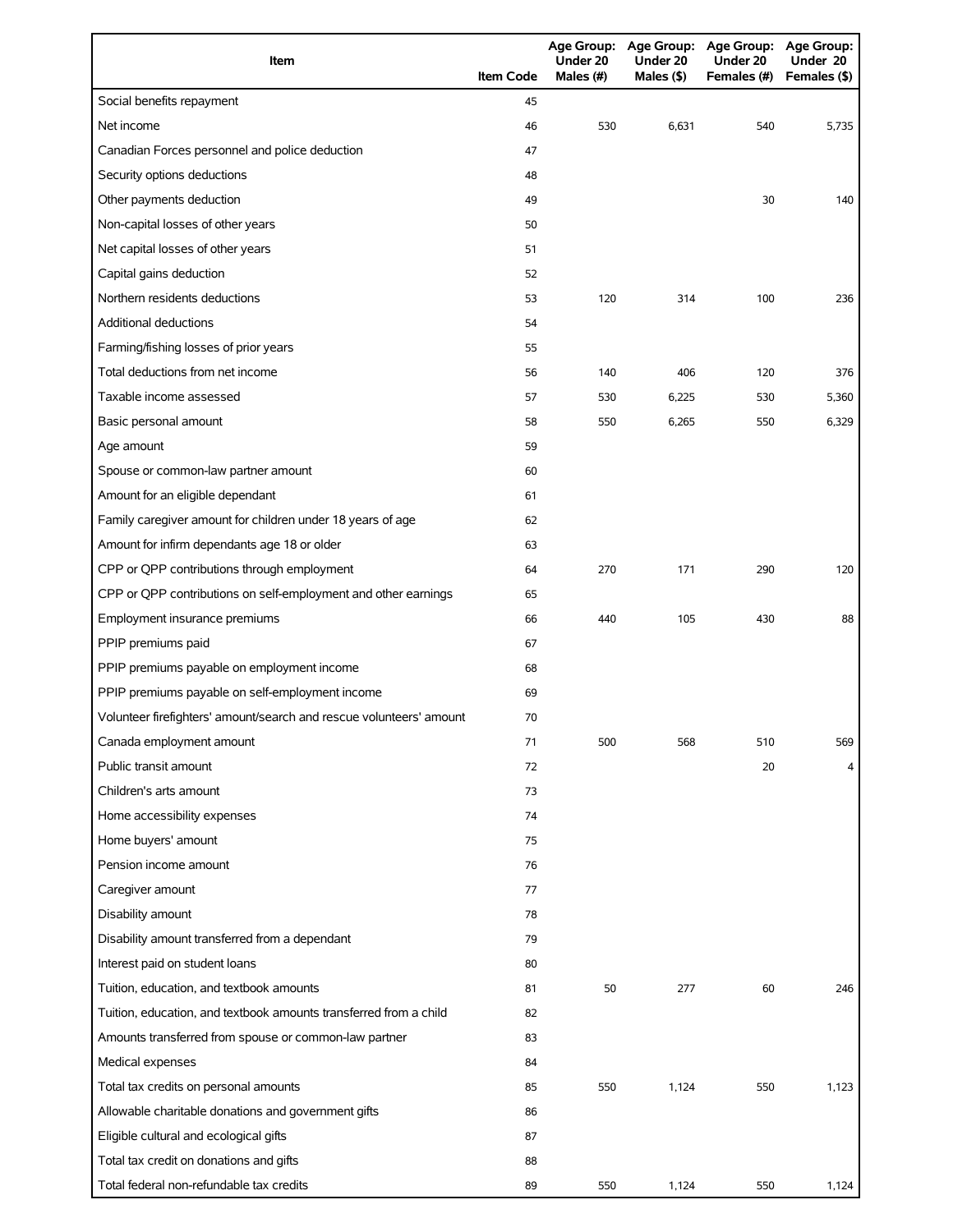| Item                                                        | <b>Item Code</b> | Under 20<br>Males (#) | Age Group: Age Group:<br>Under 20<br>Males $($ \$ $)$ | <b>Age Group:</b><br>Under 20<br>Females (#) | Age Group:<br>Under 20<br>Females (\$) |
|-------------------------------------------------------------|------------------|-----------------------|-------------------------------------------------------|----------------------------------------------|----------------------------------------|
| Federal dividend tax credit                                 | 90               |                       |                                                       |                                              |                                        |
| Minimum tax carryover                                       | 91               |                       |                                                       |                                              |                                        |
| Basic federal tax                                           | 92               | 140                   | 209                                                   | 110                                          | 108                                    |
| Federal foreign tax credit                                  | 93               |                       |                                                       |                                              |                                        |
| Federal political contribution tax credit                   | 94               |                       |                                                       |                                              |                                        |
| Investment tax credit                                       | 95               |                       |                                                       |                                              |                                        |
| Labour-sponsored funds tax credit (federally registered)    | 96               |                       |                                                       |                                              |                                        |
| Labour-sponsored funds tax credit (provincially registered) | 97               |                       |                                                       |                                              |                                        |
| Alternative minimum tax payable                             | 98               |                       |                                                       |                                              |                                        |
| Net federal tax                                             | 99               | 130                   | 209                                                   | 110                                          | 108                                    |
| CPP contributions on self-employment                        | 100              |                       |                                                       |                                              |                                        |
| Social Benefits repayment                                   | 101              |                       |                                                       |                                              |                                        |
| Working income tax benefit (WITB)                           | 102              |                       |                                                       | 40                                           | 26                                     |
| Children's fitness tax credit                               | 103              |                       |                                                       |                                              |                                        |
| Eligible educator school supply tax credit                  | 104              |                       |                                                       |                                              |                                        |
| Net provincial or territorial tax                           | 105              | 140                   | 92                                                    | 110                                          | 47                                     |
| Total tax payable                                           | 106              | 140                   | 309                                                   | 110                                          | 160                                    |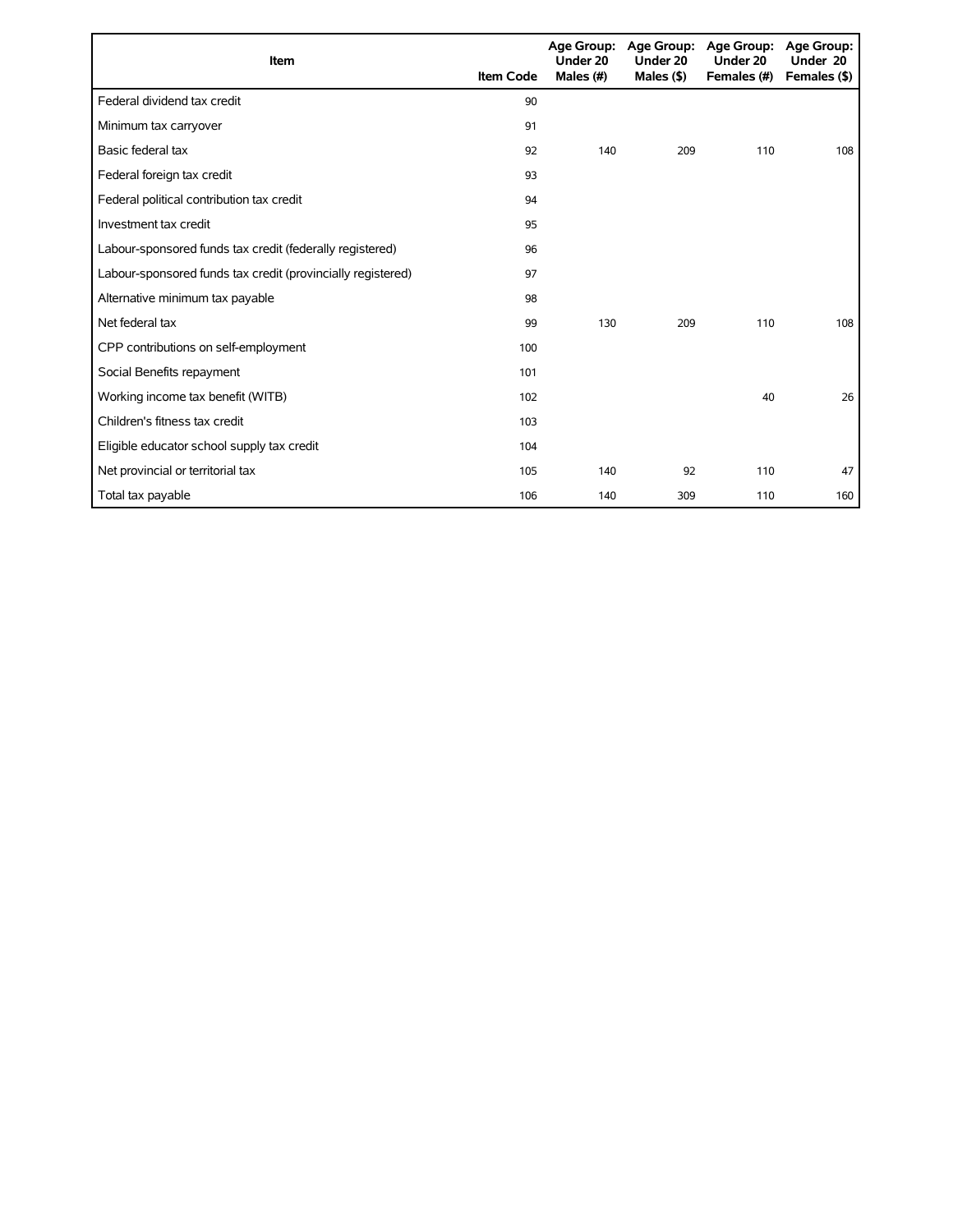| Item                                                                                          | Item<br>Code | Age<br>Group:<br>20 to 24<br>Males (#) | Age<br>Group:<br>20 to 24<br>Males $(\$)$ | Age<br>Group:<br>20 to 24<br>Females (#) | Age<br>Group:<br>20 to 24<br>Females (\$) |
|-----------------------------------------------------------------------------------------------|--------------|----------------------------------------|-------------------------------------------|------------------------------------------|-------------------------------------------|
| Number of taxable returns                                                                     | $\mathbf{1}$ | 570                                    |                                           | 410                                      |                                           |
| Number of non-taxable returns                                                                 | 2            | 420                                    |                                           | 570                                      |                                           |
| Total number of returns                                                                       | 3            | 1,000                                  |                                           | 980                                      |                                           |
| Employment income                                                                             | 4            | 930                                    | 25,619                                    | 880                                      | 18,952                                    |
| Commissions (from employment)                                                                 | 5            |                                        |                                           | 20                                       | 31                                        |
| Other employment income                                                                       | 6            |                                        |                                           |                                          |                                           |
| Old age security (OAS) pension                                                                | 7            |                                        |                                           |                                          |                                           |
| CPP or QPP benefits                                                                           | 8            |                                        |                                           | 10                                       | 27                                        |
| Other pensions and superannuation                                                             | 9            |                                        |                                           |                                          |                                           |
| Elected split-pension amount                                                                  | 10           |                                        |                                           |                                          |                                           |
| Universal child care benefit (UCCB)                                                           | 11           |                                        |                                           |                                          |                                           |
| Employment insurance and other benefits                                                       | 12           | 160                                    | 1,075                                     |                                          |                                           |
| Taxable amount of dividends from taxable Canadian corporations                                | 13           |                                        |                                           |                                          |                                           |
| Interest and other investment income                                                          | 14           | 50                                     | 21                                        | 50                                       | 29                                        |
| Net partnership income (limited or non-active partners only)                                  | 15           |                                        |                                           |                                          |                                           |
| Net rental income                                                                             | 16           |                                        |                                           |                                          |                                           |
| Taxable capital gains                                                                         | 17           |                                        |                                           |                                          |                                           |
| RRSP income                                                                                   | 18           |                                        |                                           |                                          |                                           |
| Other income                                                                                  | 19           | 170                                    | 561                                       | 180                                      | 792                                       |
| Net business income                                                                           | 20           | 40                                     | 224                                       | 20                                       | 14                                        |
| Net professional income                                                                       | 21           |                                        |                                           |                                          |                                           |
| Net commission income                                                                         | 22           |                                        |                                           |                                          |                                           |
| Net farming income                                                                            | 23           |                                        |                                           |                                          |                                           |
| Net fishing income                                                                            | 24           |                                        |                                           |                                          |                                           |
| Workers' compensation benefits                                                                | 25           | 30                                     | 109                                       | 10                                       | 34                                        |
| Social assistance payments                                                                    | 26           | 130                                    | 797                                       | 110                                      | 1,165                                     |
| Net federal supplements                                                                       | 27           |                                        |                                           |                                          |                                           |
| Total income assessed                                                                         | 28           | 980                                    | 29,245                                    | 950                                      | 22,681                                    |
| Registered pension plan (RPP) deduction                                                       | 29           | 50                                     | 117                                       | 70                                       | 142                                       |
| RRSP/PRPP deduction                                                                           | 30           |                                        |                                           | 90                                       | 241                                       |
| Deduction for elected split-pension amount                                                    | 31           |                                        |                                           |                                          |                                           |
| Annual union, professional, or like dues                                                      | 32           | 150                                    | 61                                        | 200                                      | 65                                        |
| Child care expenses                                                                           | 33           |                                        |                                           | 20                                       | 58                                        |
| Business investment loss                                                                      | 34           |                                        |                                           |                                          |                                           |
| Moving expenses                                                                               | 35           |                                        |                                           | 40                                       | 66                                        |
| Support payments made                                                                         | 36           |                                        |                                           |                                          |                                           |
| Carrying charges and interest expenses                                                        | 37           | 30                                     | 4                                         |                                          |                                           |
| Deduction for CPP/QPP contributions on self-employment and other earnings                     | 38           | 30                                     | 8                                         |                                          |                                           |
| Deduction for provincial parental insurance plan (PPIP) premiums on self-employment<br>income | 39           |                                        |                                           |                                          |                                           |
| Exploration and development expenses                                                          | 40           |                                        |                                           |                                          |                                           |
| Other employment expenses                                                                     | 41           | 10                                     | 32                                        |                                          |                                           |
| Clergy residence deduction                                                                    | 42           |                                        |                                           |                                          |                                           |
| Other deductions                                                                              | 43           | 10                                     | 5                                         | 10                                       | 4                                         |
| Total deductions before adjustments                                                           | 44           | 310                                    | 479                                       | 350                                      | 605                                       |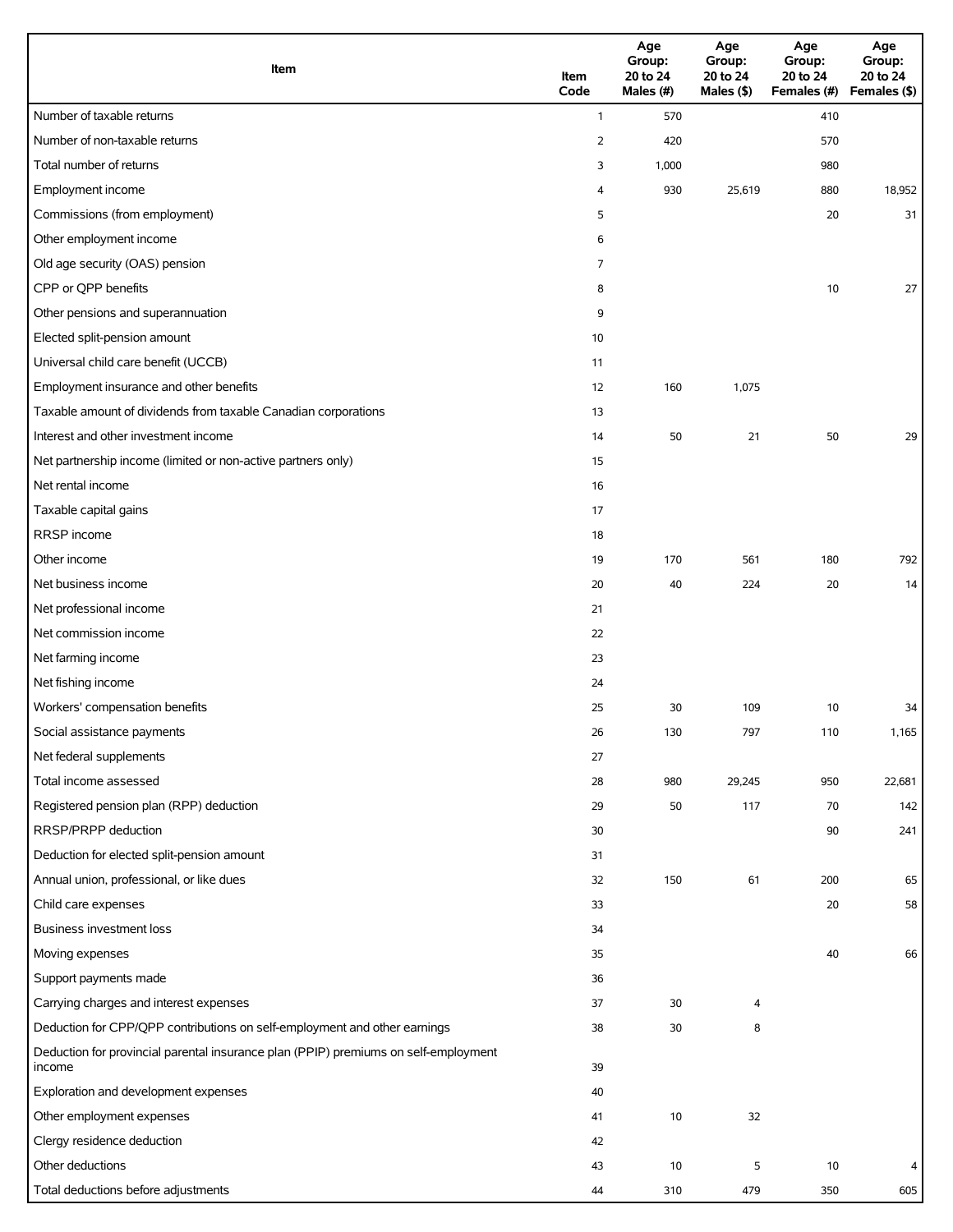| Item                                                                | <b>Item Code</b> | 20 to 24<br>Males (#) | 20 to 24<br>Males (\$) | Age Group: Age Group: Age Group: Age Group:<br>20 to 24<br>Females (#) | 20 to 24<br>Females (\$) |
|---------------------------------------------------------------------|------------------|-----------------------|------------------------|------------------------------------------------------------------------|--------------------------|
| Social benefits repayment                                           | 45               |                       |                        |                                                                        |                          |
| Net income                                                          | 46               | 980                   | 28,758                 | 950                                                                    | 22,073                   |
| Canadian Forces personnel and police deduction                      | 47               |                       |                        |                                                                        |                          |
| Security options deductions                                         | 48               |                       |                        |                                                                        |                          |
| Other payments deduction                                            | 49               | 150                   | 906                    | 120                                                                    | 1,200                    |
| Non-capital losses of other years                                   | 50               |                       |                        |                                                                        |                          |
| Net capital losses of other years                                   | 51               |                       |                        |                                                                        |                          |
| Capital gains deduction                                             | 52               |                       |                        |                                                                        |                          |
| Northern residents deductions                                       | 53               | 410                   | 1,767                  | 370                                                                    | 1,370                    |
| <b>Additional deductions</b>                                        | 54               |                       |                        |                                                                        |                          |
| Farming/fishing losses of prior years                               | 55               |                       |                        |                                                                        |                          |
| Total deductions from net income                                    | 56               | 530                   | 2,723                  | 470                                                                    | 2,570                    |
| Taxable income assessed                                             | 57               | 950                   | 26,038                 | 930                                                                    | 19,519                   |
| Basic personal amount                                               | 58               | 1,000                 | 11,382                 | 980                                                                    | 11,163                   |
| Age amount                                                          | 59               |                       |                        |                                                                        |                          |
| Spouse or common-law partner amount                                 | 60               | 20                    | 193                    | 20                                                                     | 127                      |
| Amount for an eligible dependant                                    | 61               |                       |                        |                                                                        |                          |
| Family caregiver amount for children under 18 years of age          | 62               |                       |                        |                                                                        |                          |
| Amount for infirm dependants age 18 or older                        | 63               |                       |                        |                                                                        |                          |
| CPP or QPP contributions through employment                         | 64               | 900                   | 1,062                  | 860                                                                    | 794                      |
| CPP or QPP contributions on self-employment and other earnings      | 65               | 30                    | 8                      |                                                                        |                          |
| Employment insurance premiums                                       | 66               | 880                   | 432                    | 840                                                                    | 337                      |
| PPIP premiums paid                                                  | 67               |                       |                        |                                                                        |                          |
| PPIP premiums payable on employment income                          | 68               |                       |                        |                                                                        |                          |
| PPIP premiums payable on self-employment income                     | 69               |                       |                        |                                                                        |                          |
| Volunteer firefighters' amount/search and rescue volunteers' amount | 70               |                       |                        |                                                                        |                          |
| Canada employment amount                                            | 71               | 930                   | 1,063                  | 880                                                                    | 1,009                    |
| Public transit amount                                               | 72               |                       |                        | 70                                                                     | 22                       |
| Children's arts amount                                              | 73               |                       |                        |                                                                        |                          |
| Home accessibility expenses                                         | 74               |                       |                        |                                                                        |                          |
| Home buyers' amount                                                 | 75               |                       |                        | 10                                                                     | 53                       |
| Pension income amount                                               | 76               |                       |                        |                                                                        |                          |
| Caregiver amount                                                    | 77               |                       |                        |                                                                        |                          |
| Disability amount                                                   | 78               |                       |                        |                                                                        |                          |
| Disability amount transferred from a dependant                      | 79               |                       |                        |                                                                        |                          |
| Interest paid on student loans                                      | 80               | 10                    | 4                      | 20                                                                     | 10                       |
| Tuition, education, and textbook amounts                            | 81               | 250                   | 1,568                  | 310                                                                    | 1,818                    |
| Tuition, education, and textbook amounts transferred from a child   | 82               |                       |                        |                                                                        |                          |
| Amounts transferred from spouse or common-law partner               | 83               |                       |                        |                                                                        |                          |
| Medical expenses                                                    | 84               | 20                    | 9                      | 30                                                                     | 42                       |
| Total tax credits on personal amounts                               | 85               | 1,000                 | 2,392                  | 980                                                                    | 2,416                    |
| Allowable charitable donations and government gifts                 | 86               |                       |                        | 40                                                                     | 26                       |
| Eligible cultural and ecological gifts                              | 87               |                       |                        |                                                                        |                          |
| Total tax credit on donations and gifts                             | 88               |                       |                        | 30                                                                     | 7                        |
| Total federal non-refundable tax credits                            | 89               | 1,000                 | 2,398                  | 980                                                                    | 2,424                    |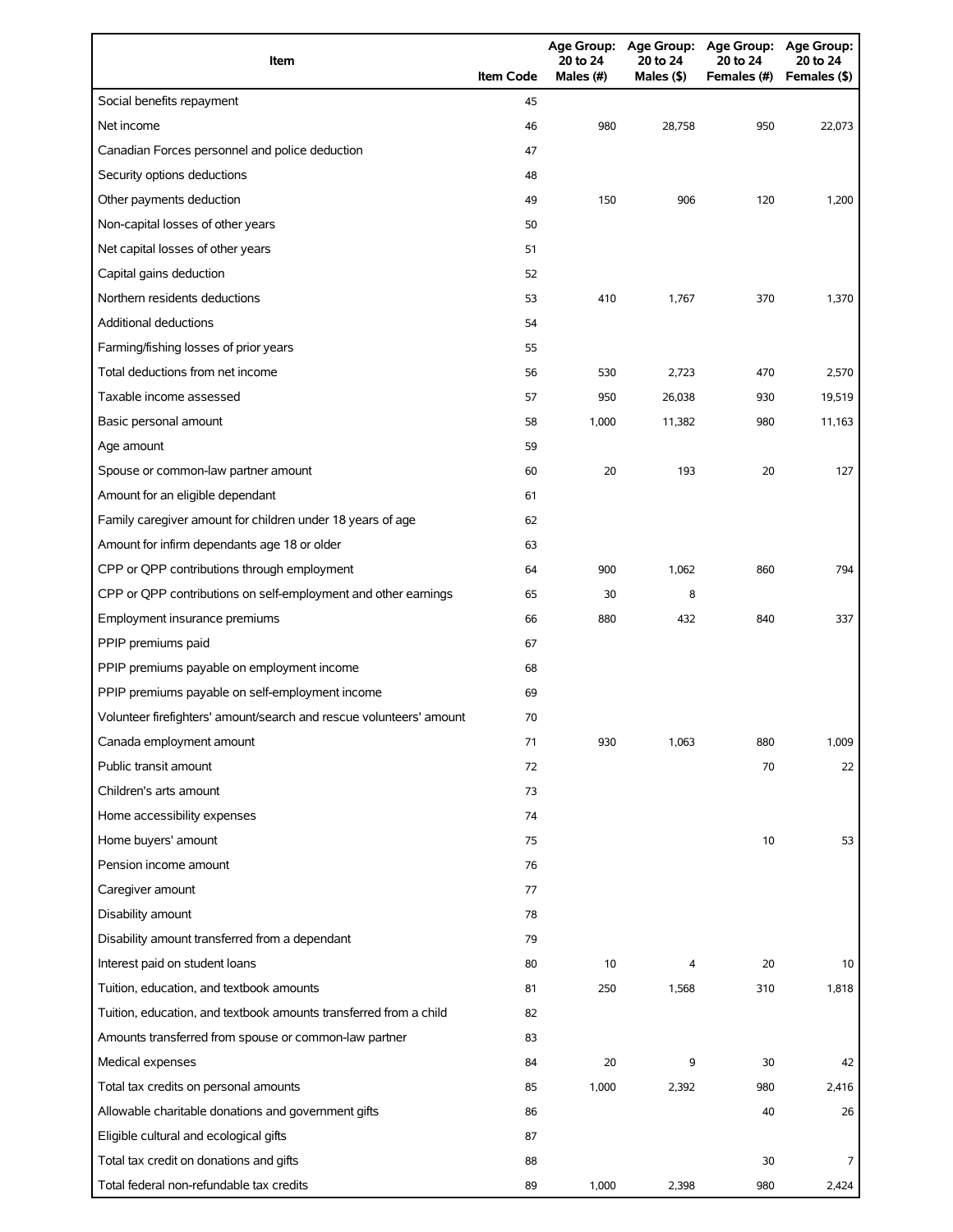| Item                                                        | <b>Item Code</b> | 20 to 24<br>Males (#) | Age Group: Age Group:<br>20 to 24<br>Males $($ \$ $)$ | <b>Age Group:</b><br>20 to 24<br>Females (#) | <b>Age Group:</b><br>20 to 24<br>Females (\$) |
|-------------------------------------------------------------|------------------|-----------------------|-------------------------------------------------------|----------------------------------------------|-----------------------------------------------|
| Federal dividend tax credit                                 | 90               |                       |                                                       |                                              |                                               |
| Minimum tax carryover                                       | 91               |                       |                                                       |                                              |                                               |
| Basic federal tax                                           | 92               | 550                   | 1,955                                                 | 400                                          | 987                                           |
| Federal foreign tax credit                                  | 93               |                       |                                                       |                                              |                                               |
| Federal political contribution tax credit                   | 94               |                       |                                                       |                                              |                                               |
| Investment tax credit                                       | 95               |                       |                                                       |                                              |                                               |
| Labour-sponsored funds tax credit (federally registered)    | 96               |                       |                                                       |                                              |                                               |
| Labour-sponsored funds tax credit (provincially registered) | 97               |                       |                                                       |                                              |                                               |
| Alternative minimum tax payable                             | 98               |                       |                                                       |                                              |                                               |
| Net federal tax                                             | 99               | 550                   | 1,955                                                 | 400                                          | 984                                           |
| CPP contributions on self-employment                        | 100              | 30                    | 16                                                    |                                              |                                               |
| Social Benefits repayment                                   | 101              |                       |                                                       |                                              |                                               |
| Working income tax benefit (WITB)                           | 102              | 140                   | 92                                                    |                                              |                                               |
| Children's fitness tax credit                               | 103              |                       |                                                       |                                              |                                               |
| Eligible educator school supply tax credit                  | 104              |                       |                                                       |                                              |                                               |
| Net provincial or territorial tax                           | 105              | 560                   | 842                                                   | 400                                          | 425                                           |
| Total tax payable                                           | 106              | 570                   | 2,911                                                 | 410                                          | 1,499                                         |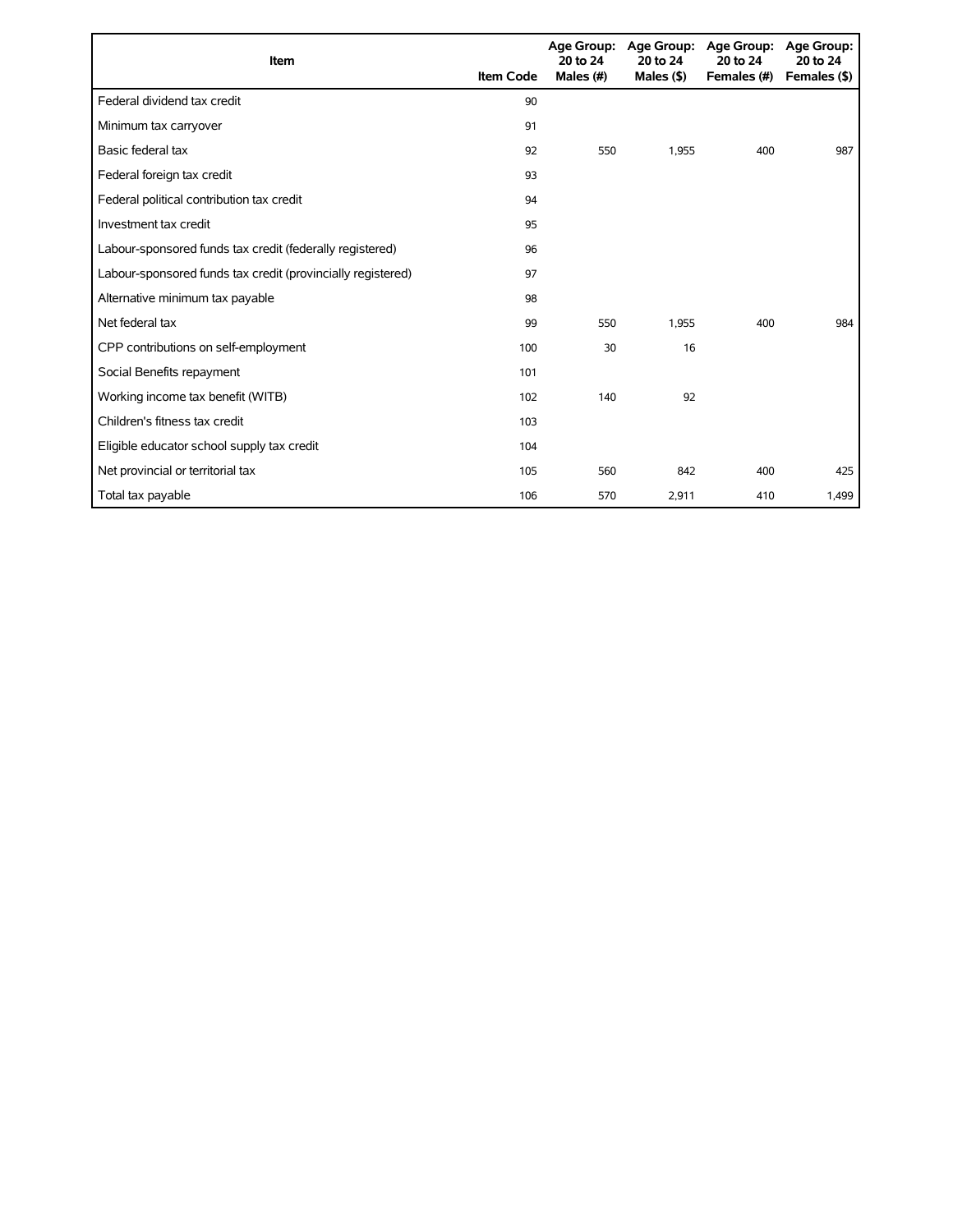| Item                                                                                          | Item<br>Code   | Age<br>Group:<br>25 to 29<br>Males (#) | Age<br>Group:<br>25 to 29<br>Males (\$) | Age<br>Group:<br>25 to 29<br>Females (#) | Age<br>Group:<br>25 to 29<br>Females (\$) |
|-----------------------------------------------------------------------------------------------|----------------|----------------------------------------|-----------------------------------------|------------------------------------------|-------------------------------------------|
| Number of taxable returns                                                                     | $\mathbf{1}$   | 1,050                                  |                                         | 950                                      |                                           |
| Number of non-taxable returns                                                                 | $\overline{2}$ | 300                                    |                                         | 460                                      |                                           |
| Total number of returns                                                                       | 3              | 1,350                                  |                                         | 1,400                                    |                                           |
| Employment income                                                                             | 4              | 1,250                                  | 54,737                                  | 1,260                                    | 45,437                                    |
| Commissions (from employment)                                                                 | 5              |                                        |                                         | 20                                       | 251                                       |
| Other employment income                                                                       | 6              | 40                                     | 219                                     | 80                                       | 301                                       |
| Old age security (OAS) pension                                                                | 7              |                                        |                                         |                                          |                                           |
| CPP or QPP benefits                                                                           | 8              |                                        |                                         |                                          |                                           |
| Other pensions and superannuation                                                             | 9              |                                        |                                         |                                          |                                           |
| Elected split-pension amount                                                                  | 10             |                                        |                                         |                                          |                                           |
| Universal child care benefit (UCCB)                                                           | 11             |                                        |                                         | 300                                      | 374                                       |
| Employment insurance and other benefits                                                       | 12             | 280                                    | 1,983                                   | 250                                      | 2,185                                     |
| Taxable amount of dividends from taxable Canadian corporations                                | 13             | 90                                     | 915                                     | 70                                       | 748                                       |
| Interest and other investment income                                                          | 14             | 100                                    | 25                                      | 120                                      | 46                                        |
| Net partnership income (limited or non-active partners only)                                  | 15             |                                        |                                         |                                          |                                           |
| Net rental income                                                                             | 16             | 50                                     | 140                                     | 40                                       | 106                                       |
| Taxable capital gains                                                                         | 17             | 40                                     | 36                                      | 30                                       | 27                                        |
| RRSP income                                                                                   | 18             | 50                                     | 246                                     | 50                                       | 129                                       |
| Other income                                                                                  | 19             | 140                                    | 433                                     | 150                                      | 532                                       |
| Net business income                                                                           | 20             | 110                                    | 2,241                                   | 110                                      | 1,207                                     |
| Net professional income                                                                       | 21             | 10                                     | 590                                     | 10                                       | 117                                       |
| Net commission income                                                                         | 22             |                                        |                                         | 10                                       | $\mathbf{1}$                              |
| Net farming income                                                                            | 23             |                                        |                                         |                                          |                                           |
| Net fishing income                                                                            | 24             |                                        |                                         |                                          |                                           |
| Workers' compensation benefits                                                                | 25             | 40                                     | 187                                     | 20                                       | 31                                        |
| Social assistance payments                                                                    | 26             | 110                                    | 783                                     | 160                                      | 1,710                                     |
| Net federal supplements                                                                       | 27             |                                        |                                         |                                          |                                           |
| Total income assessed                                                                         | 28             | 1,330                                  | 62,836                                  | 1,380                                    | 53,232                                    |
| Registered pension plan (RPP) deduction                                                       | 29             | 200                                    | 731                                     | 350                                      | 1,240                                     |
| RRSP/PRPP deduction                                                                           | 30             | 290                                    | 1,246                                   |                                          |                                           |
| Deduction for elected split-pension amount                                                    | 31             |                                        |                                         |                                          |                                           |
| Annual union, professional, or like dues                                                      | 32             | 340                                    | 219                                     | 470                                      | 289                                       |
| Child care expenses                                                                           | 33             |                                        |                                         | 120                                      | 447                                       |
| Business investment loss                                                                      | 34             |                                        |                                         |                                          |                                           |
| Moving expenses                                                                               | 35             | 60                                     | 125                                     | 70                                       | 129                                       |
| Support payments made                                                                         | 36             |                                        |                                         |                                          |                                           |
| Carrying charges and interest expenses                                                        | 37             | 70                                     | 28                                      |                                          |                                           |
| Deduction for CPP/QPP contributions on self-employment and other earnings                     | 38             | 80                                     | 82                                      | 80                                       | 47                                        |
| Deduction for provincial parental insurance plan (PPIP) premiums on self-employment<br>income | 39             |                                        |                                         |                                          |                                           |
| Exploration and development expenses                                                          | 40             |                                        |                                         |                                          |                                           |
| Other employment expenses                                                                     | 41             | 40                                     | 118                                     |                                          |                                           |
| Clergy residence deduction                                                                    | 42             |                                        |                                         |                                          |                                           |
| Other deductions                                                                              | 43             |                                        |                                         | 40                                       | 27                                        |
| Total deductions before adjustments                                                           | 44             | 700                                    | 2,658                                   | 830                                      | 3,125                                     |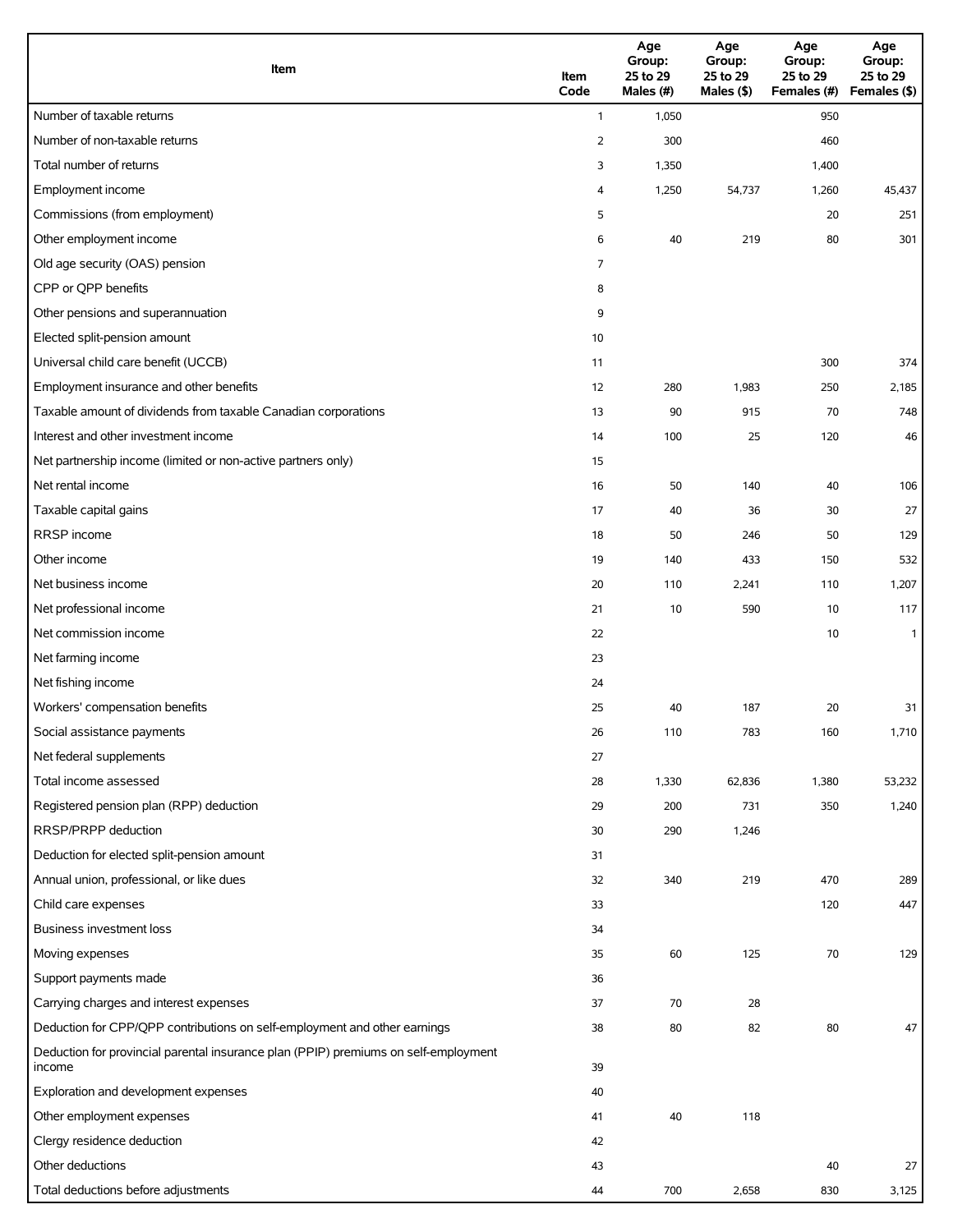| Item                                                                | <b>Item Code</b> | <b>Age Group:</b><br>25 to 29<br>Males (#) | <b>Age Group:</b><br>25 to 29<br>Males (\$) | Age Group:<br>25 to 29<br>Females (#) | <b>Age Group:</b><br>25 to 29<br>Females (\$) |
|---------------------------------------------------------------------|------------------|--------------------------------------------|---------------------------------------------|---------------------------------------|-----------------------------------------------|
| Social benefits repayment                                           | 45               | 30                                         | 46                                          |                                       |                                               |
| Net income                                                          | 46               | 1,330                                      | 60,134                                      | 1,380                                 | 50,108                                        |
| Canadian Forces personnel and police deduction                      | 47               |                                            |                                             |                                       |                                               |
| Security options deductions                                         | 48               |                                            |                                             |                                       |                                               |
| Other payments deduction                                            | 49               | 150                                        | 970                                         | 170                                   | 1,741                                         |
| Non-capital losses of other years                                   | 50               |                                            |                                             |                                       |                                               |
| Net capital losses of other years                                   | 51               |                                            |                                             |                                       |                                               |
| Capital gains deduction                                             | 52               |                                            |                                             |                                       |                                               |
| Northern residents deductions                                       | 53               | 880                                        | 4,756                                       | 850                                   | 4,151                                         |
| <b>Additional deductions</b>                                        | 54               |                                            |                                             |                                       |                                               |
| Farming/fishing losses of prior years                               | 55               |                                            |                                             |                                       |                                               |
| Total deductions from net income                                    | 56               | 980                                        | 5,732                                       | 970                                   | 5,893                                         |
| Taxable income assessed                                             | 57               | 1,310                                      | 54,409                                      | 1,350                                 | 44,234                                        |
| Basic personal amount                                               | 58               | 1,350                                      | 15,399                                      | 1,400                                 | 16,015                                        |
| Age amount                                                          | 59               |                                            |                                             |                                       |                                               |
| Spouse or common-law partner amount                                 | 60               | 70                                         | 600                                         | 30                                    | 224                                           |
| Amount for an eligible dependant                                    | 61               | 20                                         | 195                                         | 150                                   | 1,628                                         |
| Family caregiver amount for children under 18 years of age          | 62               |                                            |                                             |                                       |                                               |
| Amount for infirm dependants age 18 or older                        | 63               |                                            |                                             |                                       |                                               |
| CPP or QPP contributions through employment                         | 64               | 1,240                                      | 2,099                                       | 1,250                                 | 1,832                                         |
| CPP or QPP contributions on self-employment and other earnings      | 65               | 80                                         | 82                                          | 80                                    | 47                                            |
| Employment insurance premiums                                       | 66               | 1,210                                      | 809                                         | 1,210                                 | 725                                           |
| PPIP premiums paid                                                  | 67               |                                            |                                             |                                       |                                               |
| PPIP premiums payable on employment income                          | 68               |                                            |                                             |                                       |                                               |
| PPIP premiums payable on self-employment income                     | 69               |                                            |                                             |                                       |                                               |
| Volunteer firefighters' amount/search and rescue volunteers' amount | 70               |                                            |                                             |                                       |                                               |
| Canada employment amount                                            | 71               | 1,250                                      | 1,439                                       | 1,260                                 | 1,454                                         |
| Public transit amount                                               | 72               | 40                                         | 12                                          |                                       |                                               |
| Children's arts amount                                              | 73               |                                            |                                             |                                       |                                               |
| Home accessibility expenses                                         | 74               |                                            |                                             |                                       |                                               |
| Home buyers' amount                                                 | 75               | 30                                         | 145                                         | 40                                    | 153                                           |
| Pension income amount                                               | 76               |                                            |                                             |                                       |                                               |
| Caregiver amount                                                    | 77               |                                            |                                             |                                       |                                               |
| Disability amount                                                   | 78               |                                            |                                             |                                       |                                               |
| Disability amount transferred from a dependant                      | 79               |                                            |                                             |                                       |                                               |
| Interest paid on student loans                                      | 80               | 40                                         | 35                                          | 100                                   | 62                                            |
| Tuition, education, and textbook amounts                            | 81               | 250                                        | 1,909                                       | 320                                   | 2,353                                         |
| Tuition, education, and textbook amounts transferred from a child   | 82               |                                            |                                             |                                       |                                               |
| Amounts transferred from spouse or common-law partner               | 83               | 10                                         | 45                                          |                                       |                                               |
| Medical expenses                                                    | 84               |                                            |                                             | 70                                    | 65                                            |
| Total tax credits on personal amounts                               | 85               | 1,350                                      | 3,455                                       | 1,400                                 | 3,702                                         |
| Allowable charitable donations and government gifts                 | 86               | 110                                        | 128                                         | 110                                   | 79                                            |
| Eligible cultural and ecological gifts                              | 87               |                                            |                                             |                                       |                                               |
| Total tax credit on donations and gifts                             | 88               | 110                                        | 36                                          | 110                                   | 21                                            |
| Total federal non-refundable tax credits                            | 89               | 1,350                                      | 3,491                                       | 1,400                                 | 3,724                                         |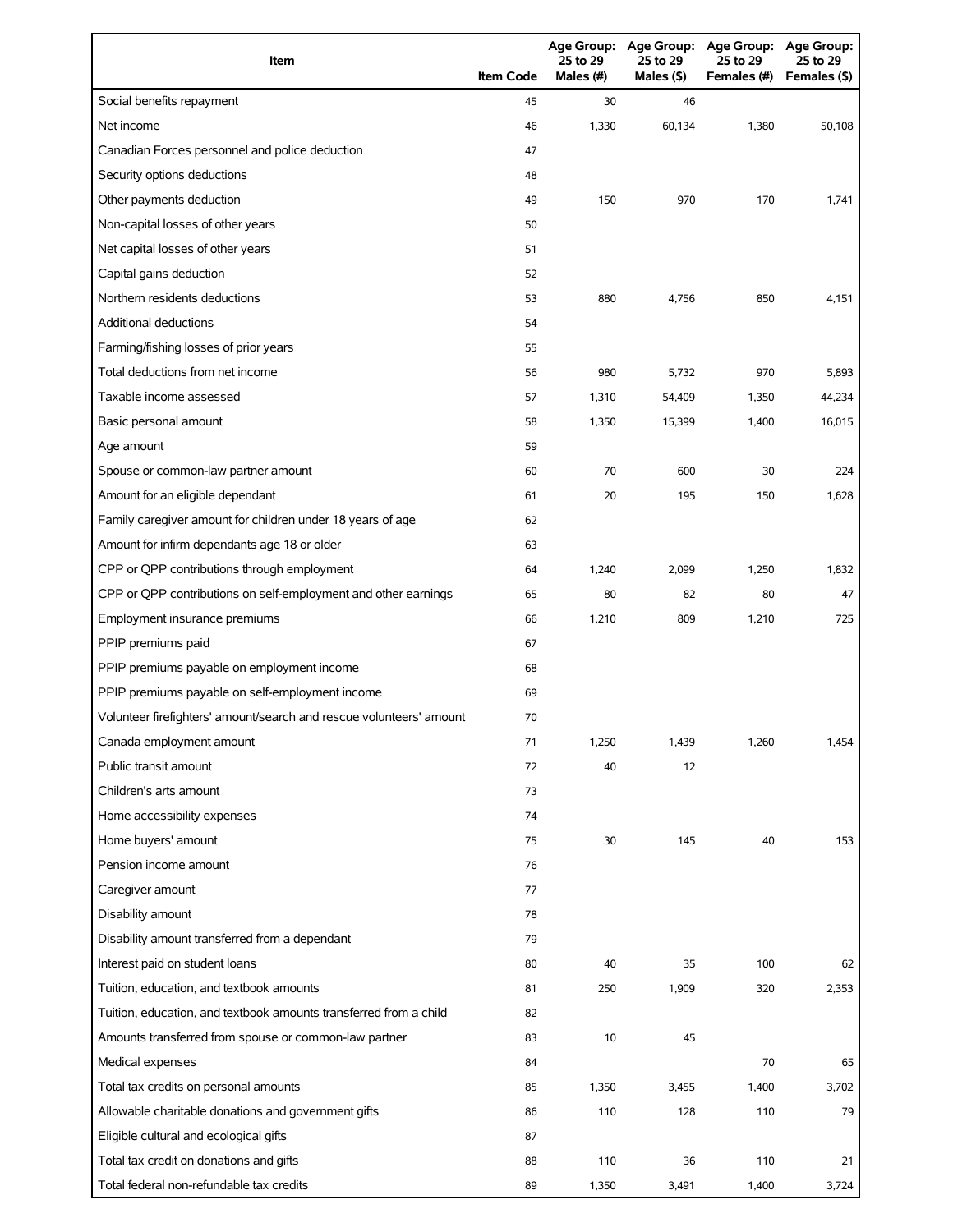| Item                                                        | <b>Item Code</b> | 25 to 29<br>Males (#) | Age Group: Age Group:<br>25 to 29<br>Males $($ \$) | <b>Age Group:</b><br>25 to 29<br>Females (#) | Age Group:<br>25 to 29<br>Females (\$) |
|-------------------------------------------------------------|------------------|-----------------------|----------------------------------------------------|----------------------------------------------|----------------------------------------|
| Federal dividend tax credit                                 | 90               | 80                    | 103                                                | 70                                           | 96                                     |
| Minimum tax carryover                                       | 91               |                       |                                                    |                                              |                                        |
| Basic federal tax                                           | 92               | 1,030                 | 5,598                                              | 920                                          | 3,730                                  |
| Federal foreign tax credit                                  | 93               |                       |                                                    |                                              |                                        |
| Federal political contribution tax credit                   | 94               |                       |                                                    |                                              |                                        |
| Investment tax credit                                       | 95               |                       |                                                    |                                              |                                        |
| Labour-sponsored funds tax credit (federally registered)    | 96               |                       |                                                    |                                              |                                        |
| Labour-sponsored funds tax credit (provincially registered) | 97               |                       |                                                    |                                              |                                        |
| Alternative minimum tax payable                             | 98               |                       |                                                    |                                              |                                        |
| Net federal tax                                             | 99               | 1,020                 | 5,586                                              | 920                                          | 3,729                                  |
| CPP contributions on self-employment                        | 100              | 80                    | 163                                                | 80                                           | 95                                     |
| Social Benefits repayment                                   | 101              | 30                    | 46                                                 |                                              |                                        |
| Working income tax benefit (WITB)                           | 102              | 100                   | 63                                                 | 130                                          | 84                                     |
| Children's fitness tax credit                               | 103              |                       |                                                    | 40                                           | 2                                      |
| Eligible educator school supply tax credit                  | 104              |                       |                                                    | 10                                           |                                        |
| Net provincial or territorial tax                           | 105              | 1,030                 | 2,409                                              | 910                                          | 1,590                                  |
| Total tax payable                                           | 106              | 1,050                 | 8,481                                              | 950                                          | 5,621                                  |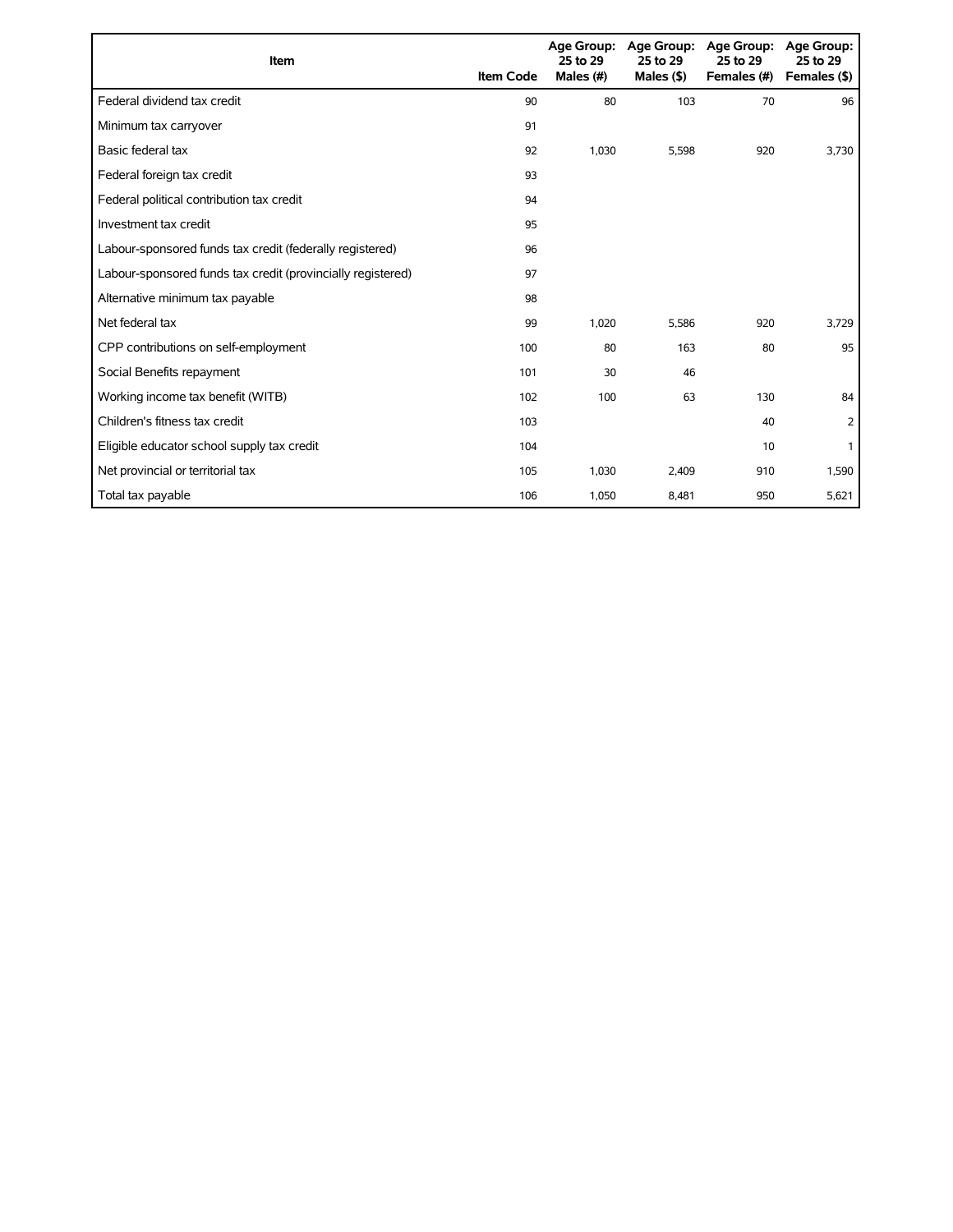| Item                                                                                          | Item<br>Code   | Age<br>Group:<br>30 to 34<br>Males (#) | Age<br>Group:<br>30 to 34<br>Males (\$) | Age<br>Group:<br>30 to 34<br>Females (#) | Age<br>Group:<br>30 to 34<br>Females (\$) |
|-----------------------------------------------------------------------------------------------|----------------|----------------------------------------|-----------------------------------------|------------------------------------------|-------------------------------------------|
| Number of taxable returns                                                                     | $\mathbf{1}$   | 1,230                                  |                                         | 1,210                                    |                                           |
| Number of non-taxable returns                                                                 | $\overline{2}$ | 200                                    |                                         | 370                                      |                                           |
| Total number of returns                                                                       | 3              | 1,440                                  |                                         | 1,580                                    |                                           |
| Employment income                                                                             | 4              | 1,310                                  | 73,483                                  | 1,380                                    | 62,647                                    |
| Commissions (from employment)                                                                 | 5              | 20                                     | 1,184                                   |                                          |                                           |
| Other employment income                                                                       | 6              | 60                                     | 368                                     | 60                                       | 388                                       |
| Old age security (OAS) pension                                                                | 7              |                                        |                                         |                                          |                                           |
| CPP or QPP benefits                                                                           | 8              |                                        |                                         | 10                                       | 55                                        |
| Other pensions and superannuation                                                             | 9              |                                        |                                         |                                          |                                           |
| Elected split-pension amount                                                                  | 10             |                                        |                                         |                                          |                                           |
| Universal child care benefit (UCCB)                                                           | 11             | 110                                    | 137                                     | 530                                      | 697                                       |
| Employment insurance and other benefits                                                       | 12             | 270                                    | 1,953                                   | 340                                      | 3,470                                     |
| Taxable amount of dividends from taxable Canadian corporations                                | 13             | 120                                    | 2,029                                   | 100                                      | 1,766                                     |
| Interest and other investment income                                                          | 14             | 120                                    | 61                                      | 170                                      | 131                                       |
| Net partnership income (limited or non-active partners only)                                  | 15             |                                        |                                         |                                          |                                           |
| Net rental income                                                                             | 16             | 120                                    | 428                                     | 130                                      | 429                                       |
| Taxable capital gains                                                                         | 17             | 60                                     | 107                                     | 40                                       | 73                                        |
| <b>RRSP</b> income                                                                            | 18             | 120                                    | 441                                     | 110                                      | 399                                       |
| Other income                                                                                  | 19             | 130                                    | 941                                     | 150                                      | 676                                       |
| Net business income                                                                           | 20             | 150                                    | 4,223                                   | 160                                      | 1,996                                     |
| Net professional income                                                                       | 21             | 20                                     | 447                                     | 40                                       | 1,613                                     |
| Net commission income                                                                         | 22             |                                        |                                         | 20                                       | $-32$                                     |
| Net farming income                                                                            | 23             |                                        |                                         |                                          |                                           |
| Net fishing income                                                                            | 24             |                                        |                                         |                                          |                                           |
| Workers' compensation benefits                                                                | 25             | 60                                     | 239                                     | 20                                       | 225                                       |
| Social assistance payments                                                                    | 26             | 120                                    | 977                                     | 150                                      | 1,982                                     |
| Net federal supplements                                                                       | 27             |                                        |                                         |                                          |                                           |
| Total income assessed                                                                         | 28             | 1,420                                  | 87,012                                  | 1,560                                    | 76,647                                    |
| Registered pension plan (RPP) deduction                                                       | 29             | 320                                    | 1,658                                   | 560                                      | 2,515                                     |
| RRSP/PRPP deduction                                                                           | 30             | 410                                    | 2,372                                   | 480                                      | 1,921                                     |
| Deduction for elected split-pension amount                                                    | 31             |                                        |                                         |                                          |                                           |
| Annual union, professional, or like dues                                                      | 32             | 400                                    | 342                                     | 640                                      | 464                                       |
| Child care expenses                                                                           | 33             | 70                                     | 377                                     | 230                                      | 1,156                                     |
| Business investment loss                                                                      | 34             |                                        |                                         |                                          |                                           |
| Moving expenses                                                                               | 35             | 50                                     | 193                                     | 50                                       | 159                                       |
| Support payments made                                                                         | 36             |                                        |                                         |                                          |                                           |
| Carrying charges and interest expenses                                                        | 37             | 110                                    | 37                                      | 100                                      | 40                                        |
| Deduction for CPP/QPP contributions on self-employment and other earnings                     | 38             | 110                                    | 126                                     | 130                                      | 102                                       |
| Deduction for provincial parental insurance plan (PPIP) premiums on self-employment<br>income | 39             |                                        |                                         |                                          |                                           |
| Exploration and development expenses                                                          | 40             |                                        |                                         |                                          |                                           |
| Other employment expenses                                                                     | 41             | 50                                     | 168                                     | $20\,$                                   | 83                                        |
| Clergy residence deduction                                                                    | 42             |                                        |                                         |                                          |                                           |
| Other deductions                                                                              | 43             | 30                                     | 44                                      | 60                                       | 73                                        |
| Total deductions before adjustments                                                           | 44             | 890                                    | 5,330                                   | 1,100                                    | 6,537                                     |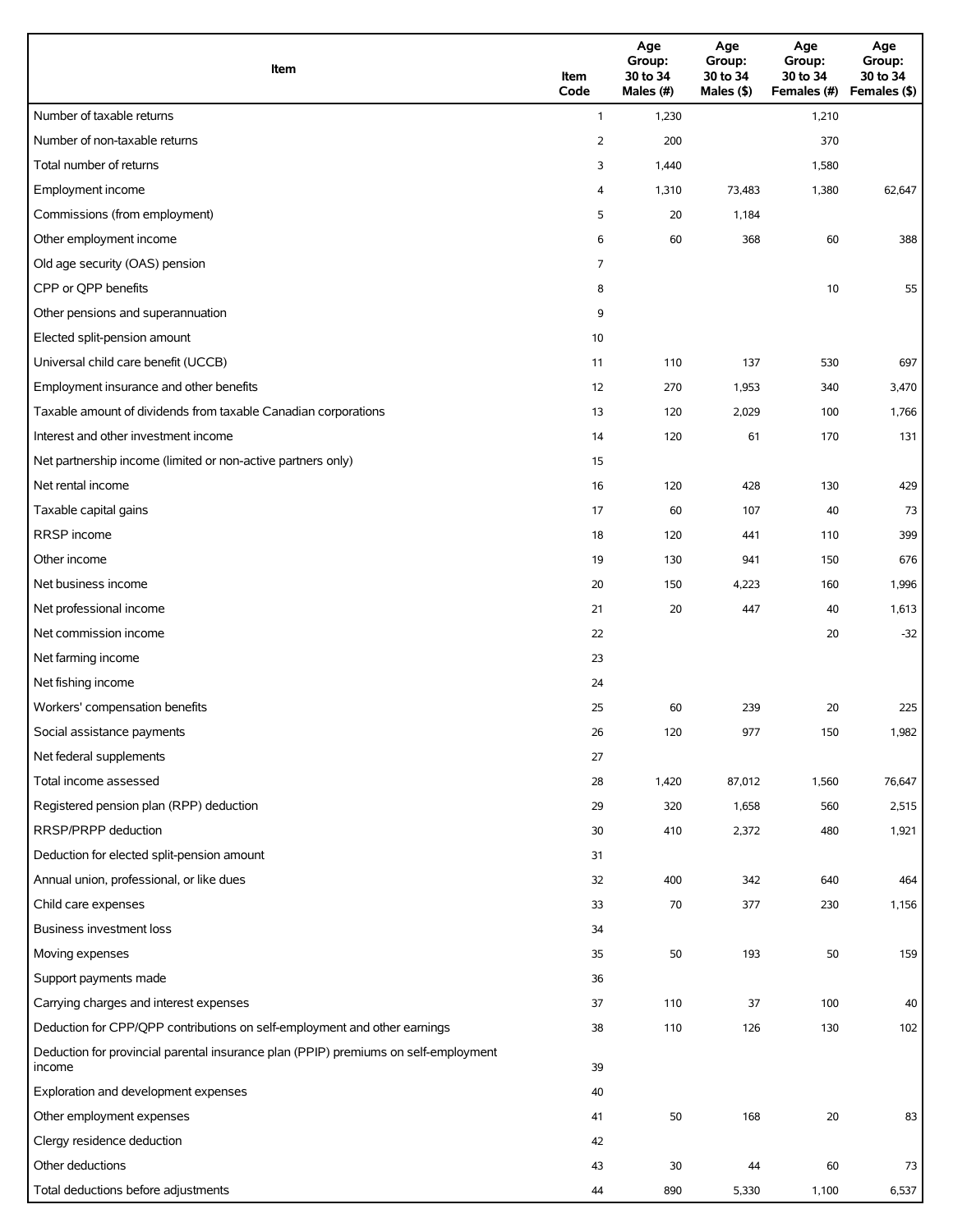| Item                                                                | <b>Item Code</b> | 30 to 34<br>Males (#) | 30 to 34<br>Males (\$) | Age Group: Age Group: Age Group: Age Group:<br>30 to 34<br>Females (#) | 30 to 34<br>Females (\$) |
|---------------------------------------------------------------------|------------------|-----------------------|------------------------|------------------------------------------------------------------------|--------------------------|
| Social benefits repayment                                           | 45               | 30                    | 49                     |                                                                        |                          |
| Net income                                                          | 46               | 1,420                 | 81,652                 | 1,550                                                                  | 70,112                   |
| Canadian Forces personnel and police deduction                      | 47               |                       |                        |                                                                        |                          |
| Security options deductions                                         | 48               |                       |                        |                                                                        |                          |
| Other payments deduction                                            | 49               | 180                   | 1,216                  | 170                                                                    | 2,208                    |
| Non-capital losses of other years                                   | 50               |                       |                        |                                                                        |                          |
| Net capital losses of other years                                   | 51               |                       |                        |                                                                        |                          |
| Capital gains deduction                                             | 52               |                       |                        |                                                                        |                          |
| Northern residents deductions                                       | 53               | 1,070                 | 6,888                  | 1,060                                                                  | 5,760                    |
| <b>Additional deductions</b>                                        | 54               |                       |                        |                                                                        |                          |
| Farming/fishing losses of prior years                               | 55               |                       |                        |                                                                        |                          |
| Total deductions from net income                                    | 56               | 1,160                 | 8,193                  | 1,160                                                                  | 8,002                    |
| Taxable income assessed                                             | 57               | 1,390                 | 73,465                 | 1,520                                                                  | 62,149                   |
| Basic personal amount                                               | 58               | 1,440                 | 16,405                 | 1,580                                                                  | 18,033                   |
| Age amount                                                          | 59               |                       |                        |                                                                        |                          |
| Spouse or common-law partner amount                                 | 60               | 120                   | 945                    | 50                                                                     | 412                      |
| Amount for an eligible dependant                                    | 61               | 30                    | 387                    | 190                                                                    | 2,128                    |
| Family caregiver amount for children under 18 years of age          | 62               |                       |                        |                                                                        |                          |
| Amount for infirm dependants age 18 or older                        | 63               |                       |                        |                                                                        |                          |
| CPP or QPP contributions through employment                         | 64               | 1,290                 | 2,559                  | 1,360                                                                  | 2,375                    |
| CPP or QPP contributions on self-employment and other earnings      | 65               | 110                   | 126                    | 130                                                                    | 102                      |
| Employment insurance premiums                                       | 66               | 1,250                 | 940                    | 1,320                                                                  | 888                      |
| PPIP premiums paid                                                  | 67               |                       |                        |                                                                        |                          |
| PPIP premiums payable on employment income                          | 68               |                       |                        |                                                                        |                          |
| PPIP premiums payable on self-employment income                     | 69               |                       |                        |                                                                        |                          |
| Volunteer firefighters' amount/search and rescue volunteers' amount | 70               |                       |                        |                                                                        |                          |
| Canada employment amount                                            | 71               | 1,310                 | 1,513                  | 1,390                                                                  | 1,592                    |
| Public transit amount                                               | 72               | 30                    | 10                     | 40                                                                     | 12                       |
| Children's arts amount                                              | 73               | 20                    | 5                      |                                                                        |                          |
| Home accessibility expenses                                         | 74               |                       |                        |                                                                        |                          |
| Home buyers' amount                                                 | 75               |                       |                        | 40                                                                     | 194                      |
| Pension income amount                                               | 76               |                       |                        |                                                                        |                          |
| Caregiver amount                                                    | 77               |                       |                        |                                                                        |                          |
| Disability amount                                                   | 78               |                       |                        | 10                                                                     | 109                      |
| Disability amount transferred from a dependant                      | 79               |                       |                        |                                                                        |                          |
| Interest paid on student loans                                      | 80               | 60                    | 36                     | 130                                                                    | 90                       |
| Tuition, education, and textbook amounts                            | 81               | 130                   | 867                    | 220                                                                    | 1,206                    |
| Tuition, education, and textbook amounts transferred from a child   | 82               |                       |                        |                                                                        |                          |
| Amounts transferred from spouse or common-law partner               | 83               | 30                    | 100                    | 10                                                                     | 45                       |
| Medical expenses                                                    | 84               | 50                    | 90                     | 110                                                                    | 149                      |
| Total tax credits on personal amounts                               | 85               | 1,440                 | 3,633                  | 1,580                                                                  | 4,111                    |
| Allowable charitable donations and government gifts                 | 86               | 180                   | 205                    | 230                                                                    | 133                      |
| Eligible cultural and ecological gifts                              | 87               |                       |                        |                                                                        |                          |
| Total tax credit on donations and gifts                             | 88               | 180                   | 56                     | 230                                                                    | 35                       |
| Total federal non-refundable tax credits                            | 89               | 1,440                 | 3,689                  | 1,580                                                                  | 4,146                    |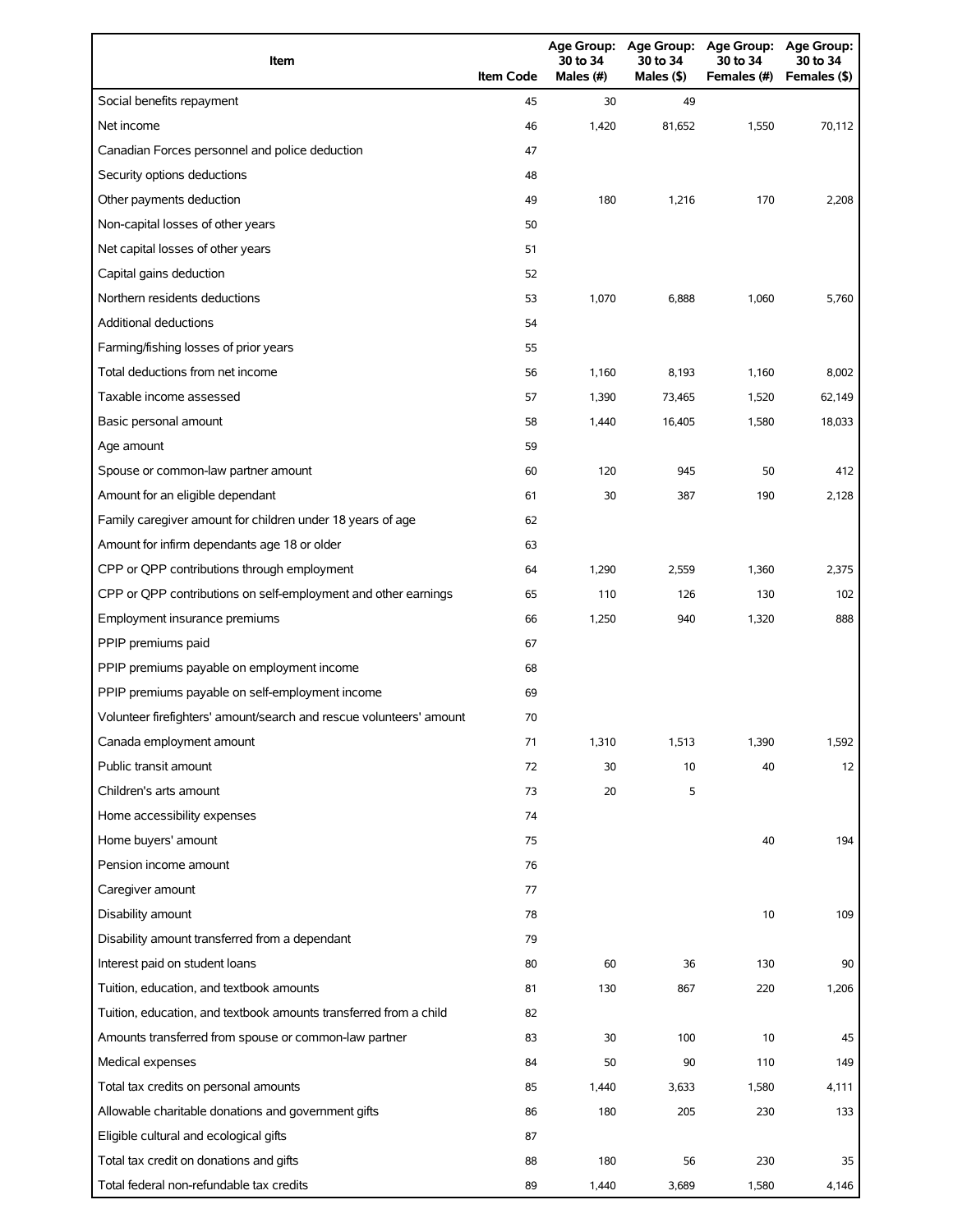| Item                                                        | <b>Item Code</b> | 30 to 34<br>Males (#) | Age Group: Age Group:<br>30 to 34<br>Males $($ \$) | <b>Age Group:</b><br>30 to 34<br>Females (#) | Age Group:<br>30 to 34<br>Females (\$) |
|-------------------------------------------------------------|------------------|-----------------------|----------------------------------------------------|----------------------------------------------|----------------------------------------|
| Federal dividend tax credit                                 | 90               | 110                   | 229                                                | 90                                           | 199                                    |
| Minimum tax carryover                                       | 91               |                       |                                                    |                                              |                                        |
| Basic federal tax                                           | 92               | 1,210                 | 8,996                                              | 1,170                                        | 6,369                                  |
| Federal foreign tax credit                                  | 93               |                       |                                                    | 30                                           | 27                                     |
| Federal political contribution tax credit                   | 94               |                       |                                                    |                                              |                                        |
| Investment tax credit                                       | 95               |                       |                                                    |                                              |                                        |
| Labour-sponsored funds tax credit (federally registered)    | 96               |                       |                                                    |                                              |                                        |
| Labour-sponsored funds tax credit (provincially registered) | 97               |                       |                                                    |                                              |                                        |
| Alternative minimum tax payable                             | 98               |                       |                                                    |                                              |                                        |
| Net federal tax                                             | 99               | 1,210                 | 8,977                                              | 1,170                                        | 6,342                                  |
| CPP contributions on self-employment                        | 100              | 110                   | 252                                                | 130                                          | 204                                    |
| Social Benefits repayment                                   | 101              | 30                    | 49                                                 |                                              |                                        |
| Working income tax benefit (WITB)                           | 102              |                       |                                                    |                                              |                                        |
| Children's fitness tax credit                               | 103              | 100                   | 6                                                  | 120                                          | 8                                      |
| Eligible educator school supply tax credit                  | 104              |                       |                                                    | 10                                           |                                        |
| Net provincial or territorial tax                           | 105              | 1,210                 | 3,871                                              | 1,170                                        | 2,741                                  |
| Total tax payable                                           | 106              | 1,230                 | 13,545                                             | 1,210                                        | 9,655                                  |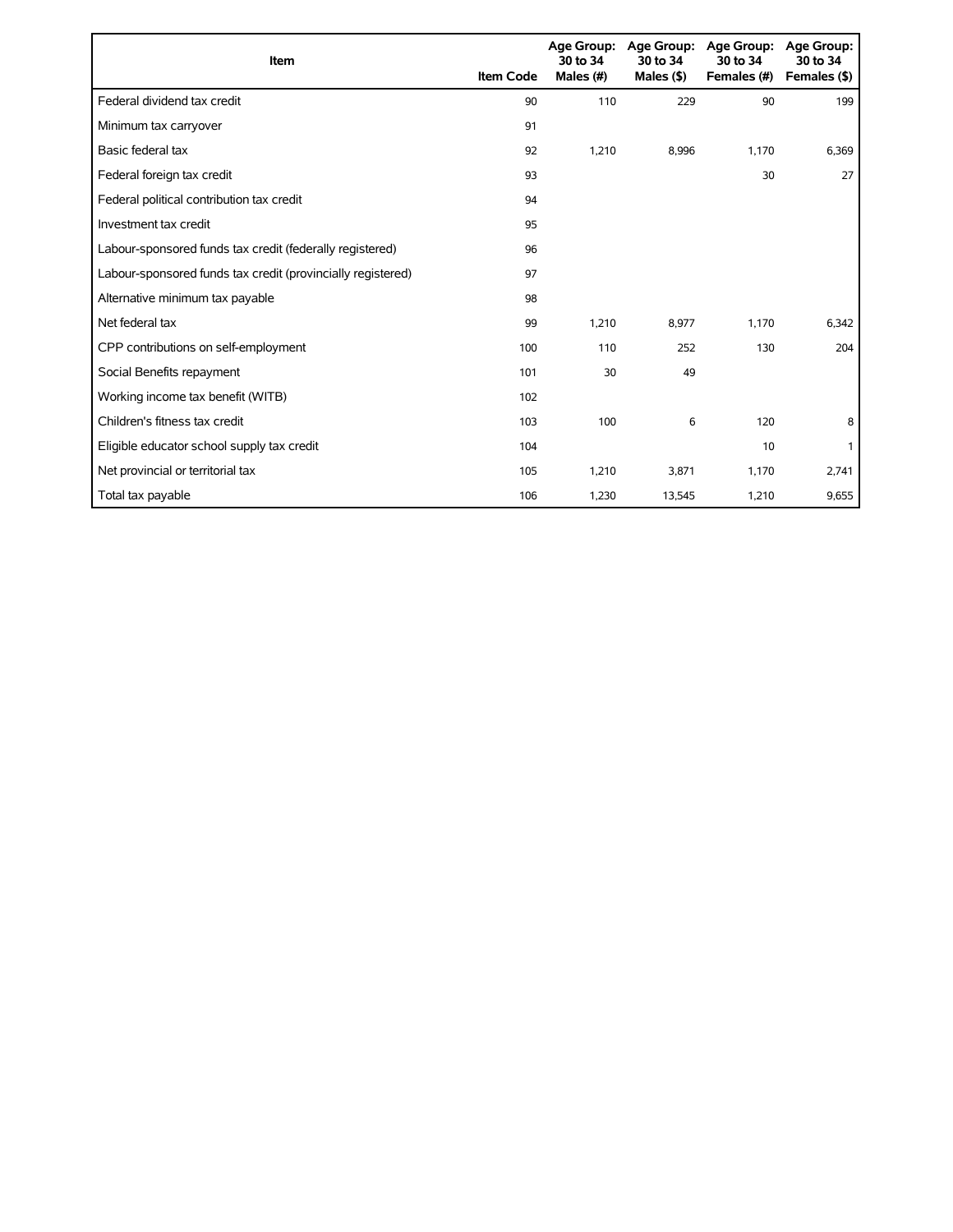| Item                                                                                          | Item<br>Code   | Age<br>Group:<br>35 to 39<br>Males (#) | Age<br>Group:<br>35 to 39<br>Males (\$) | Age<br>Group:<br>35 to 39<br>Females (#) | Age<br>Group:<br>35 to 39<br>Females (\$) |
|-----------------------------------------------------------------------------------------------|----------------|----------------------------------------|-----------------------------------------|------------------------------------------|-------------------------------------------|
| Number of taxable returns                                                                     | $\mathbf{1}$   | 1,090                                  |                                         | 1,070                                    |                                           |
| Number of non-taxable returns                                                                 | $\overline{2}$ | 180                                    |                                         | 280                                      |                                           |
| Total number of returns                                                                       | 3              | 1,280                                  |                                         | 1,350                                    |                                           |
| Employment income                                                                             | 4              | 1,140                                  | 70,358                                  | 1,170                                    | 61,405                                    |
| Commissions (from employment)                                                                 | 5              |                                        |                                         | 10                                       | 384                                       |
| Other employment income                                                                       | 6              | 40                                     | 214                                     |                                          |                                           |
| Old age security (OAS) pension                                                                | 7              |                                        |                                         |                                          |                                           |
| CPP or QPP benefits                                                                           | 8              |                                        |                                         |                                          |                                           |
| Other pensions and superannuation                                                             | 9              |                                        |                                         |                                          |                                           |
| Elected split-pension amount                                                                  | 10             |                                        |                                         |                                          |                                           |
| Universal child care benefit (UCCB)                                                           | 11             | 170                                    | 200                                     | 580                                      | 746                                       |
| Employment insurance and other benefits                                                       | 12             | 210                                    | 1,704                                   | 240                                      | 2,393                                     |
| Taxable amount of dividends from taxable Canadian corporations                                | 13             | 120                                    | 2,312                                   | 100                                      | 2,618                                     |
| Interest and other investment income                                                          | 14             | 120                                    | 180                                     | 170                                      | 270                                       |
| Net partnership income (limited or non-active partners only)                                  | 15             |                                        |                                         |                                          |                                           |
| Net rental income                                                                             | 16             | 120                                    | 378                                     | 130                                      | 466                                       |
| Taxable capital gains                                                                         | 17             | 50                                     | 124                                     | 50                                       | 96                                        |
| <b>RRSP</b> income                                                                            | 18             | 140                                    | 579                                     | 160                                      | 579                                       |
| Other income                                                                                  | 19             | 110                                    | 613                                     | 130                                      | 676                                       |
| Net business income                                                                           | 20             | 160                                    | 3,523                                   | 140                                      | 1,418                                     |
| Net professional income                                                                       | 21             | 20                                     | 770                                     | 40                                       | 1,152                                     |
| Net commission income                                                                         | 22             |                                        |                                         | 10                                       | 11                                        |
| Net farming income                                                                            | 23             | 10                                     | $-38$                                   |                                          |                                           |
| Net fishing income                                                                            | 24             |                                        |                                         |                                          |                                           |
| Workers' compensation benefits                                                                | 25             | 30                                     | 284                                     | 20                                       | 144                                       |
| Social assistance payments                                                                    | 26             | 110                                    | 1,087                                   | 110                                      | 1,450                                     |
| Net federal supplements                                                                       | 27             |                                        |                                         |                                          |                                           |
| Total income assessed                                                                         | 28             | 1,260                                  | 83,380                                  | 1,330                                    | 74,267                                    |
| Registered pension plan (RPP) deduction                                                       | 29             | 360                                    | 2,224                                   | 530                                      | 2,877                                     |
| RRSP/PRPP deduction                                                                           | 30             | 430                                    | 2,170                                   | 420                                      | 1,777                                     |
| Deduction for elected split-pension amount                                                    | 31             |                                        |                                         |                                          |                                           |
| Annual union, professional, or like dues                                                      | 32             | 430                                    | 407                                     | 590                                      | 482                                       |
| Child care expenses                                                                           | 33             | 90                                     | 418                                     | 260                                      | 1,443                                     |
| Business investment loss                                                                      | 34             |                                        |                                         |                                          |                                           |
| Moving expenses                                                                               | 35             | $30\,$                                 | 150                                     | 30                                       | 139                                       |
| Support payments made                                                                         | 36             |                                        |                                         |                                          |                                           |
| Carrying charges and interest expenses                                                        | 37             | 100                                    | 71                                      | 130                                      | 81                                        |
| Deduction for CPP/QPP contributions on self-employment and other earnings                     | 38             | 110                                    | 115                                     | 100                                      | 77                                        |
| Deduction for provincial parental insurance plan (PPIP) premiums on self-employment<br>income | 39             |                                        |                                         |                                          |                                           |
| Exploration and development expenses                                                          | 40             |                                        |                                         |                                          |                                           |
| Other employment expenses                                                                     | 41             | 50                                     | 217                                     |                                          |                                           |
| Clergy residence deduction                                                                    | 42             |                                        |                                         |                                          |                                           |
| Other deductions                                                                              | 43             |                                        |                                         | 40                                       | 62                                        |
| Total deductions before adjustments                                                           | 44             | 870                                    | 5,870                                   | 1,000                                    | 6,985                                     |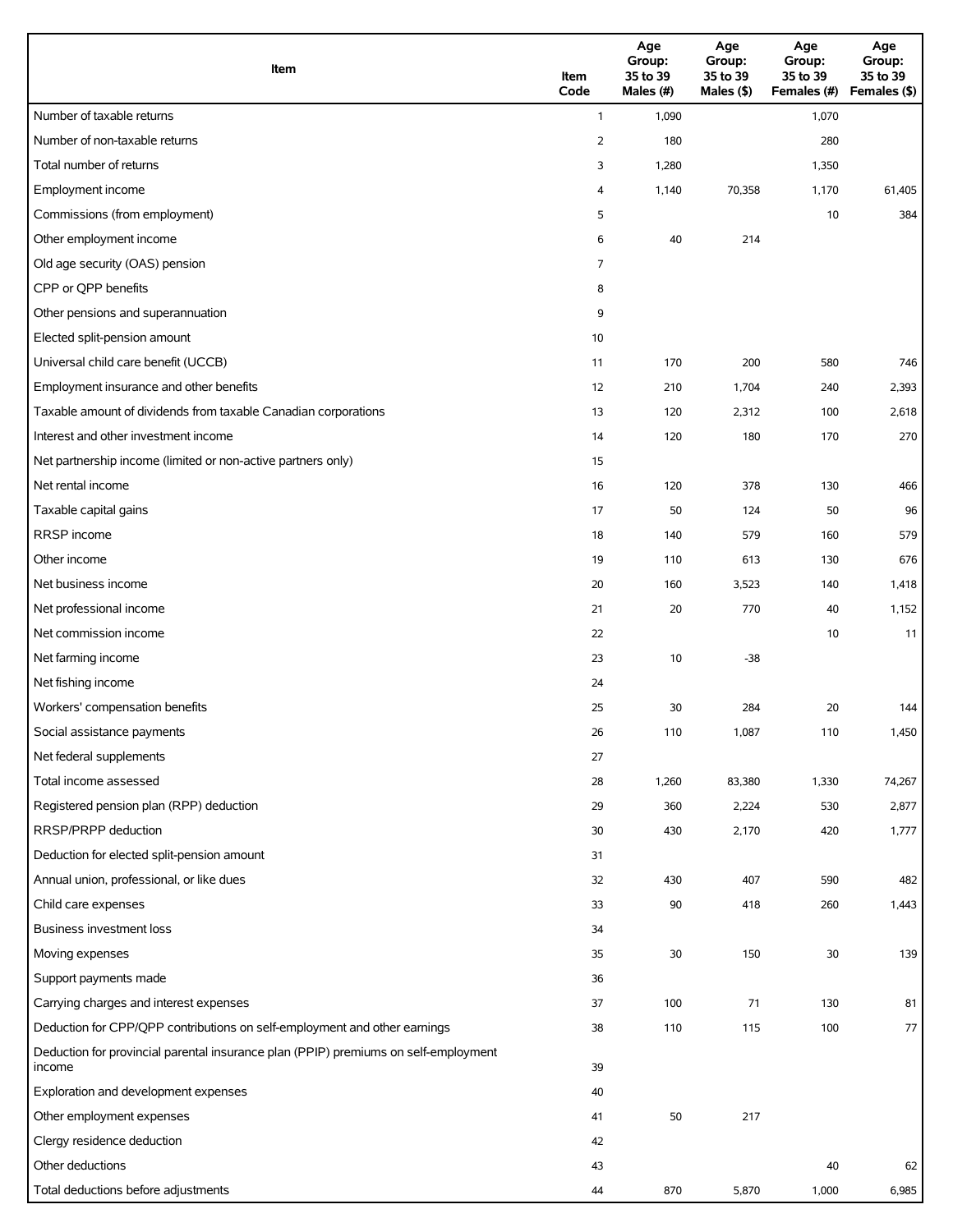| Item                                                                | <b>Item Code</b> | 35 to 39<br>Males (#) | 35 to 39<br>Males (\$) | Age Group: Age Group: Age Group: Age Group:<br>35 to 39<br>Females (#) | 35 to 39<br>Females (\$) |
|---------------------------------------------------------------------|------------------|-----------------------|------------------------|------------------------------------------------------------------------|--------------------------|
| Social benefits repayment                                           | 45               | 30                    | 48                     |                                                                        |                          |
| Net income                                                          | 46               | 1,260                 | 77,493                 | 1,330                                                                  | 67,286                   |
| Canadian Forces personnel and police deduction                      | 47               |                       |                        |                                                                        |                          |
| Security options deductions                                         | 48               |                       |                        |                                                                        |                          |
| Other payments deduction                                            | 49               | 140                   | 1,371                  | 120                                                                    | 1,594                    |
| Non-capital losses of other years                                   | 50               |                       |                        |                                                                        |                          |
| Net capital losses of other years                                   | 51               |                       |                        |                                                                        |                          |
| Capital gains deduction                                             | 52               |                       |                        |                                                                        |                          |
| Northern residents deductions                                       | 53               | 970                   | 6,424                  | 960                                                                    | 5,817                    |
| Additional deductions                                               | 54               |                       |                        |                                                                        |                          |
| Farming/fishing losses of prior years                               | 55               |                       |                        |                                                                        |                          |
| Total deductions from net income                                    | 56               | 1,050                 | 7,812                  | 1,030                                                                  | 7,427                    |
| Taxable income assessed                                             | 57               | 1,240                 | 69,697                 | 1,310                                                                  | 59,873                   |
| Basic personal amount                                               | 58               | 1,280                 | 14,605                 | 1,350                                                                  | 15,385                   |
| Age amount                                                          | 59               |                       |                        |                                                                        |                          |
| Spouse or common-law partner amount                                 | 60               | 110                   | 840                    | 50                                                                     | 397                      |
| Amount for an eligible dependant                                    | 61               | 50                    | 501                    | 180                                                                    | 1,953                    |
| Family caregiver amount for children under 18 years of age          | 62               | 10                    | 23                     |                                                                        |                          |
| Amount for infirm dependants age 18 or older                        | 63               |                       |                        |                                                                        |                          |
| CPP or QPP contributions through employment                         | 64               | 1,130                 | 2,321                  | 1,160                                                                  | 2,176                    |
| CPP or QPP contributions on self-employment and other earnings      | 65               | 110                   | 115                    | 100                                                                    | 77                       |
| Employment insurance premiums                                       | 66               | 1,080                 | 835                    | 1,100                                                                  | 803                      |
| PPIP premiums paid                                                  | 67               |                       |                        |                                                                        |                          |
| PPIP premiums payable on employment income                          | 68               |                       |                        |                                                                        |                          |
| PPIP premiums payable on self-employment income                     | 69               |                       |                        |                                                                        |                          |
| Volunteer firefighters' amount/search and rescue volunteers' amount | 70               |                       |                        |                                                                        |                          |
| Canada employment amount                                            | 71               | 1,150                 | 1,326                  | 1,180                                                                  | 1,349                    |
| Public transit amount                                               | 72               |                       |                        |                                                                        |                          |
| Children's arts amount                                              | 73               | 60                    | 19                     | 80                                                                     | 24                       |
| Home accessibility expenses                                         | 74               |                       |                        |                                                                        |                          |
| Home buyers' amount                                                 | 75               | 30                    | 108                    |                                                                        |                          |
| Pension income amount                                               | 76               |                       |                        |                                                                        |                          |
| Caregiver amount                                                    | 77               |                       |                        |                                                                        |                          |
| Disability amount                                                   | 78               | 10                    | 91                     |                                                                        |                          |
| Disability amount transferred from a dependant                      | 79               | 10                    | 164                    | 20                                                                     | 262                      |
| Interest paid on student loans                                      | 80               | 40                    | 37                     | 60                                                                     | 37                       |
| Tuition, education, and textbook amounts                            | 81               | 70                    | 344                    | 130                                                                    | 608                      |
| Tuition, education, and textbook amounts transferred from a child   | 82               |                       |                        |                                                                        |                          |
| Amounts transferred from spouse or common-law partner               | 83               | 10                    | 30                     |                                                                        |                          |
| Medical expenses                                                    | 84               | 60                    | 117                    | 110                                                                    | 269                      |
| Total tax credits on personal amounts                               | 85               | 1,280                 | 3,230                  | 1,350                                                                  | 3,540                    |
| Allowable charitable donations and government gifts                 | 86               | 190                   | 226                    | 210                                                                    | 137                      |
| Eligible cultural and ecological gifts                              | 87               |                       |                        |                                                                        |                          |
| Total tax credit on donations and gifts                             | 88               | 190                   | 63                     | 210                                                                    | 36                       |
| Total federal non-refundable tax credits                            | 89               | 1,280                 | 3,293                  | 1,350                                                                  | 3,576                    |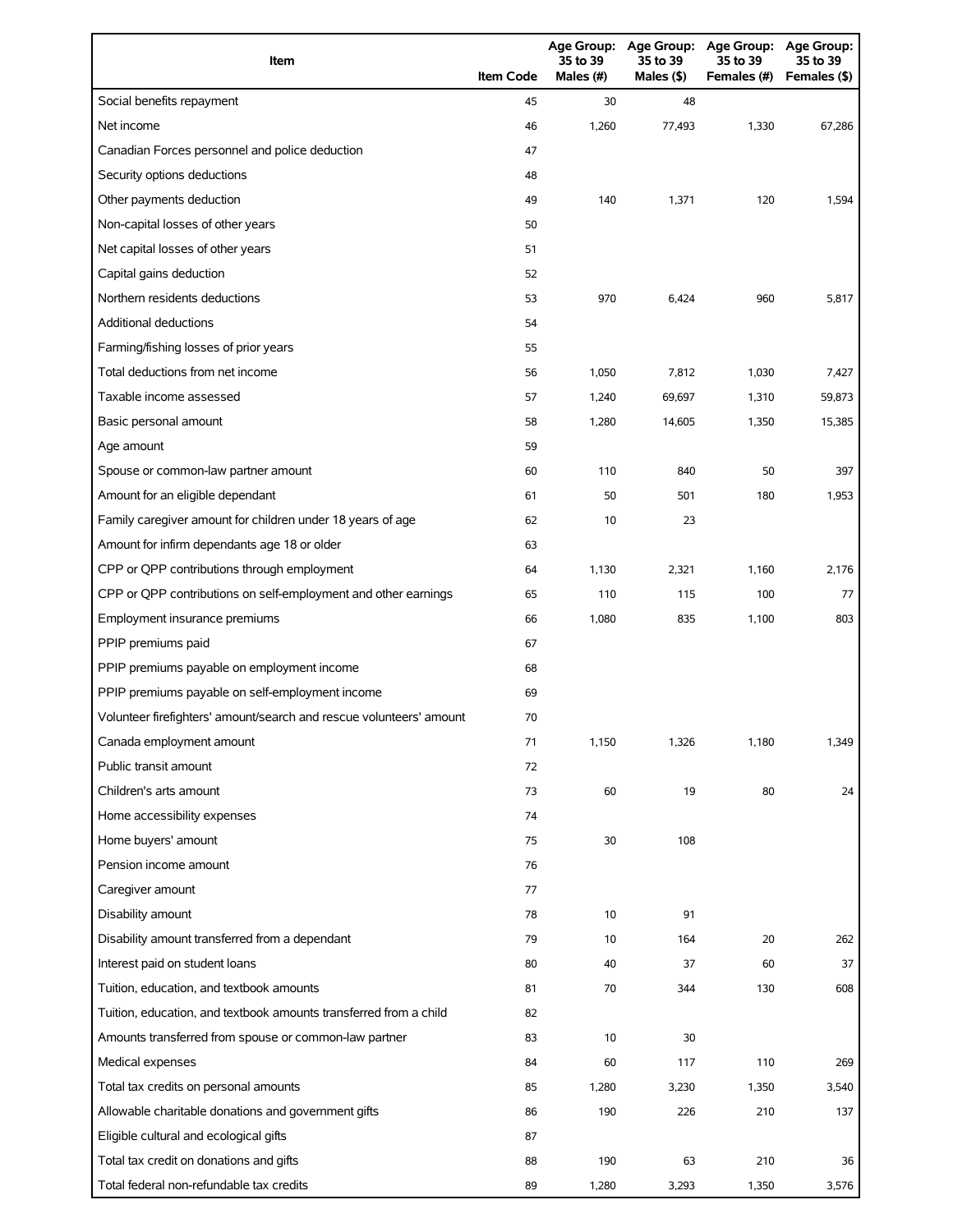| Item                                                        | <b>Item Code</b> | 35 to 39<br>Males (#) | Age Group: Age Group:<br>35 to 39<br>Males $($ \$) | Age Group:<br>35 to 39<br>Females (#) | Age Group:<br>35 to 39<br>Females (\$) |
|-------------------------------------------------------------|------------------|-----------------------|----------------------------------------------------|---------------------------------------|----------------------------------------|
| Federal dividend tax credit                                 | 90               | 110                   | 273                                                | 100                                   | 308                                    |
| Minimum tax carryover                                       | 91               |                       |                                                    |                                       |                                        |
| Basic federal tax                                           | 92               | 1,070                 | 8,872                                              | 1,040                                 | 6,595                                  |
| Federal foreign tax credit                                  | 93               | 30                    | 5                                                  |                                       |                                        |
| Federal political contribution tax credit                   | 94               | 10                    | 2                                                  |                                       |                                        |
| Investment tax credit                                       | 95               |                       |                                                    |                                       |                                        |
| Labour-sponsored funds tax credit (federally registered)    | 96               |                       |                                                    |                                       |                                        |
| Labour-sponsored funds tax credit (provincially registered) | 97               |                       |                                                    |                                       |                                        |
| Alternative minimum tax payable                             | 98               |                       |                                                    |                                       |                                        |
| Net federal tax                                             | 99               | 1,070                 | 8,866                                              | 1,040                                 | 6,595                                  |
| CPP contributions on self-employment                        | 100              | 110                   | 230                                                | 100                                   | 155                                    |
| Social Benefits repayment                                   | 101              | 30                    | 48                                                 |                                       |                                        |
| Working income tax benefit (WITB)                           | 102              |                       |                                                    |                                       |                                        |
| Children's fitness tax credit                               | 103              | 190                   | 16                                                 | 200                                   | 16                                     |
| Eligible educator school supply tax credit                  | 104              |                       |                                                    |                                       |                                        |
| Net provincial or territorial tax                           | 105              | 1,060                 | 3,801                                              | 1,040                                 | 2,816                                  |
| Total tax payable                                           | 106              | 1,090                 | 13,284                                             | 1,070                                 | 9,862                                  |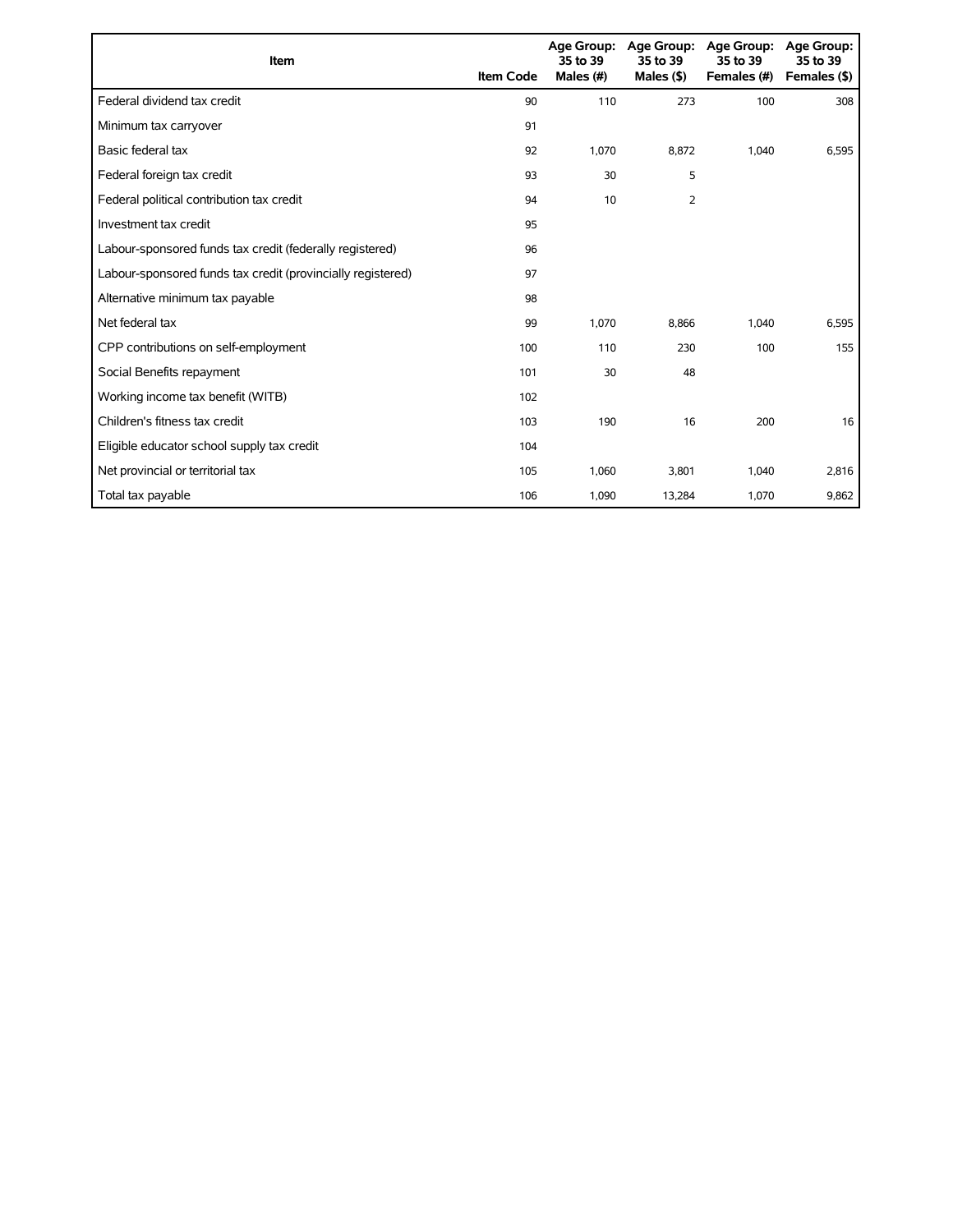| Item                                                                                          | Item<br>Code   | Age<br>Group:<br>40 to 44<br>Males (#) | Age<br>Group:<br>40 to 44<br>Males (\$) | Age<br>Group:<br>40 to 44<br>Females (#) | Age<br>Group:<br>40 to 44<br>Females (\$) |
|-----------------------------------------------------------------------------------------------|----------------|----------------------------------------|-----------------------------------------|------------------------------------------|-------------------------------------------|
| Number of taxable returns                                                                     | $\mathbf{1}$   | 960                                    |                                         | 1,080                                    |                                           |
| Number of non-taxable returns                                                                 | $\overline{2}$ | 150                                    |                                         | 230                                      |                                           |
| Total number of returns                                                                       | 3              | 1,110                                  |                                         | 1,310                                    |                                           |
| Employment income                                                                             | 4              | 980                                    | 70,474                                  | 1,150                                    | 64,693                                    |
| Commissions (from employment)                                                                 | 5              |                                        |                                         |                                          |                                           |
| Other employment income                                                                       | 6              | 50                                     | 271                                     | 50                                       | 549                                       |
| Old age security (OAS) pension                                                                | 7              |                                        |                                         |                                          |                                           |
| CPP or QPP benefits                                                                           | 8              |                                        |                                         | 20                                       | 102                                       |
| Other pensions and superannuation                                                             | 9              |                                        |                                         |                                          |                                           |
| Elected split-pension amount                                                                  | 10             |                                        |                                         |                                          |                                           |
| Universal child care benefit (UCCB)                                                           | 11             | 180                                    | 181                                     | 570                                      | 548                                       |
| Employment insurance and other benefits                                                       | 12             | 150                                    | 1,109                                   | 130                                      | 1,081                                     |
| Taxable amount of dividends from taxable Canadian corporations                                | 13             | 120                                    | 2,254                                   | 110                                      | 1,750                                     |
| Interest and other investment income                                                          | 14             | 120                                    | 144                                     | 180                                      | 94                                        |
| Net partnership income (limited or non-active partners only)                                  | 15             |                                        |                                         |                                          |                                           |
| Net rental income                                                                             | 16             | 110                                    | 543                                     | 150                                      | 650                                       |
| Taxable capital gains                                                                         | 17             | 70                                     | 286                                     | 60                                       | 181                                       |
| <b>RRSP</b> income                                                                            | 18             | 130                                    | 597                                     | 150                                      | 482                                       |
| Other income                                                                                  | 19             | 110                                    | 646                                     | 120                                      | 803                                       |
| Net business income                                                                           | 20             | 150                                    | 3,888                                   | 190                                      | 2,642                                     |
| Net professional income                                                                       | 21             |                                        |                                         | 40                                       | 1,149                                     |
| Net commission income                                                                         | 22             |                                        |                                         |                                          |                                           |
| Net farming income                                                                            | 23             |                                        |                                         | 10                                       | $-94$                                     |
| Net fishing income                                                                            | 24             |                                        |                                         |                                          |                                           |
| Workers' compensation benefits                                                                | 25             | 40                                     | 338                                     | 30                                       | 189                                       |
| Social assistance payments                                                                    | 26             | 100                                    | 914                                     | 90                                       | 1,159                                     |
| Net federal supplements                                                                       | 27             |                                        |                                         |                                          |                                           |
| Total income assessed                                                                         | 28             | 1,100                                  | 82,429                                  | 1,300                                    | 76,362                                    |
| Registered pension plan (RPP) deduction                                                       | 29             | 390                                    | 2,638                                   | 570                                      | 3,498                                     |
| RRSP/PRPP deduction                                                                           | 30             | 370                                    | 2,581                                   | 450                                      | 2,277                                     |
| Deduction for elected split-pension amount                                                    | 31             |                                        |                                         |                                          |                                           |
| Annual union, professional, or like dues                                                      | 32             | 380                                    | 389                                     | 600                                      | 538                                       |
| Child care expenses                                                                           | 33             | 100                                    | 411                                     | 240                                      | 879                                       |
| Business investment loss                                                                      | 34             |                                        |                                         |                                          |                                           |
| Moving expenses                                                                               | 35             | 20                                     | 149                                     |                                          |                                           |
| Support payments made                                                                         | 36             |                                        |                                         |                                          |                                           |
| Carrying charges and interest expenses                                                        | 37             | 110                                    | 85                                      | 120                                      | 39                                        |
| Deduction for CPP/QPP contributions on self-employment and other earnings                     | 38             | 90                                     | 112                                     | 130                                      | 132                                       |
| Deduction for provincial parental insurance plan (PPIP) premiums on self-employment<br>income | 39             |                                        |                                         |                                          |                                           |
| Exploration and development expenses                                                          | 40             |                                        |                                         |                                          |                                           |
| Other employment expenses                                                                     | 41             |                                        |                                         |                                          |                                           |
| Clergy residence deduction                                                                    | 42             |                                        |                                         |                                          |                                           |
| Other deductions                                                                              | 43             | 30                                     | 109                                     | 30                                       | 39                                        |
| Total deductions before adjustments                                                           | 44             | 790                                    | 6,692                                   | 1,010                                    | 7,492                                     |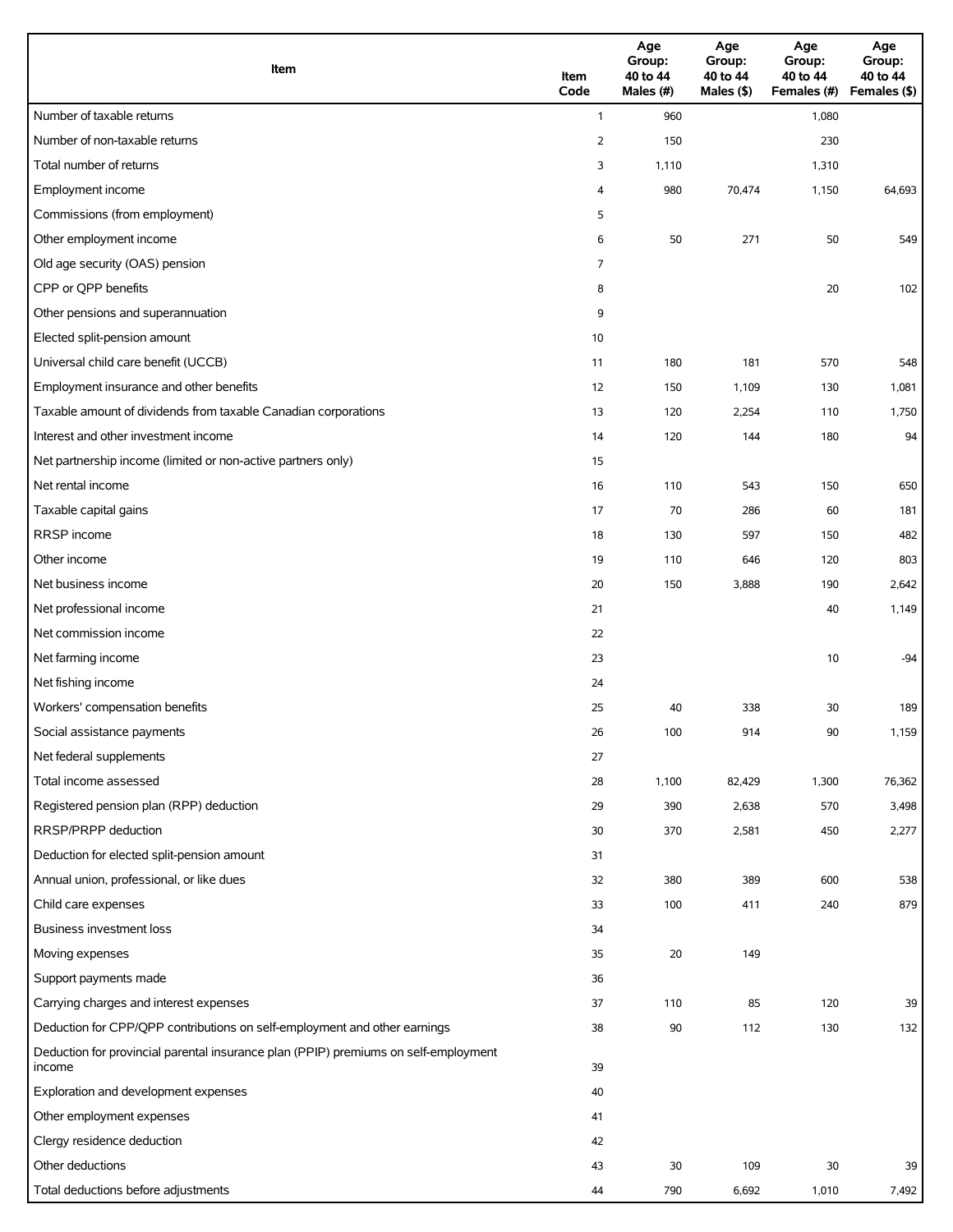| Item                                                                | <b>Item Code</b> | 40 to 44<br>Males (#) | Age Group: Age Group:<br>40 to 44<br>Males (\$) | Age Group: Age Group:<br>40 to 44<br>Females (#) | 40 to 44<br>Females (\$) |
|---------------------------------------------------------------------|------------------|-----------------------|-------------------------------------------------|--------------------------------------------------|--------------------------|
| Social benefits repayment                                           | 45               | 20                    | 25                                              |                                                  |                          |
| Net income                                                          | 46               | 1,100                 | 75,764                                          | 1,290                                            | 69,052                   |
| Canadian Forces personnel and police deduction                      | 47               |                       |                                                 |                                                  |                          |
| Security options deductions                                         | 48               |                       |                                                 |                                                  |                          |
| Other payments deduction                                            | 49               | 140                   | 1,252                                           | 110                                              | 1,348                    |
| Non-capital losses of other years                                   | 50               |                       |                                                 |                                                  |                          |
| Net capital losses of other years                                   | 51               |                       |                                                 |                                                  |                          |
| Capital gains deduction                                             | 52               |                       |                                                 |                                                  |                          |
| Northern residents deductions                                       | 53               | 850                   | 6,168                                           | 960                                              | 6,024                    |
| Additional deductions                                               | 54               |                       |                                                 |                                                  |                          |
| Farming/fishing losses of prior years                               | 55               |                       |                                                 |                                                  |                          |
| Total deductions from net income                                    | 56               | 940                   | 7,509                                           | 1,020                                            | 7,427                    |
| Taxable income assessed                                             | 57               | 1,070                 | 68,258                                          | 1,270                                            | 61,637                   |
| Basic personal amount                                               | 58               | 1,110                 | 12,670                                          | 1,310                                            | 14,957                   |
| Age amount                                                          | 59               |                       |                                                 |                                                  |                          |
| Spouse or common-law partner amount                                 | 60               | 100                   | 817                                             | 50                                               | 464                      |
| Amount for an eligible dependant                                    | 61               | 50                    | 515                                             | 190                                              | 2,021                    |
| Family caregiver amount for children under 18 years of age          | 62               |                       |                                                 | 20                                               | 36                       |
| Amount for infirm dependants age 18 or older                        | 63               |                       |                                                 |                                                  |                          |
| CPP or QPP contributions through employment                         | 64               | 970                   | 2,099                                           | 1,140                                            | 2,213                    |
| CPP or QPP contributions on self-employment and other earnings      | 65               | 90                    | 112                                             | 130                                              | 132                      |
| Employment insurance premiums                                       | 66               | 920                   | 745                                             | 1,080                                            | 822                      |
| PPIP premiums paid                                                  | 67               |                       |                                                 |                                                  |                          |
| PPIP premiums payable on employment income                          | 68               |                       |                                                 |                                                  |                          |
| PPIP premiums payable on self-employment income                     | 69               |                       |                                                 |                                                  |                          |
| Volunteer firefighters' amount/search and rescue volunteers' amount | 70               | 20                    | 69                                              |                                                  |                          |
| Canada employment amount                                            | 71               | 980                   | 1,133                                           | 1,150                                            | 1,328                    |
| Public transit amount                                               | 72               |                       |                                                 | 20                                               | 8                        |
| Children's arts amount                                              | 73               | 80                    | 26                                              | 100                                              | 30                       |
| Home accessibility expenses                                         | 74               |                       |                                                 |                                                  |                          |
| Home buyers' amount                                                 | 75               |                       |                                                 |                                                  |                          |
| Pension income amount                                               | 76               |                       |                                                 | 10                                               | 24                       |
| Caregiver amount                                                    | 77               |                       |                                                 |                                                  |                          |
| Disability amount                                                   | 78               |                       |                                                 | 20                                               | 120                      |
| Disability amount transferred from a dependant                      | 79               |                       |                                                 | 20                                               | 181                      |
| Interest paid on student loans                                      | 80               | 10                    | 6                                               | 30                                               | 22                       |
| Tuition, education, and textbook amounts                            | 81               | 40                    | 210                                             | 90                                               | 422                      |
| Tuition, education, and textbook amounts transferred from a child   | 82               |                       |                                                 |                                                  |                          |
| Amounts transferred from spouse or common-law partner               | 83               | 10                    | 45                                              |                                                  |                          |
| Medical expenses                                                    | 84               | 60                    | 127                                             | 110                                              | 261                      |
| Total tax credits on personal amounts                               | 85               | 1,110                 | 2,840                                           | 1,310                                            | 3,480                    |
| Allowable charitable donations and government gifts                 | 86               | 190                   | 198                                             | 260                                              | 195                      |
| Eligible cultural and ecological gifts                              | 87               |                       |                                                 |                                                  |                          |
| Total tax credit on donations and gifts                             | 88               | 190                   | 54                                              | 260                                              | 52                       |
| Total federal non-refundable tax credits                            | 89               | 1,110                 | 2,894                                           | 1,310                                            | 3,531                    |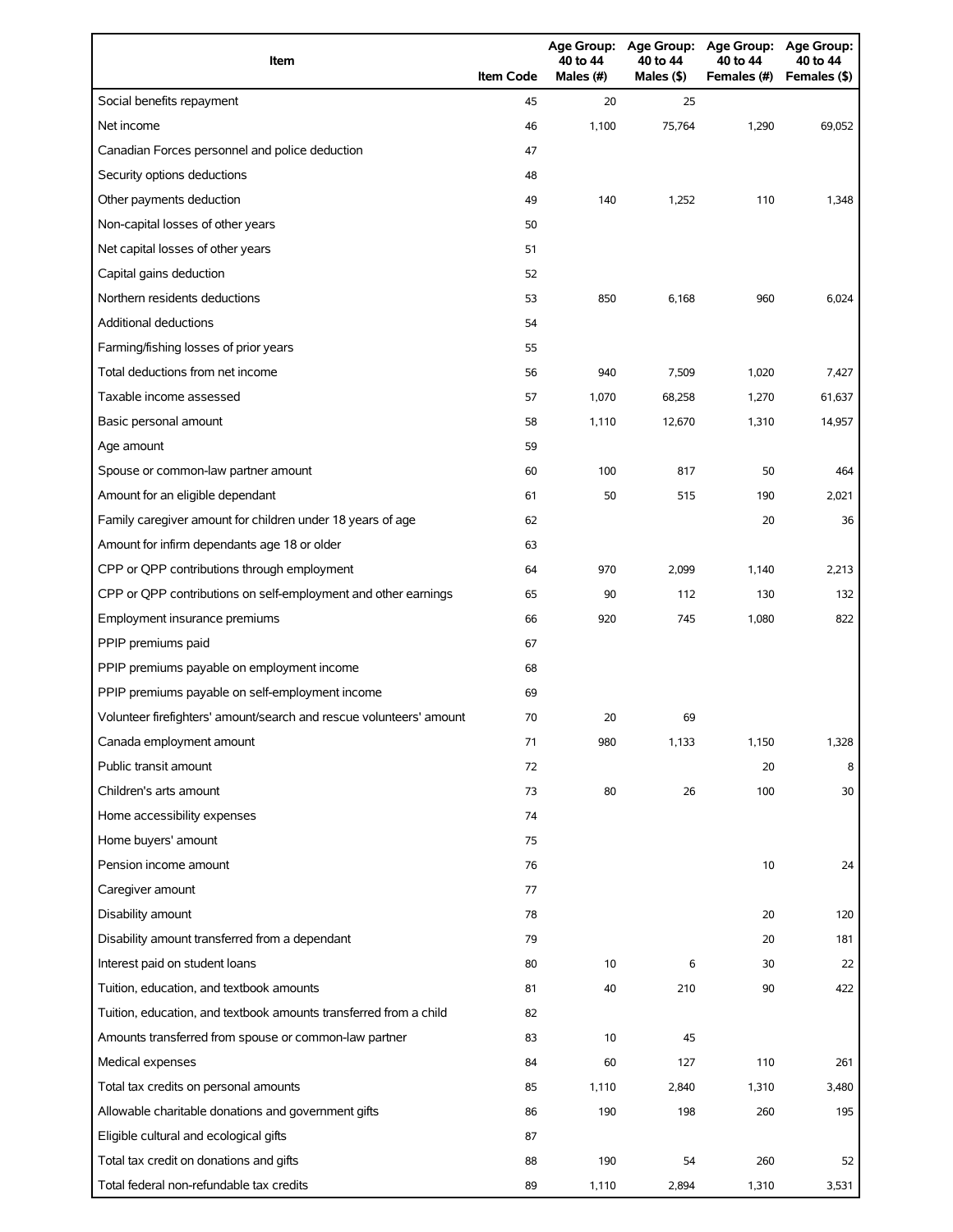| Item                                                        | <b>Item Code</b> | 40 to 44<br>Males (#) | Age Group: Age Group:<br>40 to 44<br>Males $($ \$ $)$ | <b>Age Group:</b><br>40 to 44<br>Females (#) | <b>Age Group:</b><br>40 to 44<br>Females (\$) |
|-------------------------------------------------------------|------------------|-----------------------|-------------------------------------------------------|----------------------------------------------|-----------------------------------------------|
| Federal dividend tax credit                                 | 90               | 120                   | 264                                                   | 110                                          | 221                                           |
| Minimum tax carryover                                       | 91               |                       |                                                       |                                              |                                               |
| Basic federal tax                                           | 92               | 940                   | 9.412                                                 | 1,050                                        | 7,016                                         |
| Federal foreign tax credit                                  | 93               |                       |                                                       |                                              |                                               |
| Federal political contribution tax credit                   | 94               |                       |                                                       |                                              |                                               |
| Investment tax credit                                       | 95               |                       |                                                       |                                              |                                               |
| Labour-sponsored funds tax credit (federally registered)    | 96               |                       |                                                       |                                              |                                               |
| Labour-sponsored funds tax credit (provincially registered) | 97               |                       |                                                       |                                              |                                               |
| Alternative minimum tax payable                             | 98               |                       |                                                       |                                              |                                               |
| Net federal tax                                             | 99               | 940                   | 9,403                                                 | 1,050                                        | 6,976                                         |
| CPP contributions on self-employment                        | 100              | 90                    | 224                                                   | 130                                          | 264                                           |
| Social Benefits repayment                                   | 101              | 20                    | 25                                                    |                                              |                                               |
| Working income tax benefit (WITB)                           | 102              |                       |                                                       |                                              |                                               |
| Children's fitness tax credit                               | 103              | 230                   | 20                                                    | 240                                          | 21                                            |
| Eligible educator school supply tax credit                  | 104              |                       |                                                       |                                              |                                               |
| Net provincial or territorial tax                           | 105              | 940                   | 4,030                                                 | 1,050                                        | 2,954                                         |
| Total tax payable                                           | 106              | 960                   | 14,015                                                | 1,080                                        | 10,526                                        |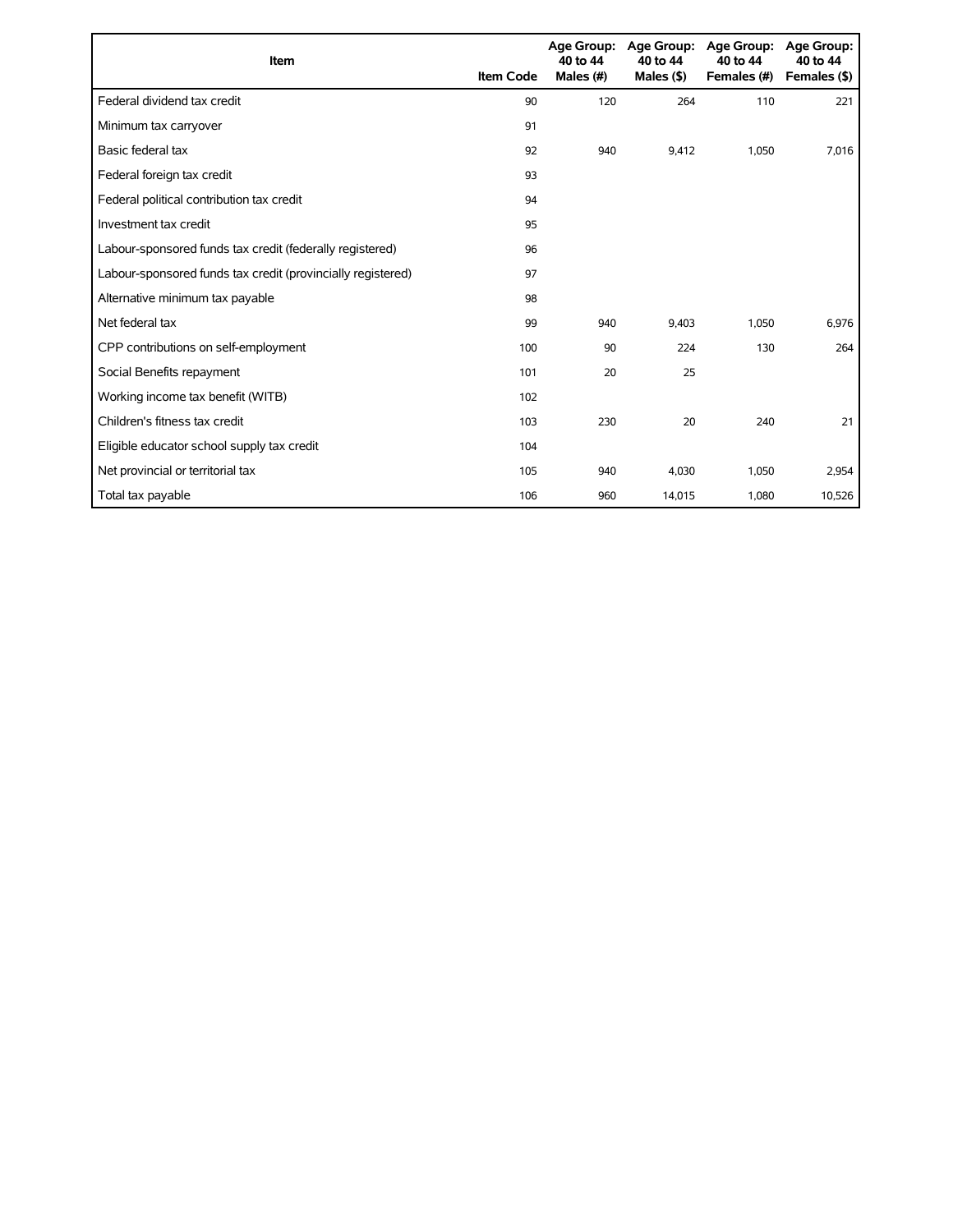| Item                                                                                          | Item<br>Code   | Age<br>Group:<br>45 to 49<br>Males (#) | Age<br>Group:<br>45 to 49<br>Males (\$) | Age<br>Group:<br>45 to 49<br>Females (#) | Age<br>Group:<br>45 to 49<br>Females (\$) |
|-----------------------------------------------------------------------------------------------|----------------|----------------------------------------|-----------------------------------------|------------------------------------------|-------------------------------------------|
| Number of taxable returns                                                                     | $\mathbf{1}$   | 970                                    |                                         | 1,000                                    |                                           |
| Number of non-taxable returns                                                                 | $\overline{2}$ | 180                                    |                                         | 190                                      |                                           |
| Total number of returns                                                                       | 3              | 1,150                                  |                                         | 1,180                                    |                                           |
| Employment income                                                                             | 4              | 990                                    | 67,773                                  | 1,040                                    | 63,940                                    |
| Commissions (from employment)                                                                 | 5              | 10                                     | 468                                     |                                          |                                           |
| Other employment income                                                                       | 6              | 60                                     | 758                                     | 60                                       | 853                                       |
| Old age security (OAS) pension                                                                | 7              |                                        |                                         |                                          |                                           |
| CPP or QPP benefits                                                                           | 8              | 20                                     | 161                                     | 30                                       | 182                                       |
| Other pensions and superannuation                                                             | 9              | 10                                     | 306                                     |                                          |                                           |
| Elected split-pension amount                                                                  | 10             |                                        |                                         | 30                                       | 231                                       |
| Universal child care benefit (UCCB)                                                           | 11             | 170                                    | 140                                     | 390                                      | 265                                       |
| Employment insurance and other benefits                                                       | 12             | 160                                    | 1,344                                   | 90                                       | 609                                       |
| Taxable amount of dividends from taxable Canadian corporations                                | 13             | 160                                    | 3,847                                   | 160                                      | 1,916                                     |
| Interest and other investment income                                                          | 14             | 150                                    | 299                                     | 170                                      | 341                                       |
| Net partnership income (limited or non-active partners only)                                  | 15             |                                        |                                         |                                          |                                           |
| Net rental income                                                                             | 16             | 110                                    | 514                                     | 140                                      | 783                                       |
| Taxable capital gains                                                                         | 17             |                                        |                                         |                                          |                                           |
| <b>RRSP</b> income                                                                            | 18             | 120                                    | 839                                     | 140                                      | 716                                       |
| Other income                                                                                  | 19             | 110                                    | 712                                     | 130                                      | 1,046                                     |
| Net business income                                                                           | 20             | 160                                    | 3,461                                   | 140                                      | 1,656                                     |
| Net professional income                                                                       | 21             |                                        |                                         | 30                                       | 797                                       |
| Net commission income                                                                         | 22             |                                        |                                         |                                          |                                           |
| Net farming income                                                                            | 23             |                                        |                                         |                                          |                                           |
| Net fishing income                                                                            | 24             |                                        |                                         |                                          |                                           |
| Workers' compensation benefits                                                                | 25             |                                        |                                         | 20                                       | 188                                       |
| Social assistance payments                                                                    | 26             | 120                                    | 1,081                                   | $80\,$                                   | 852                                       |
| Net federal supplements                                                                       | 27             |                                        |                                         |                                          |                                           |
| Total income assessed                                                                         | 28             | 1,140                                  | 82,538                                  | 1,180                                    | 75,066                                    |
| Registered pension plan (RPP) deduction                                                       | 29             | 350                                    | 2,462                                   | 560                                      | 3,526                                     |
| RRSP/PRPP deduction                                                                           | 30             | 400                                    | 3,008                                   | 440                                      | 2,323                                     |
| Deduction for elected split-pension amount                                                    | 31             |                                        |                                         |                                          |                                           |
| Annual union, professional, or like dues                                                      | 32             | 360                                    | 345                                     | 520                                      | 502                                       |
| Child care expenses                                                                           | 33             | 80                                     | 315                                     | 90                                       | 236                                       |
| <b>Business investment loss</b>                                                               | 34             |                                        |                                         |                                          |                                           |
| Moving expenses                                                                               | 35             |                                        |                                         |                                          |                                           |
| Support payments made                                                                         | 36             |                                        |                                         |                                          |                                           |
| Carrying charges and interest expenses                                                        | 37             |                                        |                                         | 140                                      | 205                                       |
| Deduction for CPP/QPP contributions on self-employment and other earnings                     | 38             | 100                                    | 109                                     | 90                                       | 82                                        |
| Deduction for provincial parental insurance plan (PPIP) premiums on self-employment<br>income | 39             |                                        |                                         |                                          |                                           |
| Exploration and development expenses                                                          | 40             |                                        |                                         |                                          |                                           |
| Other employment expenses                                                                     | 41             | 50                                     | 101                                     | 20                                       | 89                                        |
| Clergy residence deduction                                                                    | 42             |                                        |                                         |                                          |                                           |
| Other deductions                                                                              | 43             | 50                                     | 50                                      | 30                                       | 18                                        |
| Total deductions before adjustments                                                           | 44             | 780                                    | 6,719                                   | 890                                      | 7,058                                     |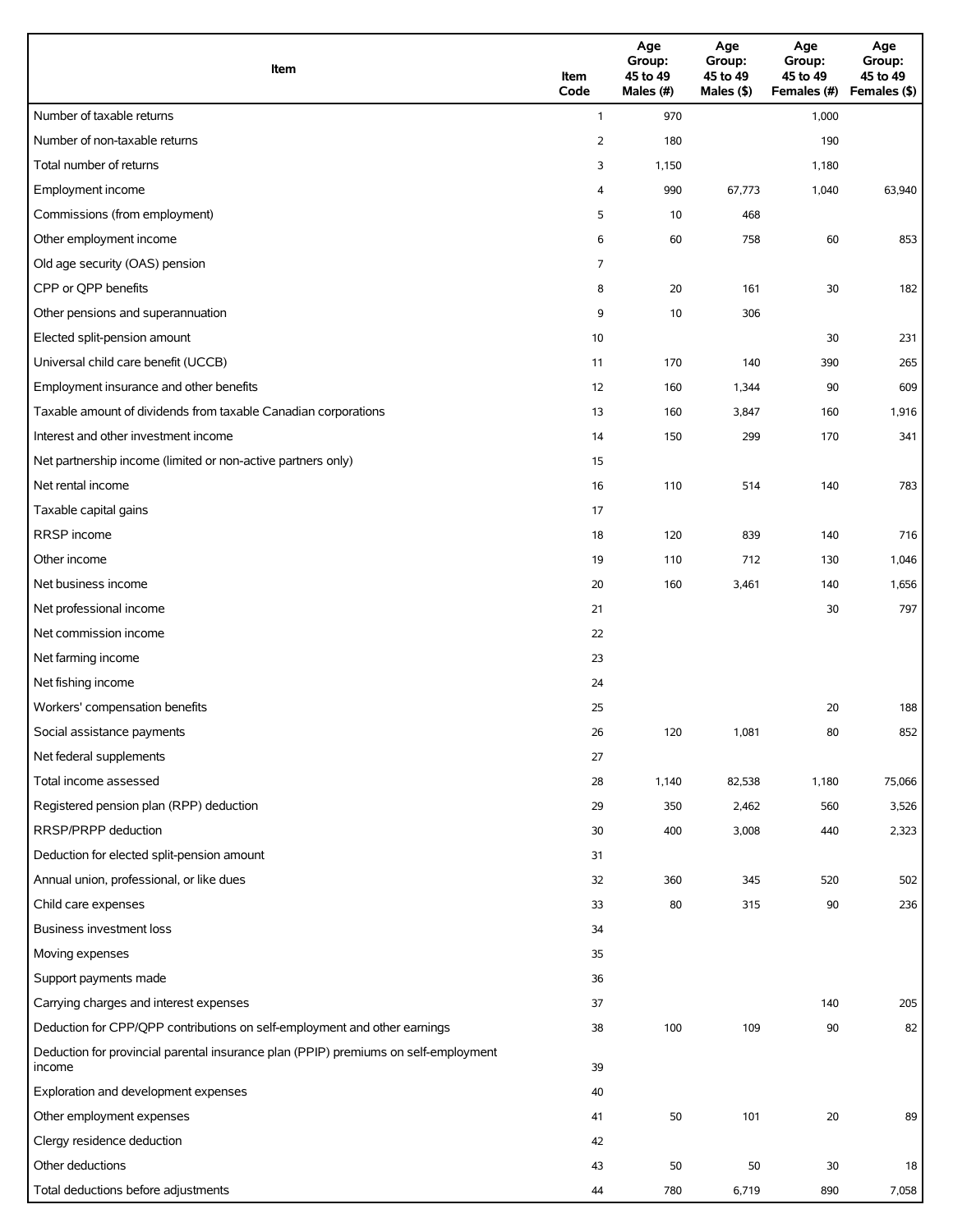| Item                                                                | <b>Item Code</b> | 45 to 49<br>Males (#) | 45 to 49<br>Males (\$) | Age Group: Age Group: Age Group: Age Group:<br>45 to 49<br>Females (#) | 45 to 49<br>Females (\$) |
|---------------------------------------------------------------------|------------------|-----------------------|------------------------|------------------------------------------------------------------------|--------------------------|
| Social benefits repayment                                           | 45               | 30                    | 47                     |                                                                        |                          |
| Net income                                                          | 46               | 1,140                 | 75,774                 | 1,170                                                                  | 68,052                   |
| Canadian Forces personnel and police deduction                      | 47               |                       |                        |                                                                        |                          |
| Security options deductions                                         | 48               |                       |                        |                                                                        |                          |
| Other payments deduction                                            | 49               |                       |                        | 100                                                                    | 1,040                    |
| Non-capital losses of other years                                   | 50               |                       |                        |                                                                        |                          |
| Net capital losses of other years                                   | 51               |                       |                        |                                                                        |                          |
| Capital gains deduction                                             | 52               |                       |                        |                                                                        |                          |
| Northern residents deductions                                       | 53               | 900                   | 6,118                  | 920                                                                    | 5,802                    |
| Additional deductions                                               | 54               |                       |                        |                                                                        |                          |
| Farming/fishing losses of prior years                               | 55               |                       |                        |                                                                        |                          |
| Total deductions from net income                                    | 56               | 970                   | 7,479                  | 980                                                                    | 7,019                    |
| Taxable income assessed                                             | 57               | 1,110                 | 68,319                 | 1,150                                                                  | 61,043                   |
| Basic personal amount                                               | 58               | 1,150                 | 13,172                 | 1,180                                                                  | 13,533                   |
| Age amount                                                          | 59               |                       |                        |                                                                        |                          |
| Spouse or common-law partner amount                                 | 60               | 70                    | 601                    | 50                                                                     | 386                      |
| Amount for an eligible dependant                                    | 61               | 60                    | 602                    | 150                                                                    | 1,553                    |
| Family caregiver amount for children under 18 years of age          | 62               |                       |                        | 10                                                                     | 21                       |
| Amount for infirm dependants age 18 or older                        | 63               |                       |                        |                                                                        |                          |
| CPP or QPP contributions through employment                         | 64               | 980                   | 2,066                  | 1,020                                                                  | 2,104                    |
| CPP or QPP contributions on self-employment and other earnings      | 65               | 100                   | 109                    | 90                                                                     | 82                       |
| Employment insurance premiums                                       | 66               | 910                   | 715                    | 970                                                                    | 768                      |
| PPIP premiums paid                                                  | 67               |                       |                        |                                                                        |                          |
| PPIP premiums payable on employment income                          | 68               |                       |                        |                                                                        |                          |
| PPIP premiums payable on self-employment income                     | 69               |                       |                        |                                                                        |                          |
| Volunteer firefighters' amount/search and rescue volunteers' amount | 70               |                       |                        |                                                                        |                          |
| Canada employment amount                                            | 71               | 1,000                 | 1,156                  | 1,050                                                                  | 1,200                    |
| Public transit amount                                               | 72               |                       |                        |                                                                        |                          |
| Children's arts amount                                              | 73               | 80                    | 27                     | 60                                                                     | 20                       |
| Home accessibility expenses                                         | 74               |                       |                        |                                                                        |                          |
| Home buyers' amount                                                 | 75               |                       |                        | 10                                                                     | 55                       |
| Pension income amount                                               | 76               | 20                    | 27                     | 30                                                                     | 54                       |
| Caregiver amount                                                    | 77               |                       |                        |                                                                        |                          |
| Disability amount                                                   | 78               | 20                    | 120                    | 20                                                                     | 144                      |
| Disability amount transferred from a dependant                      | 79               | 10                    | 138                    |                                                                        |                          |
| Interest paid on student loans                                      | 80               | 10                    | 10                     | 10                                                                     | 7                        |
| Tuition, education, and textbook amounts                            | 81               | 40                    | 167                    | 80                                                                     | 337                      |
| Tuition, education, and textbook amounts transferred from a child   | 82               | 30                    | 140                    | 30                                                                     | 125                      |
| Amounts transferred from spouse or common-law partner               | 83               |                       |                        | 10                                                                     | 46                       |
| Medical expenses                                                    | 84               | 70                    | 143                    | 100                                                                    | 204                      |
| Total tax credits on personal amounts                               | 85               | 1,150                 | 2,907                  | 1,180                                                                  | 3,133                    |
| Allowable charitable donations and government gifts                 | 86               | 200                   | 203                    | 250                                                                    | 251                      |
| Eligible cultural and ecological gifts                              | 87               |                       |                        |                                                                        |                          |
| Total tax credit on donations and gifts                             | 88               | 200                   | 55                     | 250                                                                    | 68                       |
| Total federal non-refundable tax credits                            | 89               | 1,150                 | 2,962                  | 1,180                                                                  | 3,201                    |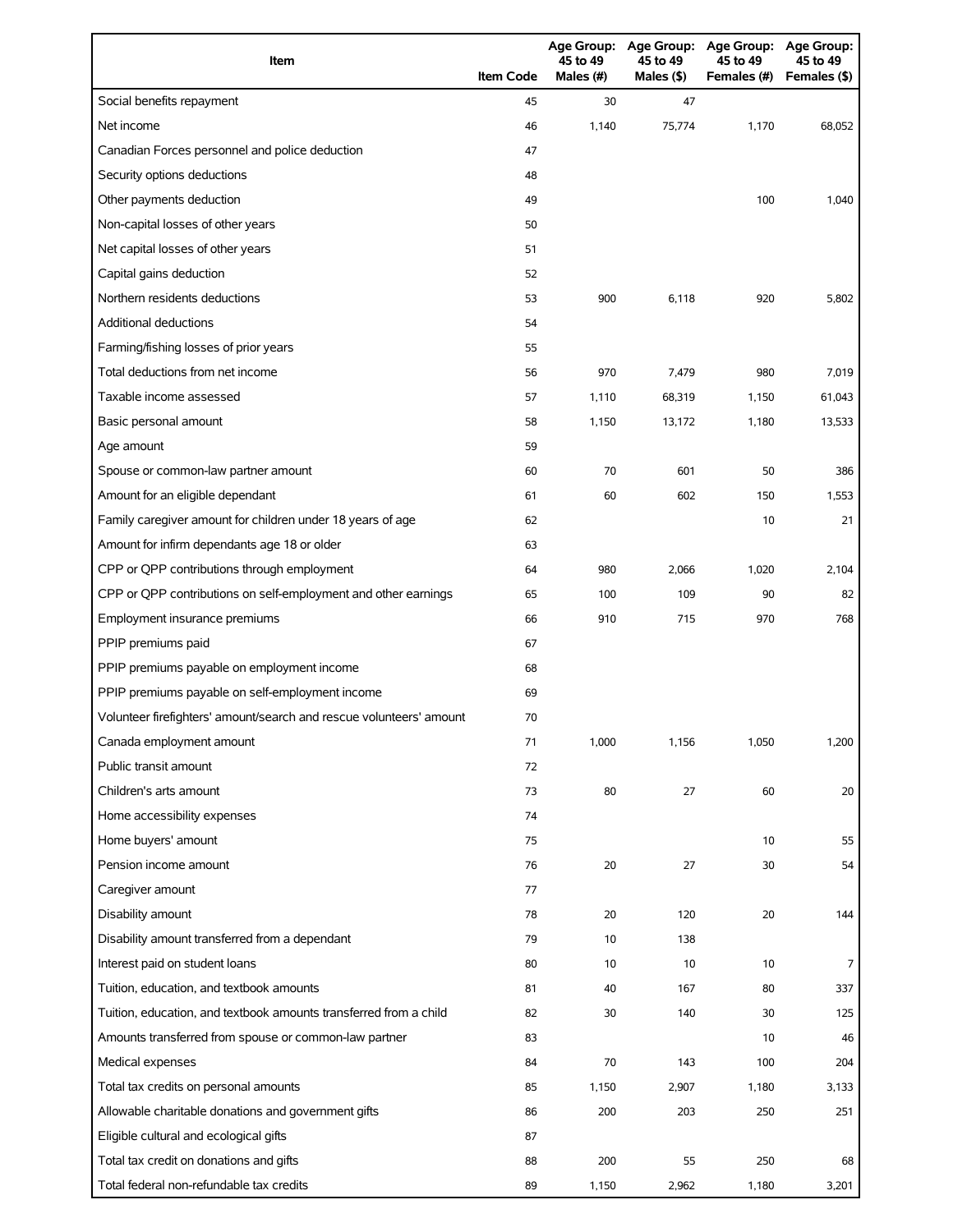| Item                                                        | <b>Item Code</b> | 45 to 49<br>Males (#) | Age Group: Age Group:<br>45 to 49<br>Males $($ \$) | <b>Age Group:</b><br>45 to 49<br>Females (#) | Age Group:<br>45 to 49<br>Females (\$) |
|-------------------------------------------------------------|------------------|-----------------------|----------------------------------------------------|----------------------------------------------|----------------------------------------|
| Federal dividend tax credit                                 | 90               | 160                   | 444                                                | 150                                          | 222                                    |
| Minimum tax carryover                                       | 91               |                       |                                                    |                                              |                                        |
| Basic federal tax                                           | 92               | 960                   | 9,207                                              | 970                                          | 7,409                                  |
| Federal foreign tax credit                                  | 93               |                       |                                                    | 40                                           | 88                                     |
| Federal political contribution tax credit                   | 94               |                       |                                                    |                                              |                                        |
| Investment tax credit                                       | 95               |                       |                                                    |                                              |                                        |
| Labour-sponsored funds tax credit (federally registered)    | 96               |                       |                                                    |                                              |                                        |
| Labour-sponsored funds tax credit (provincially registered) | 97               |                       |                                                    |                                              |                                        |
| Alternative minimum tax payable                             | 98               |                       |                                                    |                                              |                                        |
| Net federal tax                                             | 99               | 950                   | 9,069                                              | 970                                          | 7,320                                  |
| CPP contributions on self-employment                        | 100              | 100                   | 218                                                | 90                                           | 165                                    |
| Social Benefits repayment                                   | 101              | 30                    | 47                                                 |                                              |                                        |
| Working income tax benefit (WITB)                           | 102              |                       |                                                    |                                              |                                        |
| Children's fitness tax credit                               | 103              | 170                   | 16                                                 | 150                                          | 13                                     |
| Eligible educator school supply tax credit                  | 104              |                       |                                                    |                                              |                                        |
| Net provincial or territorial tax                           | 105              | 950                   | 3,883                                              | 970                                          | 3,131                                  |
| Total tax payable                                           | 106              | 970                   | 13,713                                             | 1,000                                        | 11,039                                 |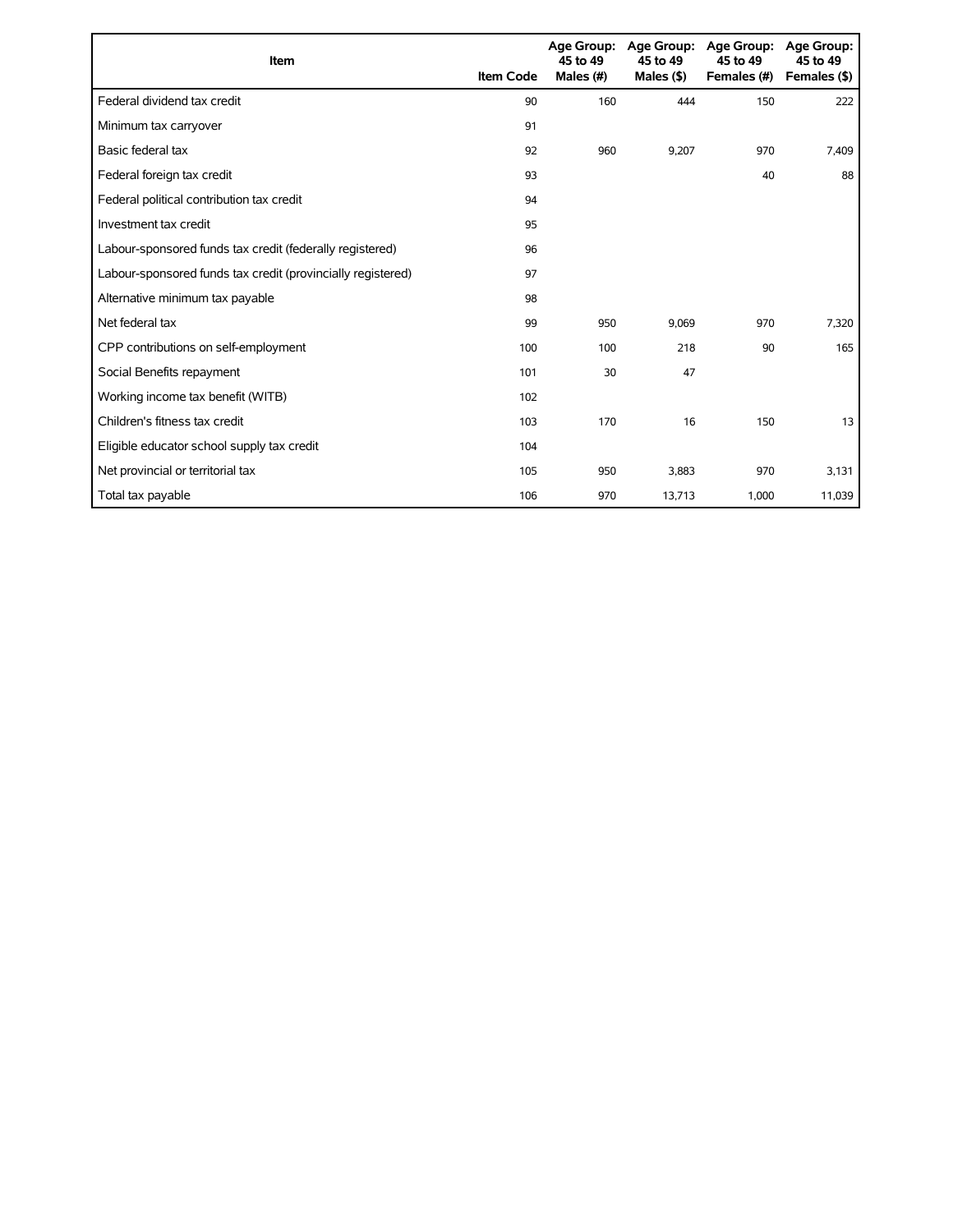| Item                                                                                          | Item<br>Code | Age<br>Group:<br>50 to 54<br>Males (#) | Age<br>Group:<br>50 to 54<br>Males (\$) | Age<br>Group:<br>50 to 54<br>Females (#) | Age<br>Group:<br>50 to 54<br>Females (\$) |
|-----------------------------------------------------------------------------------------------|--------------|----------------------------------------|-----------------------------------------|------------------------------------------|-------------------------------------------|
| Number of taxable returns                                                                     | $\mathbf{1}$ | 1,040                                  |                                         | 1,140                                    |                                           |
| Number of non-taxable returns                                                                 | 2            | 220                                    |                                         | 210                                      |                                           |
| Total number of returns                                                                       | 3            | 1,260                                  |                                         | 1,350                                    |                                           |
| Employment income                                                                             | 4            | 1,040                                  | 75,455                                  | 1,160                                    | 70,691                                    |
| Commissions (from employment)                                                                 | 5            | 10                                     | 546                                     |                                          |                                           |
| Other employment income                                                                       | 6            | 60                                     | 308                                     | 60                                       | 617                                       |
| Old age security (OAS) pension                                                                | 7            |                                        |                                         |                                          |                                           |
| CPP or QPP benefits                                                                           | 8            | 30                                     | 214                                     | 70                                       | 452                                       |
| Other pensions and superannuation                                                             | 9            | 30                                     | 620                                     | 20                                       | 256                                       |
| Elected split-pension amount                                                                  | 10           |                                        |                                         | 60                                       | 551                                       |
| Universal child care benefit (UCCB)                                                           | 11           | 100                                    | 71                                      |                                          |                                           |
| Employment insurance and other benefits                                                       | 12           | 140                                    | 1,077                                   | 130                                      | 872                                       |
| Taxable amount of dividends from taxable Canadian corporations                                | 13           | 210                                    | 3,189                                   | 270                                      | 2,548                                     |
| Interest and other investment income                                                          | 14           | 190                                    | 422                                     | 290                                      | 342                                       |
| Net partnership income (limited or non-active partners only)                                  | 15           |                                        |                                         |                                          |                                           |
| Net rental income                                                                             | 16           | 120                                    | 557                                     | 170                                      | 921                                       |
| Taxable capital gains                                                                         | 17           | 110                                    | 1,427                                   | 130                                      | 2,635                                     |
| RRSP income                                                                                   | 18           | 120                                    | 901                                     | 140                                      | 1,300                                     |
| Other income                                                                                  | 19           | 140                                    | 3,016                                   | 170                                      | 1,362                                     |
| Net business income                                                                           | 20           | 180                                    | 4,332                                   | 180                                      | 3,126                                     |
| Net professional income                                                                       | 21           | 30                                     | 1,011                                   | 30                                       | 655                                       |
| Net commission income                                                                         | 22           |                                        |                                         |                                          |                                           |
| Net farming income                                                                            | 23           |                                        |                                         | 20                                       | $-135$                                    |
| Net fishing income                                                                            | 24           |                                        |                                         |                                          |                                           |
| Workers' compensation benefits                                                                | 25           | 60                                     | 590                                     | 30                                       | 340                                       |
| Social assistance payments                                                                    | 26           | 150                                    | 1,573                                   | 110                                      | 1,081                                     |
| Net federal supplements                                                                       | 27           |                                        |                                         |                                          |                                           |
| Total income assessed                                                                         | 28           | 1,250                                  | 95,242                                  | 1,330                                    | 88,885                                    |
| Registered pension plan (RPP) deduction                                                       | 29           | 410                                    | 2,990                                   | 600                                      | 3,935                                     |
| RRSP/PRPP deduction                                                                           | 30           | 440                                    | 3,739                                   | 530                                      | 3,281                                     |
| Deduction for elected split-pension amount                                                    | 31           | 20                                     | 172                                     |                                          |                                           |
| Annual union, professional, or like dues                                                      | 32           | 370                                    | 395                                     | 560                                      | 515                                       |
| Child care expenses                                                                           | 33           | 30                                     | 91                                      | 30                                       | 33                                        |
| Business investment loss                                                                      | 34           |                                        |                                         |                                          |                                           |
| Moving expenses                                                                               | 35           |                                        |                                         | 10                                       | 116                                       |
| Support payments made                                                                         | 36           | 10                                     | 147                                     |                                          |                                           |
| Carrying charges and interest expenses                                                        | 37           | 130                                    | 218                                     | 170                                      | 343                                       |
| Deduction for CPP/QPP contributions on self-employment and other earnings                     | 38           | 120                                    | 149                                     | 120                                      | 121                                       |
| Deduction for provincial parental insurance plan (PPIP) premiums on self-employment<br>income | 39           |                                        |                                         |                                          |                                           |
| Exploration and development expenses                                                          | 40           |                                        |                                         |                                          |                                           |
| Other employment expenses                                                                     | 41           | 40                                     | 223                                     | 30                                       | 179                                       |
| Clergy residence deduction                                                                    | 42           |                                        |                                         |                                          |                                           |
| Other deductions                                                                              | 43           |                                        |                                         | 30                                       | 115                                       |
| Total deductions before adjustments                                                           | 44           | 850                                    | 9,352                                   | 1,020                                    | 8,687                                     |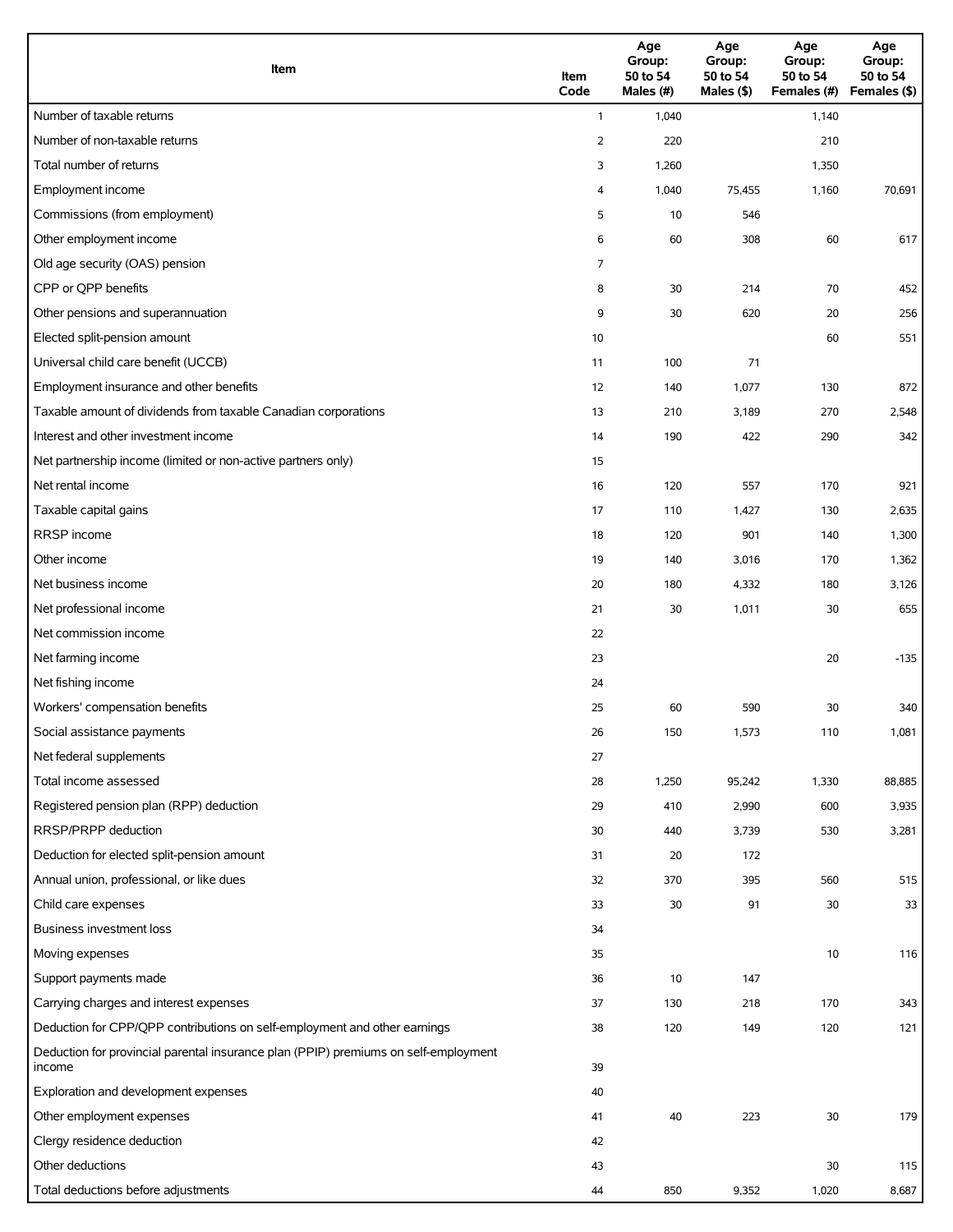| Item                                                                | <b>Item Code</b> | <b>Age Group:</b><br>50 to 54<br>Males (#) | <b>Age Group:</b><br>50 to 54<br>Males (\$) | <b>Age Group:</b><br>50 to 54<br>Females (#) | Age Group:<br>50 to 54<br>Females (\$) |
|---------------------------------------------------------------------|------------------|--------------------------------------------|---------------------------------------------|----------------------------------------------|----------------------------------------|
| Social benefits repayment                                           | 45               | 20                                         | 26                                          |                                              |                                        |
| Net income                                                          | 46               | 1,240                                      | 85,940                                      | 1,330                                        | 80,220                                 |
| Canadian Forces personnel and police deduction                      | 47               |                                            |                                             |                                              |                                        |
| Security options deductions                                         | 48               |                                            |                                             |                                              |                                        |
| Other payments deduction                                            | 49               | 210                                        | 2,163                                       | 140                                          | 1,421                                  |
| Non-capital losses of other years                                   | 50               |                                            |                                             |                                              |                                        |
| Net capital losses of other years                                   | 51               |                                            |                                             | 20                                           | 42                                     |
| Capital gains deduction                                             | 52               |                                            |                                             |                                              |                                        |
| Northern residents deductions                                       | 53               | 960                                        | 6,653                                       | 1,050                                        | 6,934                                  |
| <b>Additional deductions</b>                                        | 54               |                                            |                                             |                                              |                                        |
| Farming/fishing losses of prior years                               | 55               |                                            |                                             |                                              |                                        |
| Total deductions from net income                                    | 56               | 1,080                                      | 9,126                                       | 1,120                                        | 9,315                                  |
| Taxable income assessed                                             | 57               | 1,180                                      | 76,837                                      | 1,310                                        | 70,910                                 |
| Basic personal amount                                               | 58               | 1,260                                      | 14,420                                      | 1,350                                        | 15,422                                 |
| Age amount                                                          | 59               |                                            |                                             |                                              |                                        |
| Spouse or common-law partner amount                                 | 60               | 100                                        | 761                                         | 70                                           | 615                                    |
| Amount for an eligible dependant                                    | 61               | 30                                         | 259                                         | 100                                          | 1,061                                  |
| Family caregiver amount for children under 18 years of age          | 62               |                                            |                                             |                                              |                                        |
| Amount for infirm dependants age 18 or older                        | 63               |                                            |                                             |                                              |                                        |
| CPP or QPP contributions through employment                         | 64               | 1,030                                      | 2,176                                       | 1,150                                        | 2,315                                  |
| CPP or QPP contributions on self-employment and other earnings      | 65               | 120                                        | 149                                         | 120                                          | 121                                    |
| Employment insurance premiums                                       | 66               | 940                                        | 751                                         | 1,060                                        | 824                                    |
| PPIP premiums paid                                                  | 67               |                                            |                                             |                                              |                                        |
| PPIP premiums payable on employment income                          | 68               |                                            |                                             |                                              |                                        |
| PPIP premiums payable on self-employment income                     | 69               |                                            |                                             |                                              |                                        |
| Volunteer firefighters' amount/search and rescue volunteers' amount | 70               | 20                                         | 48                                          |                                              |                                        |
| Canada employment amount                                            | 71               | 1,050                                      | 1,204                                       | 1,170                                        | 1,343                                  |
| Public transit amount                                               | 72               |                                            |                                             |                                              |                                        |
| Children's arts amount                                              | 73               | 50                                         | 14                                          | 40                                           | 10                                     |
| Home accessibility expenses                                         | 74               |                                            |                                             |                                              |                                        |
| Home buyers' amount                                                 | 75               |                                            |                                             |                                              |                                        |
| Pension income amount                                               | 76               | 30                                         | 65                                          | 80                                           | 149                                    |
| Caregiver amount                                                    | 77               |                                            |                                             |                                              |                                        |
| Disability amount                                                   | 78               | 20                                         | 128                                         | 20                                           | 168                                    |
| Disability amount transferred from a dependant                      | 79               |                                            |                                             |                                              |                                        |
| Interest paid on student loans                                      | 80               |                                            |                                             |                                              |                                        |
| Tuition, education, and textbook amounts                            | 81               | 20                                         | 68                                          | 50                                           | 133                                    |
| Tuition, education, and textbook amounts transferred from a child   | 82               | 50                                         | 248                                         | 70                                           | 349                                    |
| Amounts transferred from spouse or common-law partner               | 83               | 20                                         | 91                                          | 20                                           | 114                                    |
| Medical expenses                                                    | 84               | 70                                         | 209                                         | 130                                          | 303                                    |
| Total tax credits on personal amounts                               | 85               | 1,260                                      | 3,121                                       | 1,350                                        | 3,482                                  |
| Allowable charitable donations and government gifts                 | 86               | 230                                        | 324                                         | 320                                          | 464                                    |
| Eligible cultural and ecological gifts                              | 87               |                                            |                                             |                                              |                                        |
| Total tax credit on donations and gifts                             | 88               | 230                                        | 89                                          | 320                                          | 128                                    |
| Total federal non-refundable tax credits                            | 89               | 1,260                                      | 3,210                                       | 1,350                                        | 3,611                                  |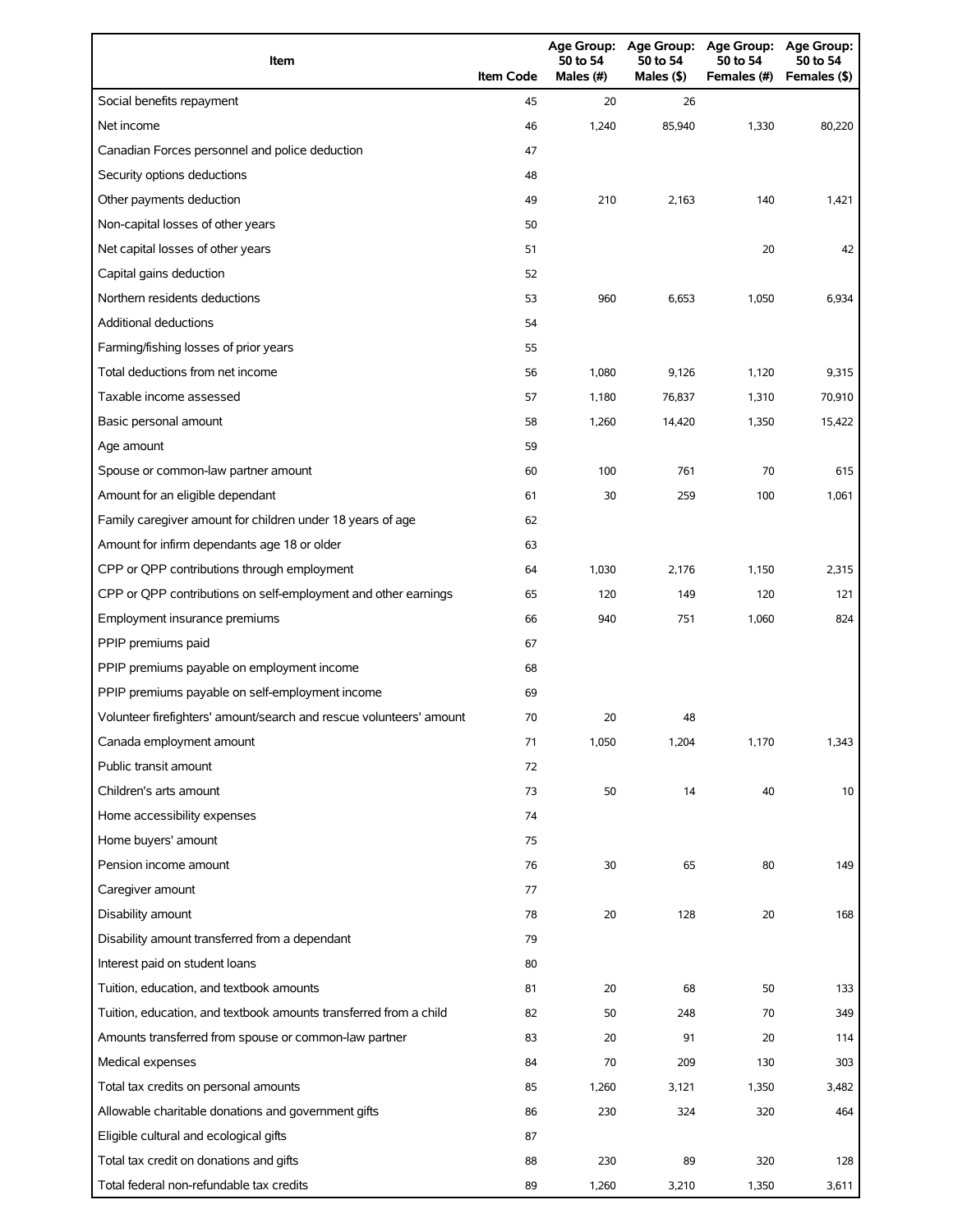| Item                                                        | <b>Item Code</b> | 50 to 54<br>Males (#) | Age Group: Age Group:<br>50 to 54<br>Males $($ \$ $)$ | <b>Age Group:</b><br>50 to 54<br>Females (#) | Age Group:<br>50 to 54<br>Females (\$) |
|-------------------------------------------------------------|------------------|-----------------------|-------------------------------------------------------|----------------------------------------------|----------------------------------------|
| Federal dividend tax credit                                 | 90               | 210                   | 365                                                   | 260                                          | 299                                    |
| Minimum tax carryover                                       | 91               |                       |                                                       |                                              |                                        |
| Basic federal tax                                           | 92               | 1,010                 | 11,071                                                | 1,100                                        | 8,934                                  |
| Federal foreign tax credit                                  | 93               |                       |                                                       | 80                                           | 14                                     |
| Federal political contribution tax credit                   | 94               | 20                    | 3                                                     | 20                                           | 3                                      |
| Investment tax credit                                       | 95               |                       |                                                       |                                              |                                        |
| Labour-sponsored funds tax credit (federally registered)    | 96               |                       |                                                       |                                              |                                        |
| Labour-sponsored funds tax credit (provincially registered) | 97               |                       |                                                       |                                              |                                        |
| Alternative minimum tax payable                             | 98               |                       |                                                       |                                              |                                        |
| Net federal tax                                             | 99               | 1,010                 | 11,014                                                | 1,100                                        | 8,919                                  |
| CPP contributions on self-employment                        | 100              | 120                   | 299                                                   | 120                                          | 242                                    |
| Social Benefits repayment                                   | 101              | 20                    | 26                                                    |                                              |                                        |
| Working income tax benefit (WITB)                           | 102              | 50                    | 39                                                    | 50                                           | 43                                     |
| Children's fitness tax credit                               | 103              | 90                    | 8                                                     | 70                                           | 6                                      |
| Eligible educator school supply tax credit                  | 104              |                       |                                                       |                                              |                                        |
| Net provincial or territorial tax                           | 105              | 1,010                 | 4,728                                                 | 1,100                                        | 3,789                                  |
| Total tax payable                                           | 106              | 1,040                 | 16,646                                                | 1,140                                        | 13,436                                 |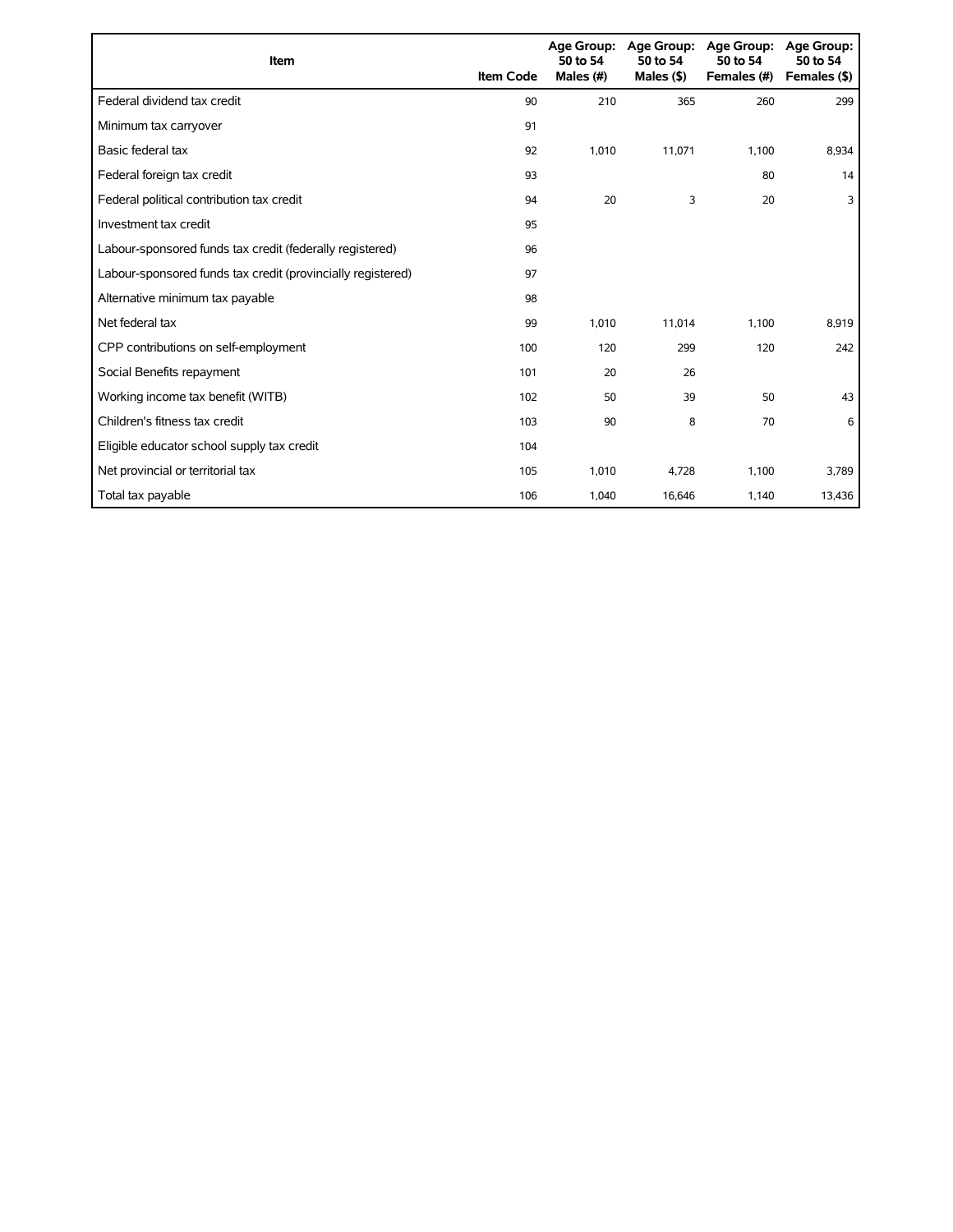| Item                                                                                          | Item<br>Code   | Age<br>Group:<br>55 to 59<br>Males (#) | Age<br>Group:<br>55 to 59<br>Males (\$) | Age<br>Group:<br>55 to 59<br>Females (#) | Age<br>Group:<br>55 to 59<br>Females (\$) |
|-----------------------------------------------------------------------------------------------|----------------|----------------------------------------|-----------------------------------------|------------------------------------------|-------------------------------------------|
| Number of taxable returns                                                                     | $\mathbf{1}$   | 1,180                                  |                                         | 1,220                                    |                                           |
| Number of non-taxable returns                                                                 | $\overline{2}$ | 260                                    |                                         | 220                                      |                                           |
| Total number of returns                                                                       | 3              | 1,430                                  |                                         | 1,430                                    |                                           |
| Employment income                                                                             | 4              | 1,080                                  | 70,907                                  | 1,170                                    | 67,793                                    |
| Commissions (from employment)                                                                 | 5              |                                        |                                         |                                          |                                           |
| Other employment income                                                                       | 6              | 90                                     | 1,153                                   | 80                                       | 1,026                                     |
| Old age security (OAS) pension                                                                | 7              |                                        |                                         |                                          |                                           |
| CPP or QPP benefits                                                                           | 8              | 60                                     | 493                                     | 100                                      | 722                                       |
| Other pensions and superannuation                                                             | 9              | 120                                    | 4,112                                   | 150                                      | 3,587                                     |
| Elected split-pension amount                                                                  | 10             | 30                                     | 179                                     | 120                                      | 1,494                                     |
| Universal child care benefit (UCCB)                                                           | 11             |                                        |                                         |                                          |                                           |
| Employment insurance and other benefits                                                       | 12             | 170                                    | 1,404                                   | 130                                      | 1,014                                     |
| Taxable amount of dividends from taxable Canadian corporations                                | 13             | 290                                    | 5,622                                   | 310                                      | 4,647                                     |
| Interest and other investment income                                                          | 14             | 290                                    | 887                                     | 350                                      | 581                                       |
| Net partnership income (limited or non-active partners only)                                  | 15             |                                        |                                         |                                          |                                           |
| Net rental income                                                                             | 16             | 150                                    | 685                                     | 150                                      | 800                                       |
| Taxable capital gains                                                                         | 17             | 150                                    | 1,137                                   | 160                                      | 1,170                                     |
| <b>RRSP</b> income                                                                            | 18             | 120                                    | 1,846                                   | 160                                      | 1,411                                     |
| Other income                                                                                  | 19             | 210                                    | 2,722                                   | 250                                      | 3,680                                     |
| Net business income                                                                           | 20             | 260                                    | 5,208                                   | 180                                      | 2,362                                     |
| Net professional income                                                                       | 21             |                                        |                                         | 30                                       | 847                                       |
| Net commission income                                                                         | 22             |                                        |                                         |                                          |                                           |
| Net farming income                                                                            | 23             |                                        |                                         | 20                                       | $-74$                                     |
| Net fishing income                                                                            | 24             |                                        |                                         |                                          |                                           |
| Workers' compensation benefits                                                                | 25             | 70                                     | 855                                     | 40                                       | 545                                       |
| Social assistance payments                                                                    | 26             | 140                                    | 1,461                                   | 100                                      | 1,043                                     |
| Net federal supplements                                                                       | 27             |                                        |                                         |                                          |                                           |
| Total income assessed                                                                         | 28             | 1,410                                  | 100,171                                 | 1,420                                    | 93,295                                    |
| Registered pension plan (RPP) deduction                                                       | 29             | 410                                    | 2,664                                   | 610                                      | 3,704                                     |
| RRSP/PRPP deduction                                                                           | 30             | 450                                    | 4,486                                   | 530                                      | 4,923                                     |
| Deduction for elected split-pension amount                                                    | 31             | 60                                     | 747                                     | 40                                       | 244                                       |
| Annual union, professional, or like dues                                                      | 32             | 380                                    | 382                                     | 590                                      | 530                                       |
| Child care expenses                                                                           | 33             |                                        |                                         |                                          |                                           |
| Business investment loss                                                                      | 34             |                                        |                                         |                                          |                                           |
| Moving expenses                                                                               | 35             | $10$                                   | 95                                      |                                          |                                           |
| Support payments made                                                                         | 36             |                                        |                                         |                                          |                                           |
| Carrying charges and interest expenses                                                        | 37             | 200                                    | 386                                     | 190                                      | 225                                       |
| Deduction for CPP/QPP contributions on self-employment and other earnings                     | 38             | 160                                    | 193                                     | 110                                      | 103                                       |
| Deduction for provincial parental insurance plan (PPIP) premiums on self-employment<br>income | 39             |                                        |                                         |                                          |                                           |
| Exploration and development expenses                                                          | 40             |                                        |                                         |                                          |                                           |
| Other employment expenses                                                                     | 41             | 50                                     | 218                                     | 20                                       | 106                                       |
| Clergy residence deduction                                                                    | 42             |                                        |                                         |                                          |                                           |
| Other deductions                                                                              | 43             |                                        |                                         | 40                                       | 25                                        |
| Total deductions before adjustments                                                           | 44             | 950                                    | 9,557                                   | 1,050                                    | 9,999                                     |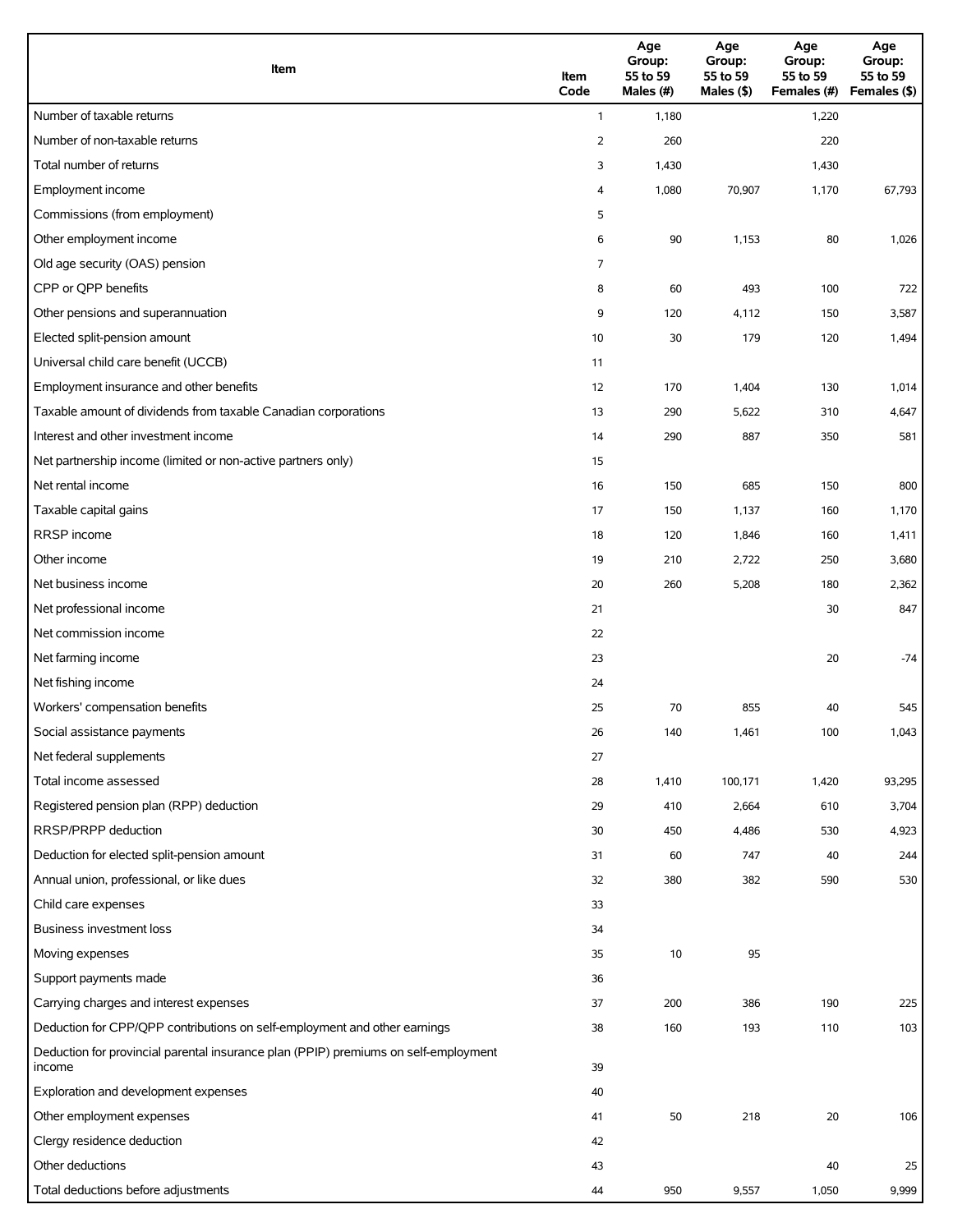| Item                                                                | <b>Item Code</b> | <b>Age Group:</b><br>55 to 59<br>Males (#) | <b>Age Group:</b><br>55 to 59<br>Males (\$) | <b>Age Group:</b><br>55 to 59<br>Females (#) | Age Group:<br>55 to 59<br>Females (\$) |
|---------------------------------------------------------------------|------------------|--------------------------------------------|---------------------------------------------|----------------------------------------------|----------------------------------------|
| Social benefits repayment                                           | 45               | 20                                         | 31                                          |                                              |                                        |
| Net income                                                          | 46               | 1,390                                      | 90,738                                      | 1,410                                        | 83,305                                 |
| Canadian Forces personnel and police deduction                      | 47               |                                            |                                             |                                              |                                        |
| Security options deductions                                         | 48               |                                            |                                             |                                              |                                        |
| Other payments deduction                                            | 49               | 200                                        | 2,316                                       | 130                                          | 1,588                                  |
| Non-capital losses of other years                                   | 50               | 10                                         | 94                                          |                                              |                                        |
| Net capital losses of other years                                   | 51               |                                            |                                             | 30                                           | 141                                    |
| Capital gains deduction                                             | 52               |                                            |                                             |                                              |                                        |
| Northern residents deductions                                       | 53               | 1,100                                      | 7,480                                       | 1,090                                        | 7,101                                  |
| <b>Additional deductions</b>                                        | 54               |                                            |                                             |                                              |                                        |
| Farming/fishing losses of prior years                               | 55               |                                            |                                             |                                              |                                        |
| Total deductions from net income                                    | 56               | 1,210                                      | 10,145                                      | 1,160                                        | 9,231                                  |
| Taxable income assessed                                             | 57               | 1,340                                      | 80,612                                      | 1,370                                        | 74,097                                 |
| Basic personal amount                                               | 58               | 1,430                                      | 16,406                                      | 1,430                                        | 16,454                                 |
| Age amount                                                          | 59               |                                            |                                             |                                              |                                        |
| Spouse or common-law partner amount                                 | 60               | 90                                         | 682                                         | 70                                           | 475                                    |
| Amount for an eligible dependant                                    | 61               | 30                                         | 298                                         |                                              |                                        |
| Family caregiver amount for children under 18 years of age          | 62               |                                            |                                             |                                              |                                        |
| Amount for infirm dependants age 18 or older                        | 63               |                                            |                                             |                                              |                                        |
| CPP or QPP contributions through employment                         | 64               | 1,070                                      | 2,157                                       | 1,160                                        | 2,273                                  |
| CPP or QPP contributions on self-employment and other earnings      | 65               | 160                                        | 193                                         | 110                                          | 103                                    |
| Employment insurance premiums                                       | 66               | 950                                        | 726                                         | 1,080                                        | 813                                    |
| PPIP premiums paid                                                  | 67               |                                            |                                             |                                              |                                        |
| PPIP premiums payable on employment income                          | 68               |                                            |                                             |                                              |                                        |
| PPIP premiums payable on self-employment income                     | 69               |                                            |                                             |                                              |                                        |
| Volunteer firefighters' amount/search and rescue volunteers' amount | 70               |                                            |                                             |                                              |                                        |
| Canada employment amount                                            | 71               | 1,110                                      | 1,271                                       | 1,200                                        | 1,373                                  |
| Public transit amount                                               | 72               | 10                                         | 4                                           | 10                                           |                                        |
| Children's arts amount                                              | 73               | 10                                         | 5                                           | 10                                           | 4                                      |
| Home accessibility expenses                                         | 74               |                                            |                                             |                                              |                                        |
| Home buyers' amount                                                 | 75               |                                            |                                             |                                              |                                        |
| Pension income amount                                               | 76               | 150                                        | 291                                         | 240                                          | 463                                    |
| Caregiver amount                                                    | 77               |                                            |                                             |                                              |                                        |
| Disability amount                                                   | 78               | 20                                         | 184                                         | 40                                           | 288                                    |
| Disability amount transferred from a dependant                      | 79               |                                            |                                             |                                              |                                        |
| Interest paid on student loans                                      | 80               |                                            |                                             |                                              |                                        |
| Tuition, education, and textbook amounts                            | 81               | 10                                         | 46                                          | 40                                           | 121                                    |
| Tuition, education, and textbook amounts transferred from a child   | 82               | 50                                         | 273                                         | 40                                           | 186                                    |
| Amounts transferred from spouse or common-law partner               | 83               | 20                                         | 83                                          | 40                                           | 195                                    |
| Medical expenses                                                    | 84               | 110                                        | 286                                         | 160                                          | 334                                    |
| Total tax credits on personal amounts                               | 85               | 1,430                                      | 3,458                                       | 1,430                                        | 3,536                                  |
| Allowable charitable donations and government gifts                 | 86               | 250                                        | 419                                         | 380                                          | 453                                    |
| Eligible cultural and ecological gifts                              | 87               |                                            |                                             |                                              |                                        |
| Total tax credit on donations and gifts                             | 88               | 250                                        | 118                                         | 380                                          | 123                                    |
| Total federal non-refundable tax credits                            | 89               | 1,430                                      | 3,576                                       | 1,430                                        | 3,659                                  |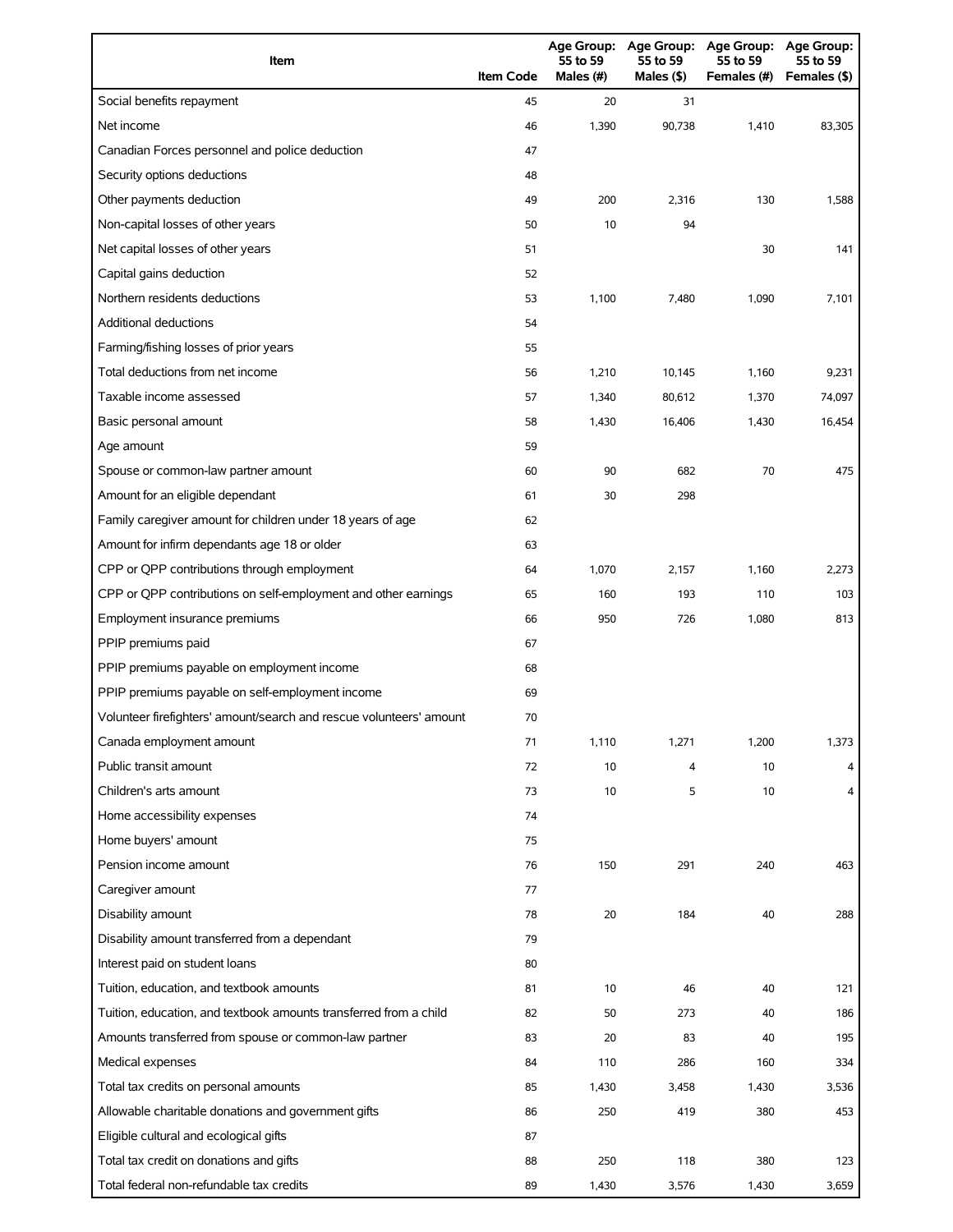| Item                                                        | <b>Item Code</b> | 55 to 59<br>Males (#) | Age Group: Age Group:<br>55 to 59<br>Males $($ \$) | <b>Age Group:</b><br>55 to 59<br>Females (#) | Age Group:<br>55 to 59<br>Females (\$) |
|-------------------------------------------------------------|------------------|-----------------------|----------------------------------------------------|----------------------------------------------|----------------------------------------|
| Federal dividend tax credit                                 | 90               | 280                   | 643                                                | 300                                          | 571                                    |
| Minimum tax carryover                                       | 91               |                       |                                                    |                                              |                                        |
| Basic federal tax                                           | 92               | 1.130                 | 10,963                                             | 1,200                                        | 9,092                                  |
| Federal foreign tax credit                                  | 93               | 80                    | 93                                                 | 100                                          | 27                                     |
| Federal political contribution tax credit                   | 94               | 20                    | 4                                                  |                                              |                                        |
| Investment tax credit                                       | 95               |                       |                                                    |                                              |                                        |
| Labour-sponsored funds tax credit (federally registered)    | 96               |                       |                                                    |                                              |                                        |
| Labour-sponsored funds tax credit (provincially registered) | 97               |                       |                                                    |                                              |                                        |
| Alternative minimum tax payable                             | 98               |                       |                                                    |                                              |                                        |
| Net federal tax                                             | 99               | 1,130                 | 10,863                                             | 1,200                                        | 9,061                                  |
| CPP contributions on self-employment                        | 100              | 160                   | 385                                                | 110                                          | 205                                    |
| Social Benefits repayment                                   | 101              | 20                    | 31                                                 |                                              |                                        |
| Working income tax benefit (WITB)                           | 102              | 50                    | 38                                                 |                                              |                                        |
| Children's fitness tax credit                               | 103              | 30                    | $\overline{2}$                                     |                                              |                                        |
| Eligible educator school supply tax credit                  | 104              |                       |                                                    |                                              |                                        |
| Net provincial or territorial tax                           | 105              | 1,120                 | 4,628                                              | 1,190                                        | 3,787                                  |
| Total tax payable                                           | 106              | 1,180                 | 16,409                                             | 1,220                                        | 13,677                                 |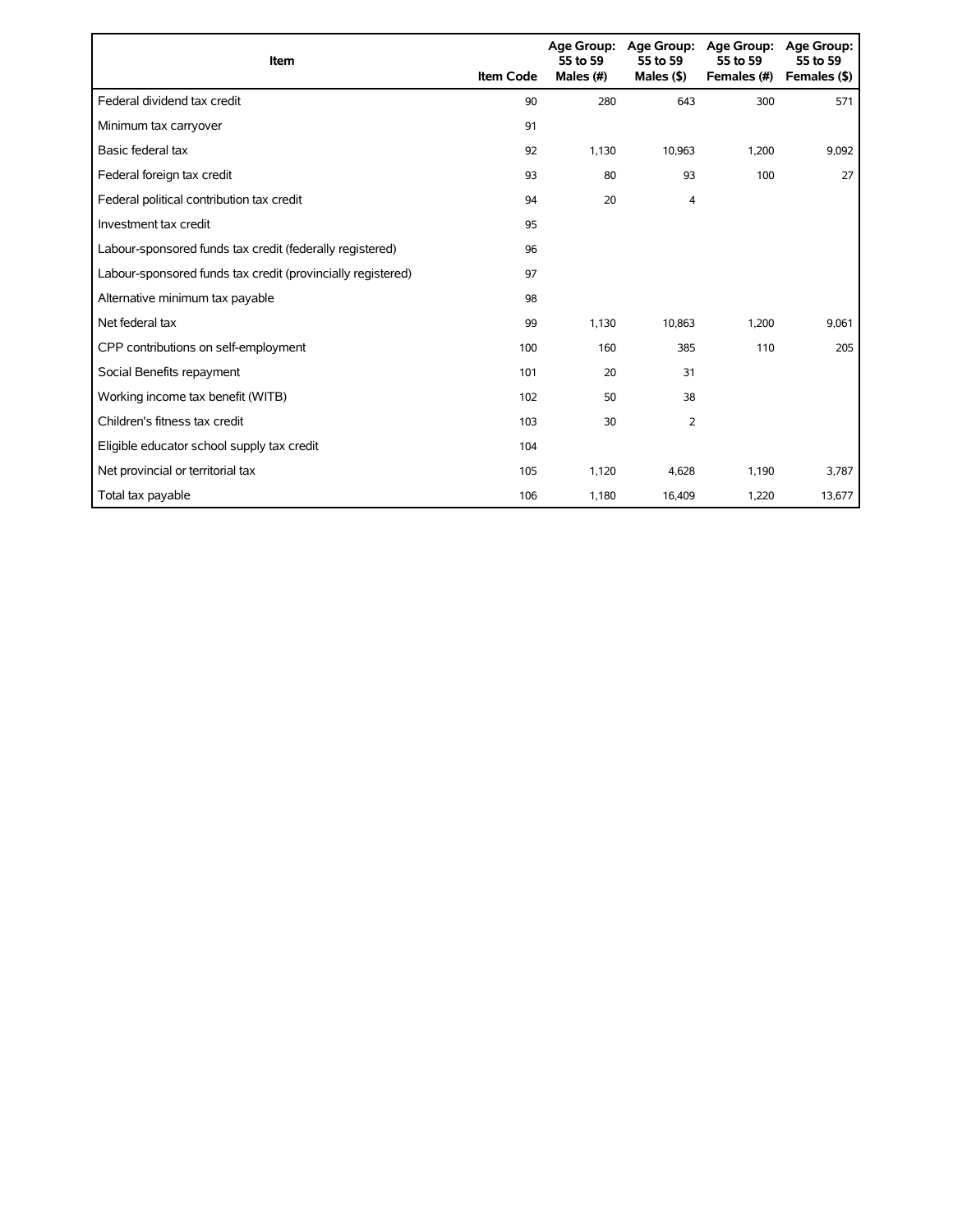| Item                                                                                          | Item<br>Code   | Age<br>Group:<br>60 to 64<br>Males (#) | Age<br>Group:<br>60 to 64<br>Males (\$) | Age<br>Group:<br>60 to 64<br>Females (#) | Age<br>Group:<br>60 to 64<br>Females (\$) |
|-----------------------------------------------------------------------------------------------|----------------|----------------------------------------|-----------------------------------------|------------------------------------------|-------------------------------------------|
| Number of taxable returns                                                                     | $\mathbf{1}$   | 1,000                                  |                                         | 980                                      |                                           |
| Number of non-taxable returns                                                                 | $\overline{2}$ | 280                                    |                                         | 240                                      |                                           |
| Total number of returns                                                                       | 3              | 1,280                                  |                                         | 1,220                                    |                                           |
| Employment income                                                                             | 4              | 800                                    | 47,129                                  | 810                                      | 38,455                                    |
| Commissions (from employment)                                                                 | 5              |                                        |                                         |                                          |                                           |
| Other employment income                                                                       | 6              | 120                                    | 1,047                                   | 110                                      | 1,257                                     |
| Old age security (OAS) pension                                                                | 7              |                                        |                                         |                                          |                                           |
| CPP or QPP benefits                                                                           | 8              | 550                                    | 3,806                                   | 620                                      | 4,106                                     |
| Other pensions and superannuation                                                             | 9              | 310                                    | 11,158                                  | 350                                      | 9,005                                     |
| Elected split-pension amount                                                                  | 10             | 80                                     | 580                                     | 140                                      | 1,546                                     |
| Universal child care benefit (UCCB)                                                           | 11             |                                        |                                         |                                          |                                           |
| Employment insurance and other benefits                                                       | 12             | 110                                    | 883                                     | 90                                       | 542                                       |
| Taxable amount of dividends from taxable Canadian corporations                                | 13             | 330                                    | 6,841                                   | 310                                      | 3,002                                     |
| Interest and other investment income                                                          | 14             | 370                                    | 1,179                                   | 370                                      | 698                                       |
| Net partnership income (limited or non-active partners only)                                  | 15             |                                        |                                         |                                          |                                           |
| Net rental income                                                                             | 16             | 150                                    | 853                                     | 130                                      | 822                                       |
| Taxable capital gains                                                                         | 17             | 180                                    | 1,370                                   | 190                                      | 745                                       |
| <b>RRSP</b> income                                                                            | 18             | 120                                    | 1,835                                   | 150                                      | 1,995                                     |
| Other income                                                                                  | 19             | 270                                    | 3,598                                   | 380                                      | 3,527                                     |
| Net business income                                                                           | 20             | 220                                    | 4,248                                   | 180                                      | 2,418                                     |
| Net professional income                                                                       | 21             | 30                                     | 878                                     | 30                                       | 1,043                                     |
| Net commission income                                                                         | 22             |                                        |                                         |                                          |                                           |
| Net farming income                                                                            | 23             |                                        |                                         |                                          |                                           |
| Net fishing income                                                                            | 24             |                                        |                                         |                                          |                                           |
| Workers' compensation benefits                                                                | 25             | 50                                     | 852                                     | 20                                       | 321                                       |
| Social assistance payments                                                                    | 26             | 130                                    | 1,494                                   | 90                                       | 938                                       |
| Net federal supplements                                                                       | 27             |                                        |                                         | 30                                       | 178                                       |
| Total income assessed                                                                         | 28             | 1,270                                  | 88,513                                  | 1,210                                    | 71,165                                    |
| Registered pension plan (RPP) deduction                                                       | 29             | 280                                    | 1,647                                   | 390                                      | 1,942                                     |
| RRSP/PRPP deduction                                                                           | 30             | 370                                    | 4,805                                   | 390                                      | 3,971                                     |
| Deduction for elected split-pension amount                                                    | 31             | 150                                    | 1,697                                   | 90                                       | 732                                       |
| Annual union, professional, or like dues                                                      | 32             | 270                                    | 243                                     | 340                                      | 257                                       |
| Child care expenses                                                                           | 33             |                                        |                                         |                                          |                                           |
| <b>Business investment loss</b>                                                               | 34             |                                        |                                         |                                          |                                           |
| Moving expenses                                                                               | 35             |                                        |                                         |                                          |                                           |
| Support payments made                                                                         | 36             |                                        |                                         |                                          |                                           |
| Carrying charges and interest expenses                                                        | 37             | 190                                    | 404                                     | 210                                      | 304                                       |
| Deduction for CPP/QPP contributions on self-employment and other earnings                     | 38             | 150                                    | 180                                     | 130                                      | 121                                       |
| Deduction for provincial parental insurance plan (PPIP) premiums on self-employment<br>income | 39             |                                        |                                         |                                          |                                           |
| Exploration and development expenses                                                          | 40             |                                        |                                         |                                          |                                           |
| Other employment expenses                                                                     | 41             | 30                                     | 150                                     | 20                                       | 310                                       |
| Clergy residence deduction                                                                    | 42             |                                        |                                         |                                          |                                           |
| Other deductions                                                                              | 43             |                                        |                                         | 50                                       | 22                                        |
| Total deductions before adjustments                                                           | 44             | 820                                    | 9,558                                   | 840                                      | 7,761                                     |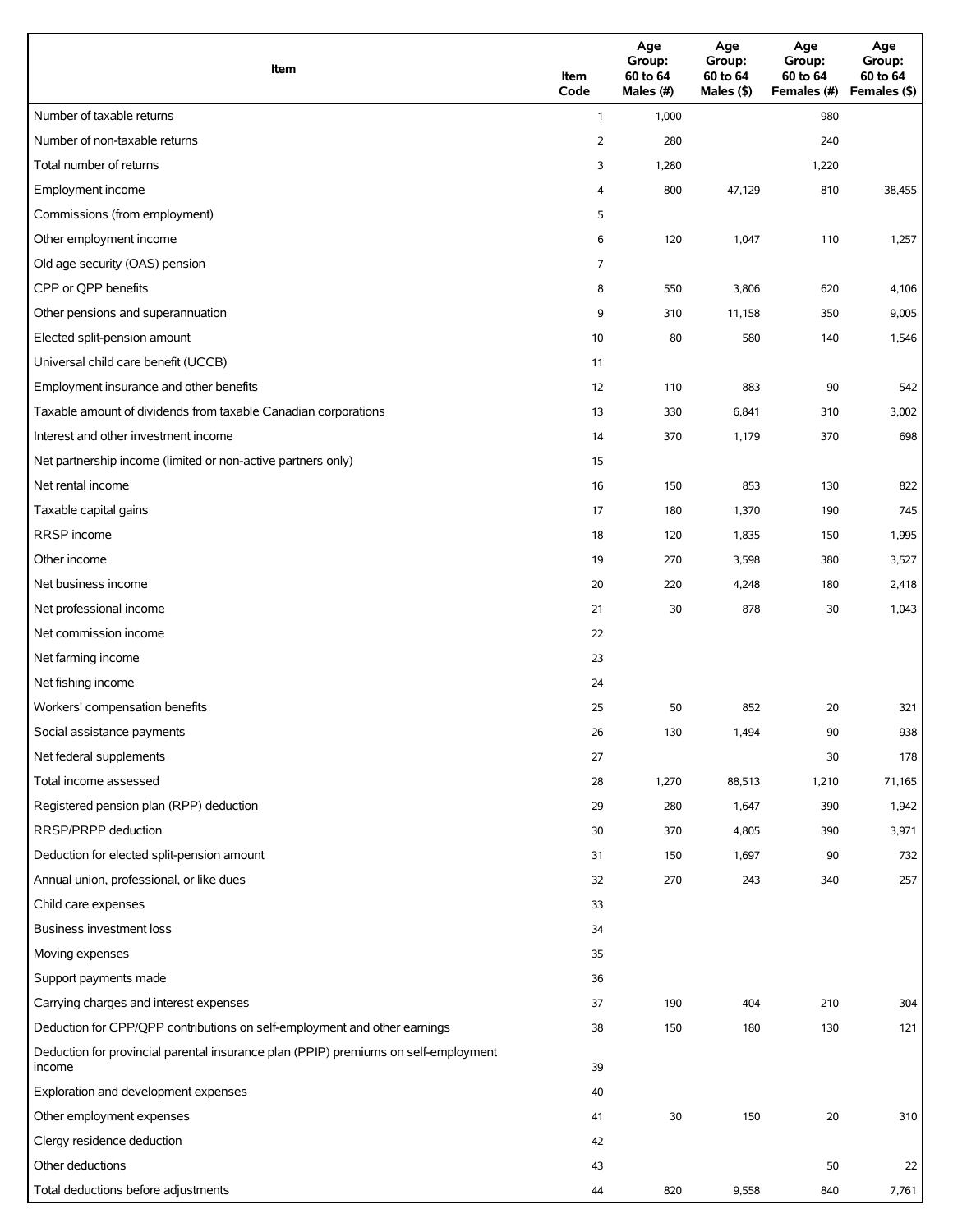| Item                                                                | <b>Item Code</b> | 60 to 64<br>Males (#) | 60 to 64<br>Males (\$) | Age Group: Age Group: Age Group: Age Group:<br>60 to 64<br>Females (#) | 60 to 64<br>Females (\$) |
|---------------------------------------------------------------------|------------------|-----------------------|------------------------|------------------------------------------------------------------------|--------------------------|
| Social benefits repayment                                           | 45               |                       |                        |                                                                        |                          |
| Net income                                                          | 46               | 1,260                 | 79,109                 | 1,210                                                                  | 63,456                   |
| Canadian Forces personnel and police deduction                      | 47               |                       |                        |                                                                        |                          |
| Security options deductions                                         | 48               |                       |                        |                                                                        |                          |
| Other payments deduction                                            | 49               | 180                   | 2,402                  | 130                                                                    | 1,437                    |
| Non-capital losses of other years                                   | 50               |                       |                        |                                                                        |                          |
| Net capital losses of other years                                   | 51               | 40                    | 157                    |                                                                        |                          |
| Capital gains deduction                                             | 52               |                       |                        |                                                                        |                          |
| Northern residents deductions                                       | 53               | 950                   | 6,058                  | 890                                                                    | 5,821                    |
| <b>Additional deductions</b>                                        | 54               |                       |                        |                                                                        |                          |
| Farming/fishing losses of prior years                               | 55               |                       |                        |                                                                        |                          |
| Total deductions from net income                                    | 56               | 1,060                 | 9,082                  | 960                                                                    | 7,528                    |
| Taxable income assessed                                             | 57               | 1,210                 | 70,075                 | 1,180                                                                  | 55,951                   |
| Basic personal amount                                               | 58               | 1,280                 | 14,716                 | 1,220                                                                  | 14,004                   |
| Age amount                                                          | 59               |                       |                        |                                                                        |                          |
| Spouse or common-law partner amount                                 | 60               | 70                    | 536                    | 50                                                                     | 318                      |
| Amount for an eligible dependant                                    | 61               |                       |                        |                                                                        |                          |
| Family caregiver amount for children under 18 years of age          | 62               |                       |                        |                                                                        |                          |
| Amount for infirm dependants age 18 or older                        | 63               |                       |                        |                                                                        |                          |
| CPP or QPP contributions through employment                         | 64               | 780                   | 1,455                  | 790                                                                    | 1,344                    |
| CPP or QPP contributions on self-employment and other earnings      | 65               | 150                   | 180                    | 130                                                                    | 121                      |
| Employment insurance premiums                                       | 66               | 640                   | 458                    | 710                                                                    | 485                      |
| PPIP premiums paid                                                  | 67               |                       |                        |                                                                        |                          |
| PPIP premiums payable on employment income                          | 68               |                       |                        |                                                                        |                          |
| PPIP premiums payable on self-employment income                     | 69               |                       |                        |                                                                        |                          |
| Volunteer firefighters' amount/search and rescue volunteers' amount | 70               |                       |                        |                                                                        |                          |
| Canada employment amount                                            | 71               | 850                   | 953                    | 870                                                                    | 968                      |
| Public transit amount                                               | 72               | 10                    | 3                      | 20                                                                     | 6                        |
| Children's arts amount                                              | 73               |                       |                        |                                                                        |                          |
| Home accessibility expenses                                         | 74               |                       |                        |                                                                        |                          |
| Home buyers' amount                                                 | 75               |                       |                        |                                                                        |                          |
| Pension income amount                                               | 76               | 370                   | 722                    | 440                                                                    | 855                      |
| Caregiver amount                                                    | 77               |                       |                        |                                                                        |                          |
| Disability amount                                                   | 78               | 40                    | 280                    | 40                                                                     | 304                      |
| Disability amount transferred from a dependant                      | 79               |                       |                        |                                                                        |                          |
| Interest paid on student loans                                      | 80               |                       |                        |                                                                        |                          |
| Tuition, education, and textbook amounts                            | 81               |                       |                        | 20                                                                     | 53                       |
| Tuition, education, and textbook amounts transferred from a child   | 82               | 30                    | 163                    | 20                                                                     | 67                       |
| Amounts transferred from spouse or common-law partner               | 83               | 30                    | 168                    | 80                                                                     | 401                      |
| Medical expenses                                                    | 84               | 150                   | 366                    | 180                                                                    | 387                      |
| Total tax credits on personal amounts                               | 85               | 1,280                 | 3,050                  | 1,220                                                                  | 2,929                    |
| Allowable charitable donations and government gifts                 | 86               | 290                   | 670                    | 330                                                                    | 710                      |
| Eligible cultural and ecological gifts                              | 87               |                       |                        |                                                                        |                          |
| Total tax credit on donations and gifts                             | 88               | 290                   | 188                    | 330                                                                    | 199                      |
| Total federal non-refundable tax credits                            | 89               | 1,280                 | 3,238                  | 1,220                                                                  | 3,128                    |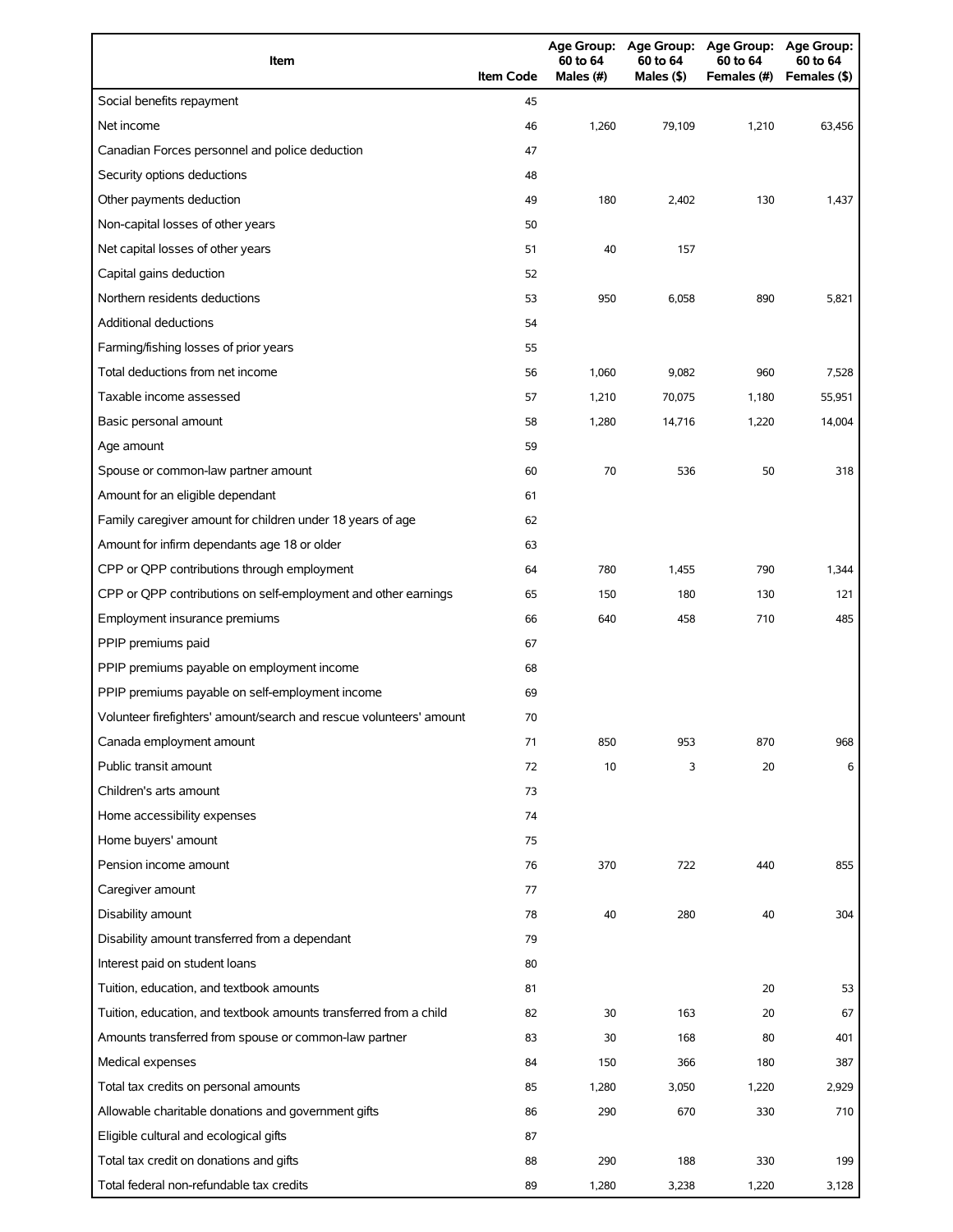| Item                                                        | <b>Item Code</b> | 60 to 64<br>Males (#) | Age Group: Age Group:<br>60 to 64<br>Males $($ \$ $)$ | <b>Age Group:</b><br>60 to 64<br>Females (#) | <b>Age Group:</b><br>60 to 64<br>Females (\$) |
|-------------------------------------------------------------|------------------|-----------------------|-------------------------------------------------------|----------------------------------------------|-----------------------------------------------|
| Federal dividend tax credit                                 | 90               | 300                   | 846                                                   | 300                                          | 382                                           |
| Minimum tax carryover                                       | 91               |                       |                                                       |                                              |                                               |
| Basic federal tax                                           | 92               | 980                   | 9,229                                                 | 960                                          | 6,315                                         |
| Federal foreign tax credit                                  | 93               | 100                   | 33                                                    |                                              |                                               |
| Federal political contribution tax credit                   | 94               | 30                    | 6                                                     | 30                                           | 5                                             |
| Investment tax credit                                       | 95               |                       |                                                       |                                              |                                               |
| Labour-sponsored funds tax credit (federally registered)    | 96               |                       |                                                       |                                              |                                               |
| Labour-sponsored funds tax credit (provincially registered) | 97               |                       |                                                       |                                              |                                               |
| Alternative minimum tax payable                             | 98               |                       |                                                       |                                              |                                               |
| Net federal tax                                             | 99               | 970                   | 9.184                                                 | 950                                          | 6,292                                         |
| CPP contributions on self-employment                        | 100              | 150                   | 361                                                   | 130                                          | 242                                           |
| Social Benefits repayment                                   | 101              |                       |                                                       |                                              |                                               |
| Working income tax benefit (WITB)                           | 102              | 40                    | 20                                                    | 30                                           | 18                                            |
| Children's fitness tax credit                               | 103              | 10                    | 1                                                     |                                              |                                               |
| Eligible educator school supply tax credit                  | 104              |                       |                                                       |                                              |                                               |
| Net provincial or territorial tax                           | 105              | 960                   | 3.782                                                 | 940                                          | 2,622                                         |
| Total tax payable                                           | 106              | 1,000                 | 13,873                                                | 980                                          | 9,563                                         |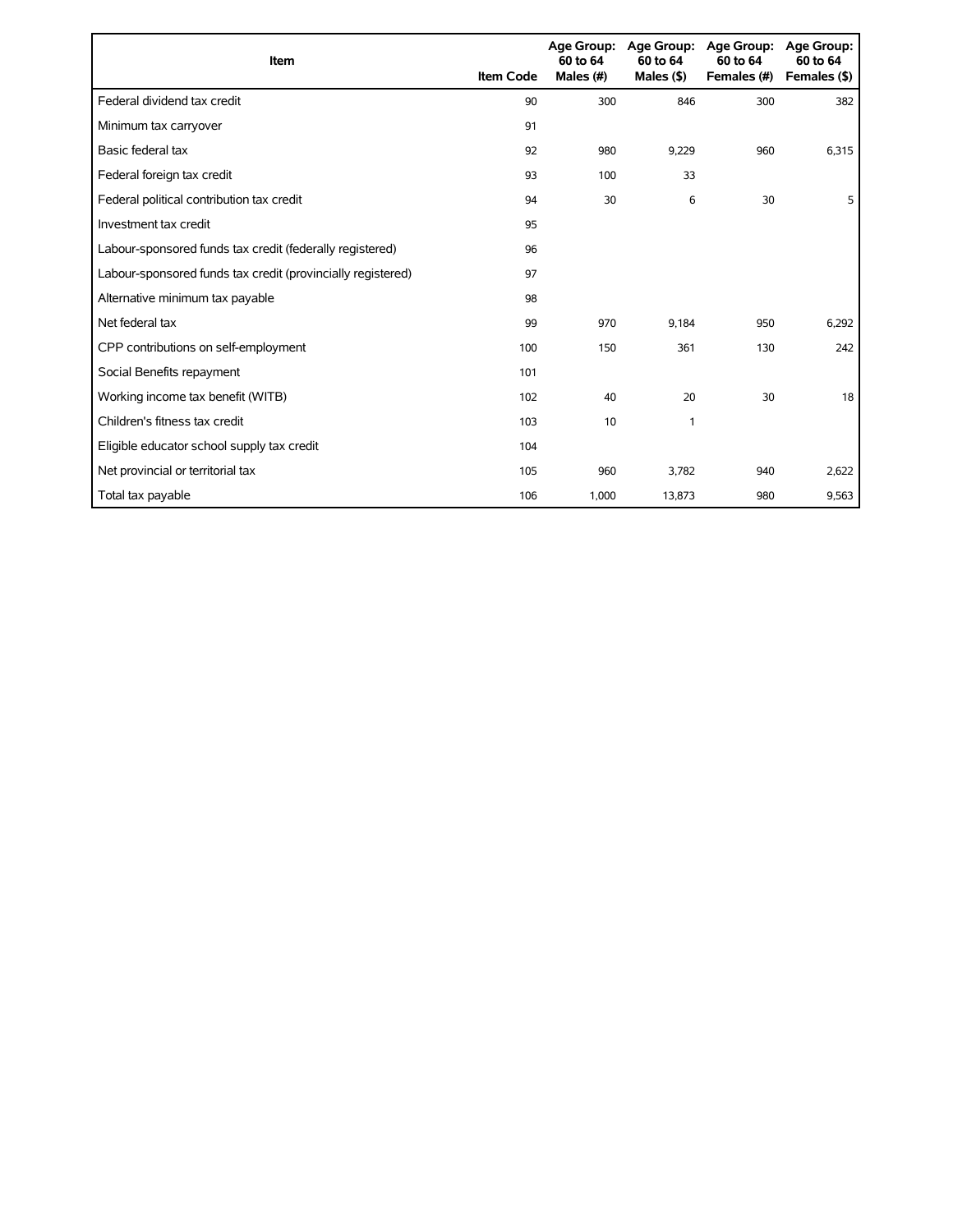| Item                                                                                          | Item<br>Code | Age<br>Group:<br>65 to 69<br>Males (#) | Age<br>Group:<br>65 to 69<br>Males (\$) | Age<br>Group:<br>65 to 69<br>Females (#) | Age<br>Group:<br>65 to 69<br>Females (\$) |
|-----------------------------------------------------------------------------------------------|--------------|----------------------------------------|-----------------------------------------|------------------------------------------|-------------------------------------------|
| Number of taxable returns                                                                     | $\mathbf{1}$ | 670                                    |                                         | 590                                      |                                           |
| Number of non-taxable returns                                                                 | 2            | 330                                    |                                         | 280                                      |                                           |
| Total number of returns                                                                       | 3            | 1,000                                  |                                         | 880                                      |                                           |
| Employment income                                                                             | 4            | 440                                    | 18,575                                  | 380                                      | 12,896                                    |
| Commissions (from employment)                                                                 | 5            |                                        |                                         |                                          |                                           |
| Other employment income                                                                       | 6            | 70                                     | 103                                     | 60                                       | 143                                       |
| Old age security (OAS) pension                                                                | 7            | 820                                    | 5,091                                   | 760                                      | 4,698                                     |
| CPP or QPP benefits                                                                           | 8            | 890                                    | 7,098                                   | 810                                      | 5,968                                     |
| Other pensions and superannuation                                                             | 9            | 420                                    | 10,138                                  | 430                                      | 9,038                                     |
| Elected split-pension amount                                                                  | 10           | 70                                     | 655                                     | 140                                      | 1,656                                     |
| Universal child care benefit (UCCB)                                                           | 11           |                                        |                                         |                                          |                                           |
| Employment insurance and other benefits                                                       | 12           | 60                                     | 446                                     | 40                                       | 251                                       |
| Taxable amount of dividends from taxable Canadian corporations                                | 13           | 290                                    | 5,507                                   | 270                                      | 3,864                                     |
| Interest and other investment income                                                          | 14           | 300                                    | 687                                     | 310                                      | 522                                       |
| Net partnership income (limited or non-active partners only)                                  | 15           |                                        |                                         |                                          |                                           |
| Net rental income                                                                             | 16           | 100                                    | 801                                     | 80                                       | 397                                       |
| Taxable capital gains                                                                         | 17           | 150                                    | 1,800                                   | 150                                      | 635                                       |
| RRSP income                                                                                   | 18           | 120                                    | 1,471                                   | 120                                      | 1,508                                     |
| Other income                                                                                  | 19           | 230                                    | 1,416                                   | 240                                      | 1,661                                     |
| Net business income                                                                           | 20           | 180                                    | 2,290                                   | 110                                      | 1,384                                     |
| Net professional income                                                                       | 21           | 30                                     | 890                                     | 10                                       | 84                                        |
| Net commission income                                                                         | 22           |                                        |                                         |                                          |                                           |
| Net farming income                                                                            | 23           |                                        |                                         |                                          |                                           |
| Net fishing income                                                                            | 24           |                                        |                                         |                                          |                                           |
| Workers' compensation benefits                                                                | 25           | 30                                     | 383                                     | 20                                       | 198                                       |
| Social assistance payments                                                                    | 26           | 110                                    | 390                                     | 80                                       | 254                                       |
| Net federal supplements                                                                       | 27           | 170                                    | 873                                     | 150                                      | 764                                       |
| Total income assessed                                                                         | 28           | 990                                    | 58,815                                  | 870                                      | 45,976                                    |
| Registered pension plan (RPP) deduction                                                       | 29           | 130                                    | 568                                     | 150                                      | 562                                       |
| RRSP/PRPP deduction                                                                           | 30           | 180                                    | 1,993                                   | 160                                      | 1,500                                     |
| Deduction for elected split-pension amount                                                    | 31           | 170                                    | 2,074                                   | 90                                       | 772                                       |
| Annual union, professional, or like dues                                                      | 32           | 130                                    | 81                                      | 120                                      | 74                                        |
| Child care expenses                                                                           | 33           |                                        |                                         |                                          |                                           |
| Business investment loss                                                                      | 34           |                                        |                                         |                                          |                                           |
| Moving expenses                                                                               | 35           |                                        |                                         |                                          |                                           |
| Support payments made                                                                         | 36           |                                        |                                         |                                          |                                           |
| Carrying charges and interest expenses                                                        | 37           | 180                                    | 295                                     | 170                                      | 278                                       |
| Deduction for CPP/QPP contributions on self-employment and other earnings                     | 38           | 70                                     | 59                                      | 40                                       | 31                                        |
| Deduction for provincial parental insurance plan (PPIP) premiums on self-employment<br>income | 39           |                                        |                                         |                                          |                                           |
| Exploration and development expenses                                                          | 40           |                                        |                                         |                                          |                                           |
| Other employment expenses                                                                     | 41           | 20                                     | 79                                      |                                          |                                           |
| Clergy residence deduction                                                                    | 42           |                                        |                                         |                                          |                                           |
| Other deductions                                                                              | 43           |                                        |                                         | 40                                       | 53                                        |
| Total deductions before adjustments                                                           | 44           | 540                                    | 5,431                                   | 460                                      | 3,303                                     |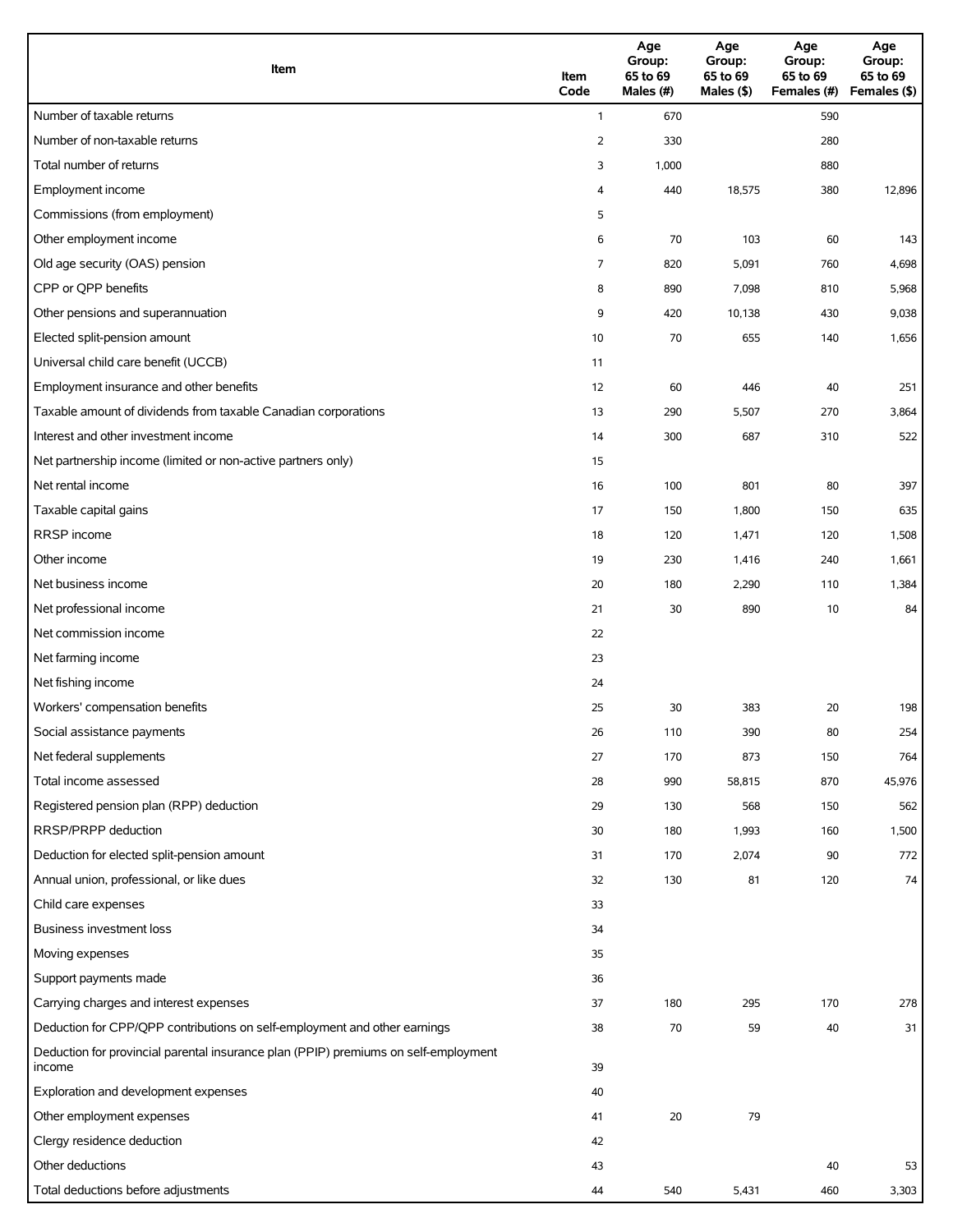| Item                                                                | <b>Item Code</b> | 65 to 69<br>Males $(H)$ | 65 to 69<br>Males $(§)$ | Age Group: Age Group: Age Group:<br>65 to 69<br>Females (#) | <b>Age Group:</b><br>65 to 69<br>Females (\$) |
|---------------------------------------------------------------------|------------------|-------------------------|-------------------------|-------------------------------------------------------------|-----------------------------------------------|
| Social benefits repayment                                           | 45               | 120                     | 378                     | 90                                                          | 275                                           |
| Net income                                                          | 46               | 990                     | 53,010                  | 870                                                         | 42.443                                        |
| Canadian Forces personnel and police deduction                      | 47               |                         |                         |                                                             |                                               |
| Security options deductions                                         | 48               |                         |                         |                                                             |                                               |
| Other payments deduction                                            | 49               | 220                     | 1,645                   | 170                                                         | 1,217                                         |
| Non-capital losses of other years                                   | 50               |                         |                         |                                                             |                                               |
| Net capital losses of other years                                   | 51               | 30                      | 149                     | 30                                                          | 63                                            |
| Capital gains deduction                                             | 52               |                         |                         |                                                             |                                               |
| Northern residents deductions                                       | 53               | 670                     | 4,066                   | 590                                                         | 3,663                                         |
| Additional deductions                                               | 54               |                         |                         | 10                                                          | 47                                            |
| Farming/fishing losses of prior years                               | 55               |                         |                         |                                                             |                                               |
| Total deductions from net income                                    | 56               | 810                     | 6,532                   | 700                                                         | 4,990                                         |
| Taxable income assessed                                             | 57               | 980                     | 46,544                  | 870                                                         | 37,461                                        |
| Basic personal amount                                               | 58               | 1,000                   | 11,434                  | 880                                                         | 10,040                                        |
| Age amount                                                          | 59               | 850                     | 4,767                   | 780                                                         | 4,460                                         |
| Spouse or common-law partner amount                                 | 60               | 70                      | 508                     | 20                                                          | 100                                           |
| Amount for an eligible dependant                                    | 61               |                         |                         |                                                             |                                               |
| Family caregiver amount for children under 18 years of age          | 62               |                         |                         |                                                             |                                               |
| Amount for infirm dependants age 18 or older                        | 63               |                         |                         |                                                             |                                               |
| CPP or QPP contributions through employment                         | 64               | 370                     | 508                     | 320                                                         | 394                                           |
| CPP or QPP contributions on self-employment and other earnings      | 65               | 70                      | 59                      | 40                                                          | 31                                            |
| Employment insurance premiums                                       | 66               | 320                     | 186                     | 280                                                         | 162                                           |
| PPIP premiums paid                                                  | 67               |                         |                         |                                                             |                                               |
| PPIP premiums payable on employment income                          | 68               |                         |                         |                                                             |                                               |
| PPIP premiums payable on self-employment income                     | 69               |                         |                         |                                                             |                                               |
| Volunteer firefighters' amount/search and rescue volunteers' amount | 70               |                         |                         |                                                             |                                               |
| Canada employment amount                                            | 71               | 480                     | 504                     | 420                                                         | 445                                           |
| Public transit amount                                               | 72               | 10                      | 2                       |                                                             |                                               |
| Children's arts amount                                              | 73               |                         |                         |                                                             |                                               |
| Home accessibility expenses                                         | 74               |                         |                         |                                                             |                                               |
| Home buyers' amount                                                 | 75               |                         |                         |                                                             |                                               |
| Pension income amount                                               | 76               | 460                     | 874                     | 500                                                         | 970                                           |
| Caregiver amount                                                    | 77               |                         |                         |                                                             |                                               |
| Disability amount                                                   | 78               | 30                      | 248                     | 40                                                          | 336                                           |
| Disability amount transferred from a dependant                      | 79               |                         |                         |                                                             |                                               |
| Interest paid on student loans                                      | 80               |                         |                         |                                                             |                                               |
| Tuition, education, and textbook amounts                            | 81               |                         |                         |                                                             |                                               |
| Tuition, education, and textbook amounts transferred from a child   | 82               | 10                      | 45                      |                                                             |                                               |
| Amounts transferred from spouse or common-law partner               | 83               | 50                      | 256                     | 60                                                          | 273                                           |
| Medical expenses                                                    | 84               | 90                      | 229                     | 110                                                         | 329                                           |
| Total tax credits on personal amounts                               | 85               | 1,000                   | 2,976                   | 880                                                         | 2,669                                         |
| Allowable charitable donations and government gifts                 | 86               | 220                     | 664                     | 240                                                         | 396                                           |
| Eligible cultural and ecological gifts                              | 87               |                         |                         |                                                             |                                               |
| Total tax credit on donations and gifts                             | 88               | 220                     | 195                     | 240                                                         | 110                                           |
| Total federal non-refundable tax credits                            | 89               | 1,000                   | 3,170                   | 880                                                         | 2,779                                         |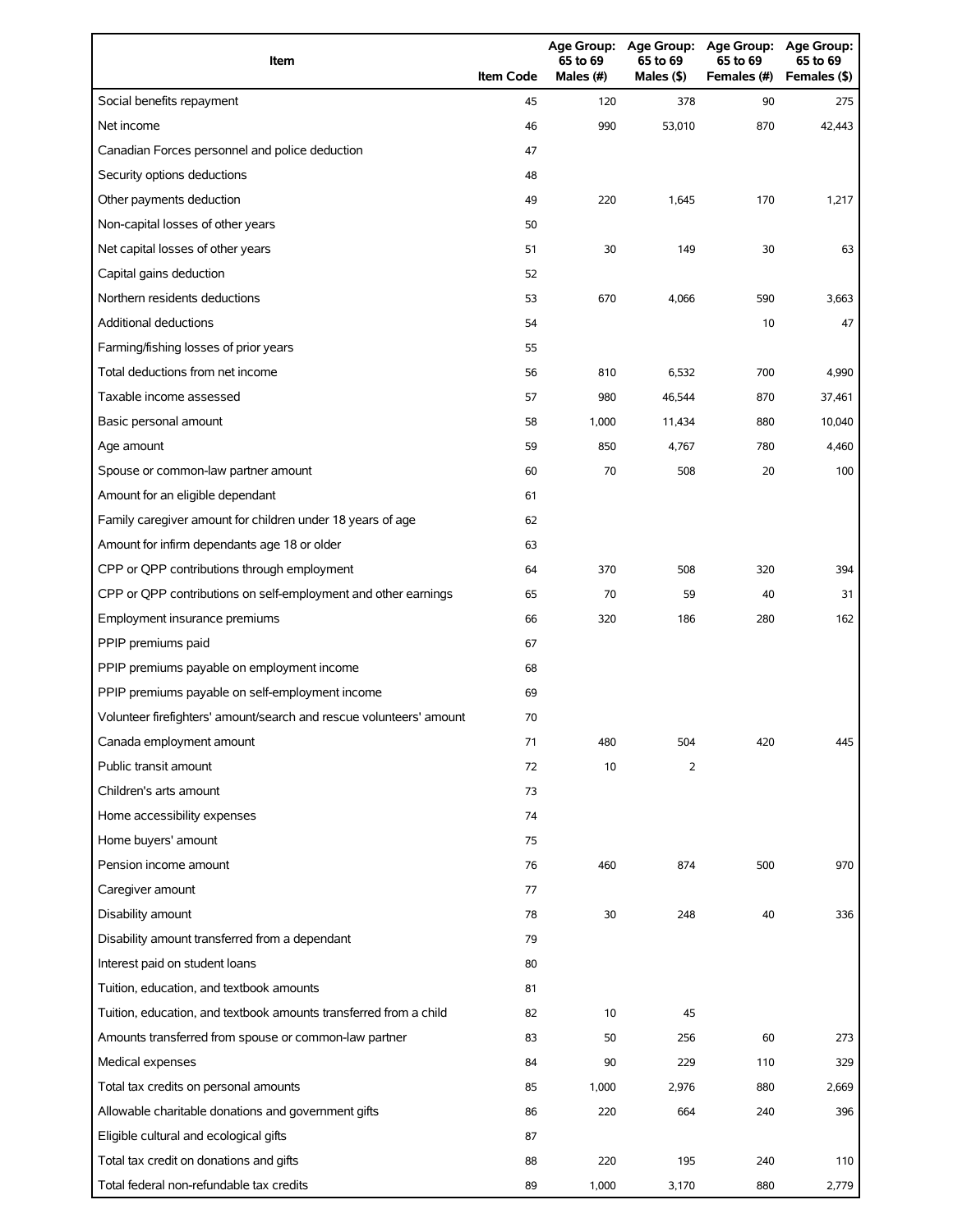| Item                                                        | <b>Item Code</b> | 65 to 69<br>Males (#) | Age Group: Age Group:<br>65 to 69<br>Males $($ \$ $)$ | <b>Age Group:</b><br>65 to 69<br>Females (#) | Age Group:<br>65 to 69<br>Females (\$) |
|-------------------------------------------------------------|------------------|-----------------------|-------------------------------------------------------|----------------------------------------------|----------------------------------------|
| Federal dividend tax credit                                 | 90               | 260                   | 655                                                   | 250                                          | 451                                    |
| Minimum tax carryover                                       | 91               |                       |                                                       |                                              |                                        |
| Basic federal tax                                           | 92               | 650                   | 5,235                                                 | 590                                          | 3,533                                  |
| Federal foreign tax credit                                  | 93               | 90                    | 21                                                    | 90                                           | 17                                     |
| Federal political contribution tax credit                   | 94               | 30                    | 10                                                    | 20                                           | 4                                      |
| Investment tax credit                                       | 95               |                       |                                                       |                                              |                                        |
| Labour-sponsored funds tax credit (federally registered)    | 96               |                       |                                                       |                                              |                                        |
| Labour-sponsored funds tax credit (provincially registered) | 97               |                       |                                                       |                                              |                                        |
| Alternative minimum tax payable                             | 98               |                       |                                                       |                                              |                                        |
| Net federal tax                                             | 99               | 650                   | 5,203                                                 | 590                                          | 3,512                                  |
| CPP contributions on self-employment                        | 100              | 70                    | 118                                                   | 40                                           | 62                                     |
| Social Benefits repayment                                   | 101              | 120                   | 378                                                   | 90                                           | 275                                    |
| Working income tax benefit (WITB)                           | 102              | 20                    | 10                                                    |                                              |                                        |
| Children's fitness tax credit                               | 103              |                       |                                                       |                                              |                                        |
| Eligible educator school supply tax credit                  | 104              |                       |                                                       |                                              |                                        |
| Net provincial or territorial tax                           | 105              | 630                   | 2,150                                                 | 570                                          | 1,467                                  |
| Total tax payable                                           | 106              | 670                   | 8,010                                                 | 590                                          | 5,614                                  |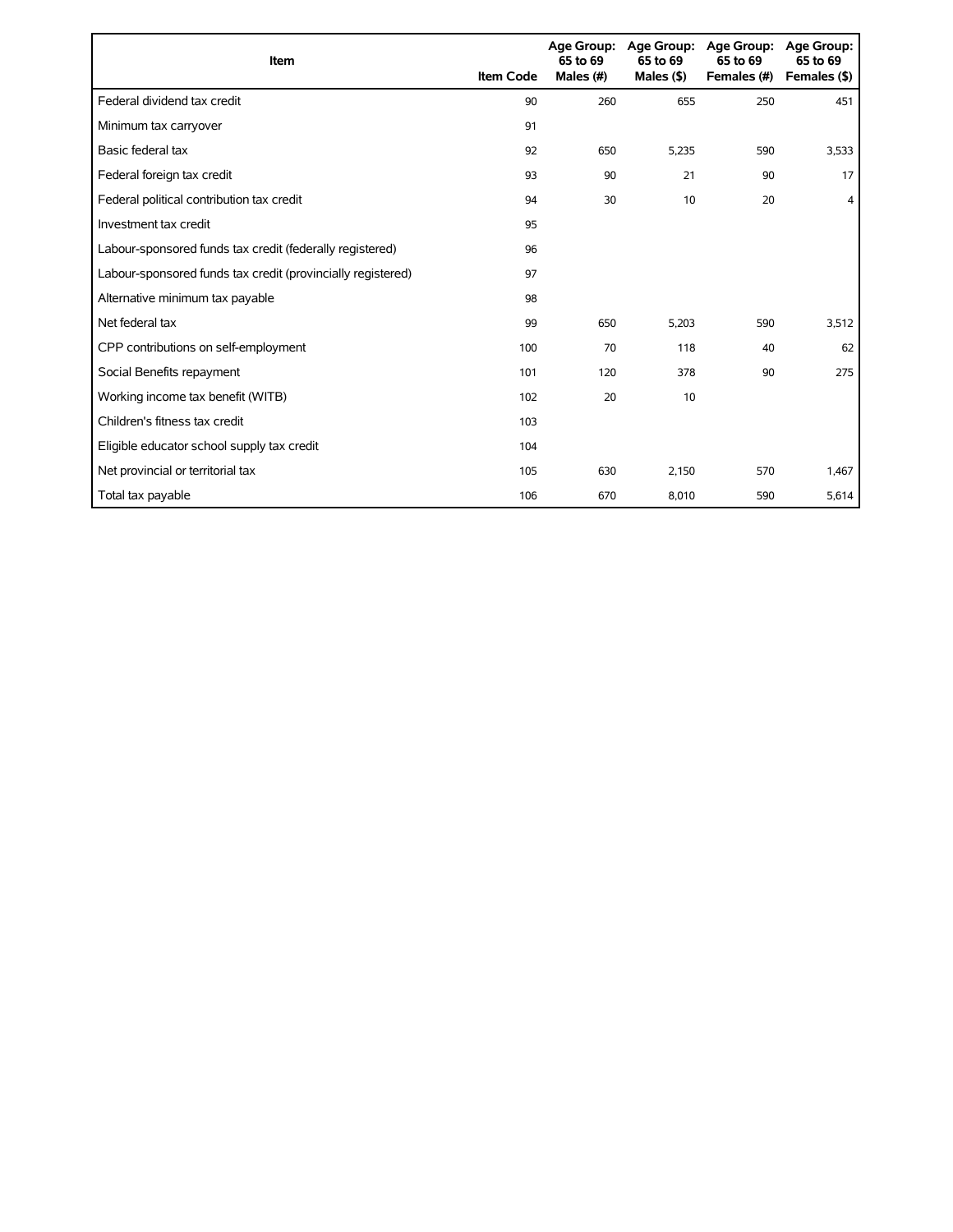| Item                                                                                          | Item<br>Code | Age<br>Group:<br>70 to 74<br>Males (#) | Age<br>Group:<br>70 to 74<br>Males $(\$)$ | Age<br>Group:<br>70 to 74<br>Females (#) | Age<br>Group:<br>70 to 74<br>Females (\$) |
|-----------------------------------------------------------------------------------------------|--------------|----------------------------------------|-------------------------------------------|------------------------------------------|-------------------------------------------|
| Number of taxable returns                                                                     | $\mathbf{1}$ | 420                                    |                                           | 310                                      |                                           |
| Number of non-taxable returns                                                                 | 2            | 280                                    |                                           | 230                                      |                                           |
| Total number of returns                                                                       | 3            | 700                                    |                                           | 550                                      |                                           |
| Employment income                                                                             | 4            | 220                                    | 6,894                                     |                                          |                                           |
| Commissions (from employment)                                                                 | 5            |                                        |                                           |                                          |                                           |
| Other employment income                                                                       | 6            | 40                                     | 51                                        | 30                                       | 37                                        |
| Old age security (OAS) pension                                                                | 7            | 670                                    | 4,534                                     | 540                                      | 3,600                                     |
| CPP or QPP benefits                                                                           | 8            | 680                                    | 5,463                                     | 530                                      | 4,086                                     |
| Other pensions and superannuation                                                             | 9            | 410                                    | 9,142                                     | 350                                      | 6,315                                     |
| Elected split-pension amount                                                                  | 10           | 60                                     | 520                                       | 90                                       | 990                                       |
| Universal child care benefit (UCCB)                                                           | 11           |                                        |                                           |                                          |                                           |
| Employment insurance and other benefits                                                       | 12           | 30                                     | 198                                       |                                          |                                           |
| Taxable amount of dividends from taxable Canadian corporations                                | 13           | 200                                    | 3,872                                     | 160                                      | 1,328                                     |
| Interest and other investment income                                                          | 14           | 220                                    | 333                                       | 190                                      | 277                                       |
| Net partnership income (limited or non-active partners only)                                  | 15           |                                        |                                           |                                          |                                           |
| Net rental income                                                                             | 16           | 40                                     | 490                                       | 30                                       | 505                                       |
| Taxable capital gains                                                                         | 17           | 100                                    | 767                                       | 80                                       | 489                                       |
| RRSP income                                                                                   | 18           | 60                                     | 737                                       | 50                                       | 404                                       |
| Other income                                                                                  | 19           | 150                                    | 715                                       | 150                                      | 1,332                                     |
| Net business income                                                                           | 20           |                                        |                                           | 40                                       | 20                                        |
| Net professional income                                                                       | 21           |                                        |                                           |                                          |                                           |
| Net commission income                                                                         | 22           |                                        |                                           |                                          |                                           |
| Net farming income                                                                            | 23           |                                        |                                           |                                          |                                           |
| Net fishing income                                                                            | 24           |                                        |                                           |                                          |                                           |
| Workers' compensation benefits                                                                | 25           |                                        |                                           |                                          |                                           |
| Social assistance payments                                                                    | 26           | 130                                    | 282                                       | 80                                       | 187                                       |
| Net federal supplements                                                                       | 27           | 200                                    | 1,061                                     | 160                                      | 744                                       |
| Total income assessed                                                                         | 28           | 700                                    | 36,695                                    | 540                                      | 23,495                                    |
| Registered pension plan (RPP) deduction                                                       | 29           | 40                                     | 147                                       | 40                                       | 107                                       |
| RRSP/PRPP deduction                                                                           | 30           | 30                                     | 413                                       | 30                                       | 111                                       |
| Deduction for elected split-pension amount                                                    | 31           | 130                                    | 1,417                                     | 50                                       | 403                                       |
| Annual union, professional, or like dues                                                      | 32           | 50                                     | 20                                        | 30                                       | 11                                        |
| Child care expenses                                                                           | 33           |                                        |                                           |                                          |                                           |
| Business investment loss                                                                      | 34           |                                        |                                           |                                          |                                           |
| Moving expenses                                                                               | 35           |                                        |                                           |                                          |                                           |
| Support payments made                                                                         | 36           |                                        |                                           |                                          |                                           |
| Carrying charges and interest expenses                                                        | 37           | 120                                    | 125                                       | 100                                      | 92                                        |
| Deduction for CPP/QPP contributions on self-employment and other earnings                     | 38           |                                        |                                           |                                          |                                           |
| Deduction for provincial parental insurance plan (PPIP) premiums on self-employment<br>income | 39           |                                        |                                           |                                          |                                           |
| Exploration and development expenses                                                          | 40           |                                        |                                           |                                          |                                           |
| Other employment expenses                                                                     | 41           |                                        |                                           |                                          |                                           |
| Clergy residence deduction                                                                    | 42           |                                        |                                           |                                          |                                           |
| Other deductions                                                                              | 43           |                                        |                                           |                                          |                                           |
| Total deductions before adjustments                                                           | 44           | 290                                    | 2,196                                     | 190                                      | 726                                       |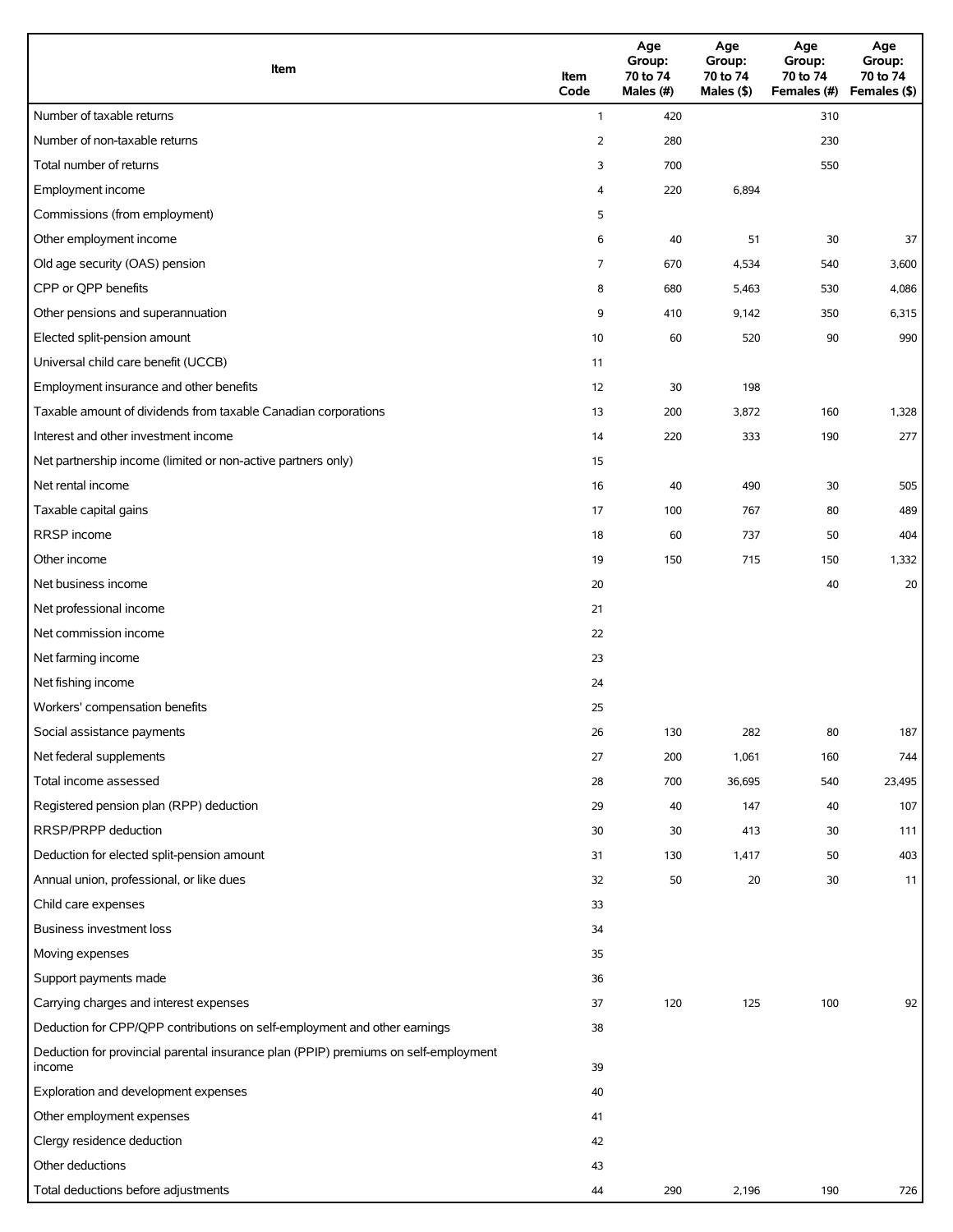| Item                                                                | <b>Item Code</b> | 70 to 74<br>Males (#) | 70 to 74<br>Males $(§)$ | Age Group: Age Group: Age Group:<br>70 to 74<br>Females (#) | Age Group:<br>70 to 74<br>Females (\$) |
|---------------------------------------------------------------------|------------------|-----------------------|-------------------------|-------------------------------------------------------------|----------------------------------------|
| Social benefits repayment                                           | 45               | 90                    | 340                     | 50                                                          | 154                                    |
| Net income                                                          | 46               | 700                   | 34,199                  | 540                                                         | 22.616                                 |
| Canadian Forces personnel and police deduction                      | 47               |                       |                         |                                                             |                                        |
| Security options deductions                                         | 48               |                       |                         |                                                             |                                        |
| Other payments deduction                                            | 49               | 210                   | 1,488                   | 170                                                         | 1,097                                  |
| Non-capital losses of other years                                   | 50               |                       |                         |                                                             |                                        |
| Net capital losses of other years                                   | 51               | 20                    | 18                      |                                                             |                                        |
| Capital gains deduction                                             | 52               |                       |                         |                                                             |                                        |
| Northern residents deductions                                       | 53               | 440                   | 2,587                   | 330                                                         | 1,958                                  |
| Additional deductions                                               | 54               |                       |                         |                                                             |                                        |
| Farming/fishing losses of prior years                               | 55               |                       |                         |                                                             |                                        |
| Total deductions from net income                                    | 56               | 570                   | 4,213                   | 450                                                         | 3,109                                  |
| Taxable income assessed                                             | 57               | 700                   | 29,986                  | 540                                                         | 19,516                                 |
| Basic personal amount                                               | 58               | 700                   | 8,039                   | 550                                                         | 6,248                                  |
| Age amount                                                          | 59               | 630                   | 3,683                   | 510                                                         | 3,105                                  |
| Spouse or common-law partner amount                                 | 60               | 20                    | 100                     |                                                             |                                        |
| Amount for an eligible dependant                                    | 61               |                       |                         |                                                             |                                        |
| Family caregiver amount for children under 18 years of age          | 62               |                       |                         |                                                             |                                        |
| Amount for infirm dependants age 18 or older                        | 63               |                       |                         |                                                             |                                        |
| CPP or QPP contributions through employment                         | 64               |                       |                         |                                                             |                                        |
| CPP or QPP contributions on self-employment and other earnings      | 65               |                       |                         |                                                             |                                        |
| Employment insurance premiums                                       | 66               | 130                   | 69                      | 100                                                         | 35                                     |
| PPIP premiums paid                                                  | 67               |                       |                         |                                                             |                                        |
| PPIP premiums payable on employment income                          | 68               |                       |                         |                                                             |                                        |
| PPIP premiums payable on self-employment income                     | 69               |                       |                         |                                                             |                                        |
| Volunteer firefighters' amount/search and rescue volunteers' amount | 70               |                       |                         |                                                             |                                        |
| Canada employment amount                                            | 71               | 240                   | 246                     | 170                                                         | 165                                    |
| Public transit amount                                               | 72               |                       |                         |                                                             |                                        |
| Children's arts amount                                              | 73               |                       |                         |                                                             |                                        |
| Home accessibility expenses                                         | 74               |                       |                         |                                                             |                                        |
| Home buyers' amount                                                 | 75               |                       |                         |                                                             |                                        |
| Pension income amount                                               | 76               | 430                   | 820                     | 370                                                         | 721                                    |
| Caregiver amount                                                    | 77               |                       |                         |                                                             |                                        |
| Disability amount                                                   | 78               | 30                    | 232                     | 20                                                          | 136                                    |
| Disability amount transferred from a dependant                      | 79               |                       |                         |                                                             |                                        |
| Interest paid on student loans                                      | 80               |                       |                         |                                                             |                                        |
| Tuition, education, and textbook amounts                            | 81               |                       |                         |                                                             |                                        |
| Tuition, education, and textbook amounts transferred from a child   | 82               |                       |                         |                                                             |                                        |
| Amounts transferred from spouse or common-law partner               | 83               | 50                    | 296                     | 50                                                          | 289                                    |
| Medical expenses                                                    | 84               | 80                    | 263                     | 50                                                          | 133                                    |
| Total tax credits on personal amounts                               | 85               | 700                   | 2,079                   | 550                                                         | 1,642                                  |
| Allowable charitable donations and government gifts                 | 86               | 150                   | 438                     | 150                                                         | 223                                    |
| Eligible cultural and ecological gifts                              | 87               |                       |                         |                                                             |                                        |
| Total tax credit on donations and gifts                             | 88               | 150                   | 127                     | 150                                                         | 61                                     |
| Total federal non-refundable tax credits                            | 89               | 700                   | 2,207                   | 550                                                         | 1,703                                  |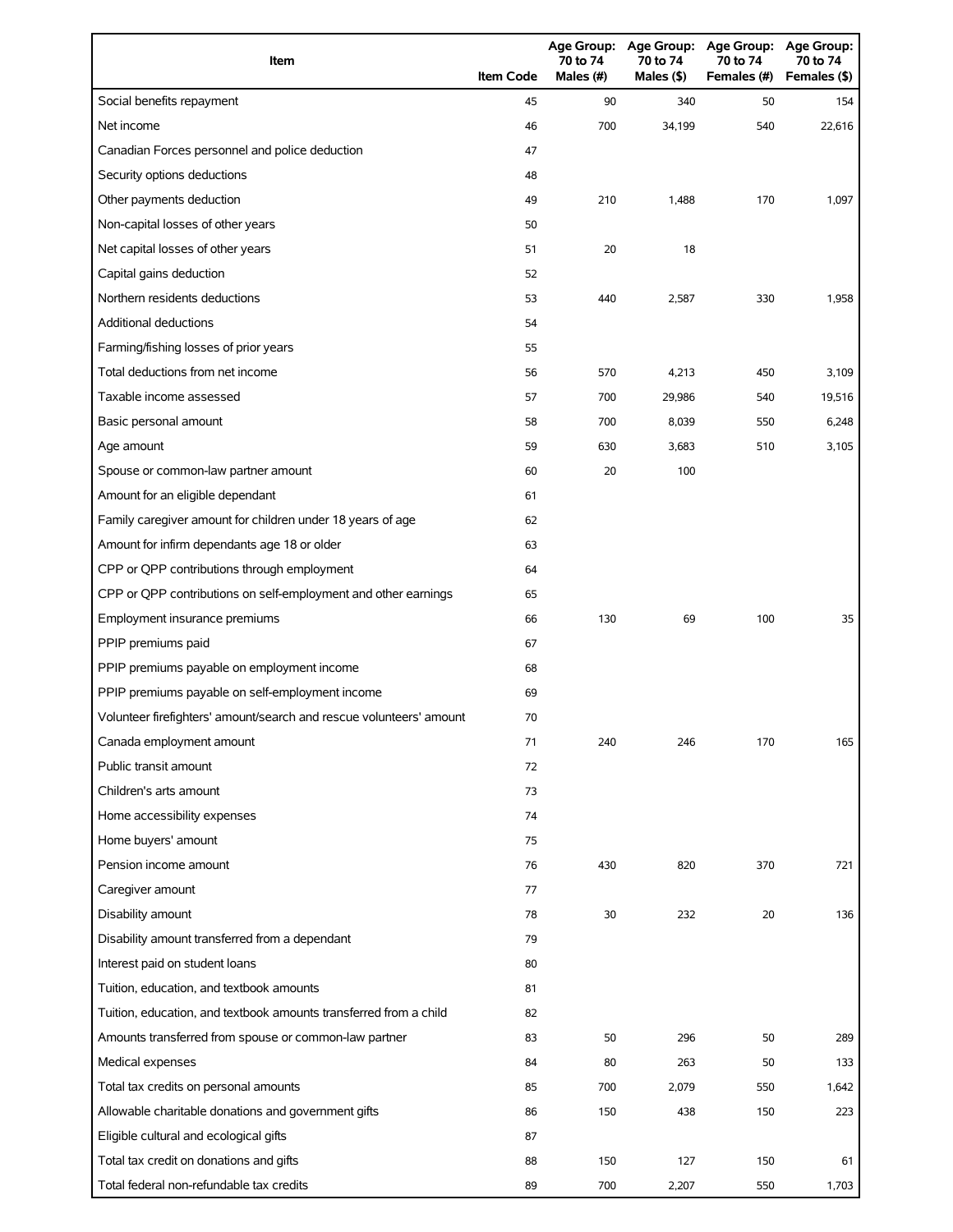| Item                                                        | <b>Item Code</b> | 70 to 74<br>Males (#) | Age Group: Age Group:<br>70 to 74<br>Males $($ \$) | <b>Age Group:</b><br>70 to 74<br>Females (#) | <b>Age Group:</b><br>70 to 74<br>Females (\$) |
|-------------------------------------------------------------|------------------|-----------------------|----------------------------------------------------|----------------------------------------------|-----------------------------------------------|
| Federal dividend tax credit                                 | 90               | 180                   | 456                                                | 140                                          | 165                                           |
| Minimum tax carryover                                       | 91               |                       |                                                    |                                              |                                               |
| Basic federal tax                                           | 92               | 410                   | 3,076                                              | 310                                          | 1,736                                         |
| Federal foreign tax credit                                  | 93               |                       |                                                    |                                              |                                               |
| Federal political contribution tax credit                   | 94               | 30                    | 7                                                  | 20                                           | 3                                             |
| Investment tax credit                                       | 95               |                       |                                                    |                                              |                                               |
| Labour-sponsored funds tax credit (federally registered)    | 96               |                       |                                                    |                                              |                                               |
| Labour-sponsored funds tax credit (provincially registered) | 97               |                       |                                                    |                                              |                                               |
| Alternative minimum tax payable                             | 98               |                       |                                                    |                                              |                                               |
| Net federal tax                                             | 99               | 410                   | 2,972                                              | 310                                          | 1,729                                         |
| CPP contributions on self-employment                        | 100              |                       |                                                    |                                              |                                               |
| Social Benefits repayment                                   | 101              | 90                    | 340                                                | 50                                           | 154                                           |
| Working income tax benefit (WITB)                           | 102              |                       |                                                    |                                              |                                               |
| Children's fitness tax credit                               | 103              |                       |                                                    |                                              |                                               |
| Eligible educator school supply tax credit                  | 104              |                       |                                                    |                                              |                                               |
| Net provincial or territorial tax                           | 105              | 400                   | 1,225                                              | 300                                          | 703                                           |
| Total tax payable                                           | 106              | 420                   | 4,639                                              | 310                                          | 2,638                                         |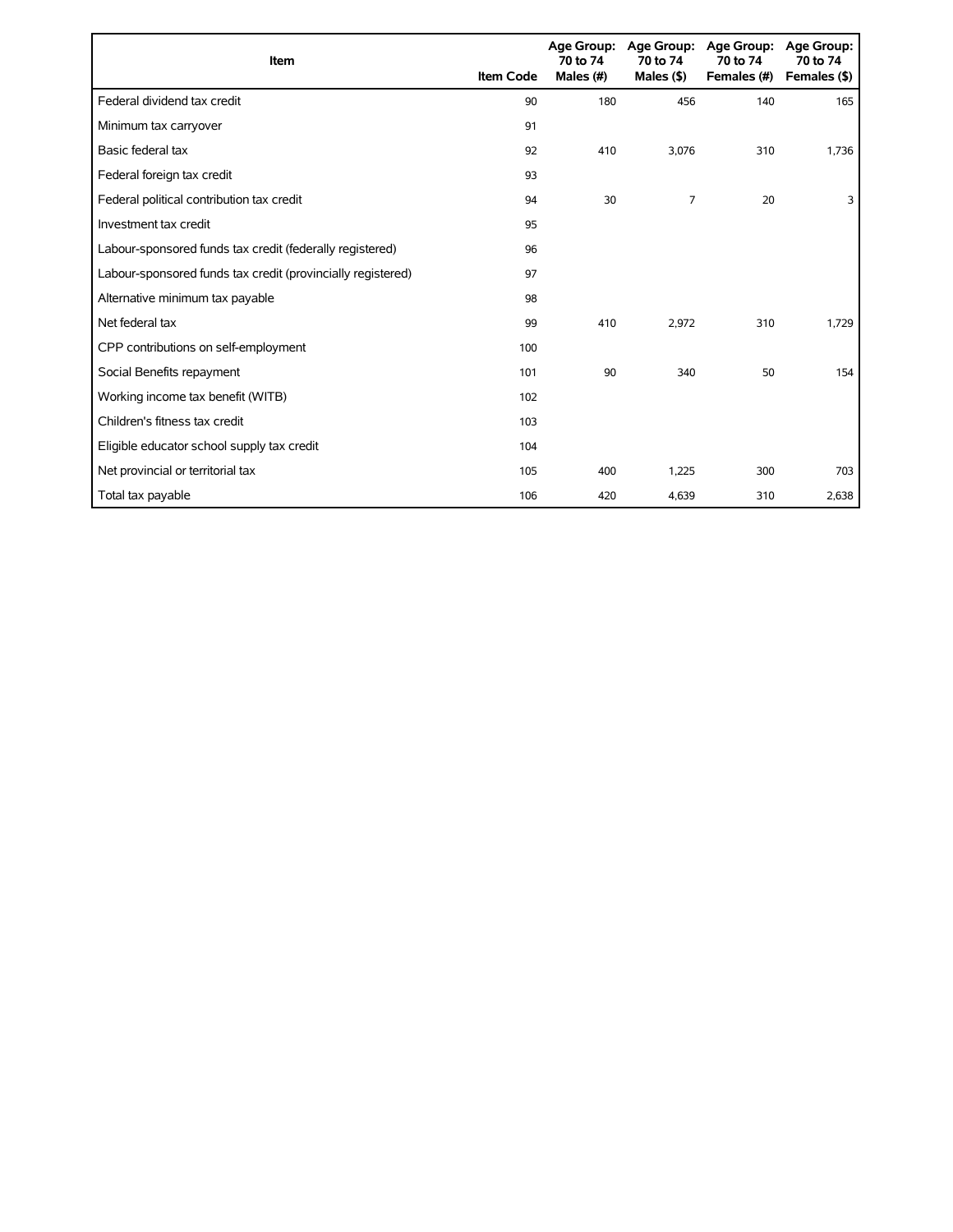| Item                                                                                          | Item<br>Code   | Age<br>Group:<br>75 to 79<br>Males (#) | Age<br>Group:<br>75 to 79<br>Males (\$) | Age<br>Group:<br>75 to 79<br>Females (#) | Age<br>Group:<br>75 to 79<br>Females (\$) |
|-----------------------------------------------------------------------------------------------|----------------|----------------------------------------|-----------------------------------------|------------------------------------------|-------------------------------------------|
| Number of taxable returns                                                                     | $\mathbf{1}$   | 190                                    |                                         | 130                                      |                                           |
| Number of non-taxable returns                                                                 | $\overline{2}$ | 190                                    |                                         | 150                                      |                                           |
| Total number of returns                                                                       | 3              | 380                                    |                                         | 270                                      |                                           |
| Employment income                                                                             | 4              | 70                                     | 1,512                                   | 40                                       | 815                                       |
| Commissions (from employment)                                                                 | 5              |                                        |                                         |                                          |                                           |
| Other employment income                                                                       | 6              | 10                                     | 4                                       |                                          |                                           |
| Old age security (OAS) pension                                                                | 7              | 370                                    | 2,513                                   | 270                                      | 1,778                                     |
| CPP or QPP benefits                                                                           | 8              | 370                                    | 3,009                                   | 260                                      | 1,971                                     |
| Other pensions and superannuation                                                             | 9              | 250                                    | 4,540                                   | 180                                      | 3,054                                     |
| Elected split-pension amount                                                                  | 10             | 30                                     | 241                                     | 30                                       | 343                                       |
| Universal child care benefit (UCCB)                                                           | 11             |                                        |                                         |                                          |                                           |
| Employment insurance and other benefits                                                       | 12             |                                        |                                         |                                          |                                           |
| Taxable amount of dividends from taxable Canadian corporations                                | 13             | 90                                     | 1,240                                   | 80                                       | 540                                       |
| Interest and other investment income                                                          | 14             | 140                                    | 224                                     | 110                                      | 252                                       |
| Net partnership income (limited or non-active partners only)                                  | 15             |                                        |                                         |                                          |                                           |
| Net rental income                                                                             | 16             | 20                                     | 78                                      |                                          |                                           |
| Taxable capital gains                                                                         | 17             |                                        |                                         | 40                                       | 268                                       |
| RRSP income                                                                                   | 18             |                                        |                                         |                                          |                                           |
| Other income                                                                                  | 19             | 80                                     | 340                                     | 70                                       | 430                                       |
| Net business income                                                                           | 20             | 40                                     | 257                                     |                                          |                                           |
| Net professional income                                                                       | 21             |                                        |                                         |                                          |                                           |
| Net commission income                                                                         | 22             |                                        |                                         |                                          |                                           |
| Net farming income                                                                            | 23             |                                        |                                         |                                          |                                           |
| Net fishing income                                                                            | 24             |                                        |                                         |                                          |                                           |
| Workers' compensation benefits                                                                | 25             |                                        |                                         |                                          |                                           |
| Social assistance payments                                                                    | 26             | 70                                     | 110                                     | 50                                       | 93                                        |
| Net federal supplements                                                                       | 27             | 140                                    | 585                                     | 110                                      | 531                                       |
| Total income assessed                                                                         | 28             | 380                                    | 15,423                                  | 270                                      | 10,464                                    |
| Registered pension plan (RPP) deduction                                                       | 29             |                                        |                                         |                                          |                                           |
| RRSP/PRPP deduction                                                                           | 30             |                                        |                                         |                                          |                                           |
| Deduction for elected split-pension amount                                                    | 31             | 70                                     | 672                                     | 10                                       | 61                                        |
| Annual union, professional, or like dues                                                      | 32             |                                        |                                         |                                          |                                           |
| Child care expenses                                                                           | 33             |                                        |                                         |                                          |                                           |
| Business investment loss                                                                      | 34             |                                        |                                         |                                          |                                           |
| Moving expenses                                                                               | 35             |                                        |                                         |                                          |                                           |
| Support payments made                                                                         | 36             |                                        |                                         |                                          |                                           |
| Carrying charges and interest expenses                                                        | 37             | 60                                     | 100                                     | 40                                       | 87                                        |
| Deduction for CPP/QPP contributions on self-employment and other earnings                     | 38             |                                        |                                         |                                          |                                           |
| Deduction for provincial parental insurance plan (PPIP) premiums on self-employment<br>income | 39             |                                        |                                         |                                          |                                           |
| Exploration and development expenses                                                          | 40             |                                        |                                         |                                          |                                           |
| Other employment expenses                                                                     | 41             |                                        |                                         |                                          |                                           |
| Clergy residence deduction                                                                    | 42             |                                        |                                         |                                          |                                           |
| Other deductions                                                                              | 43             |                                        |                                         |                                          |                                           |
| Total deductions before adjustments                                                           | 44             | 130                                    | 961                                     | 60                                       | 184                                       |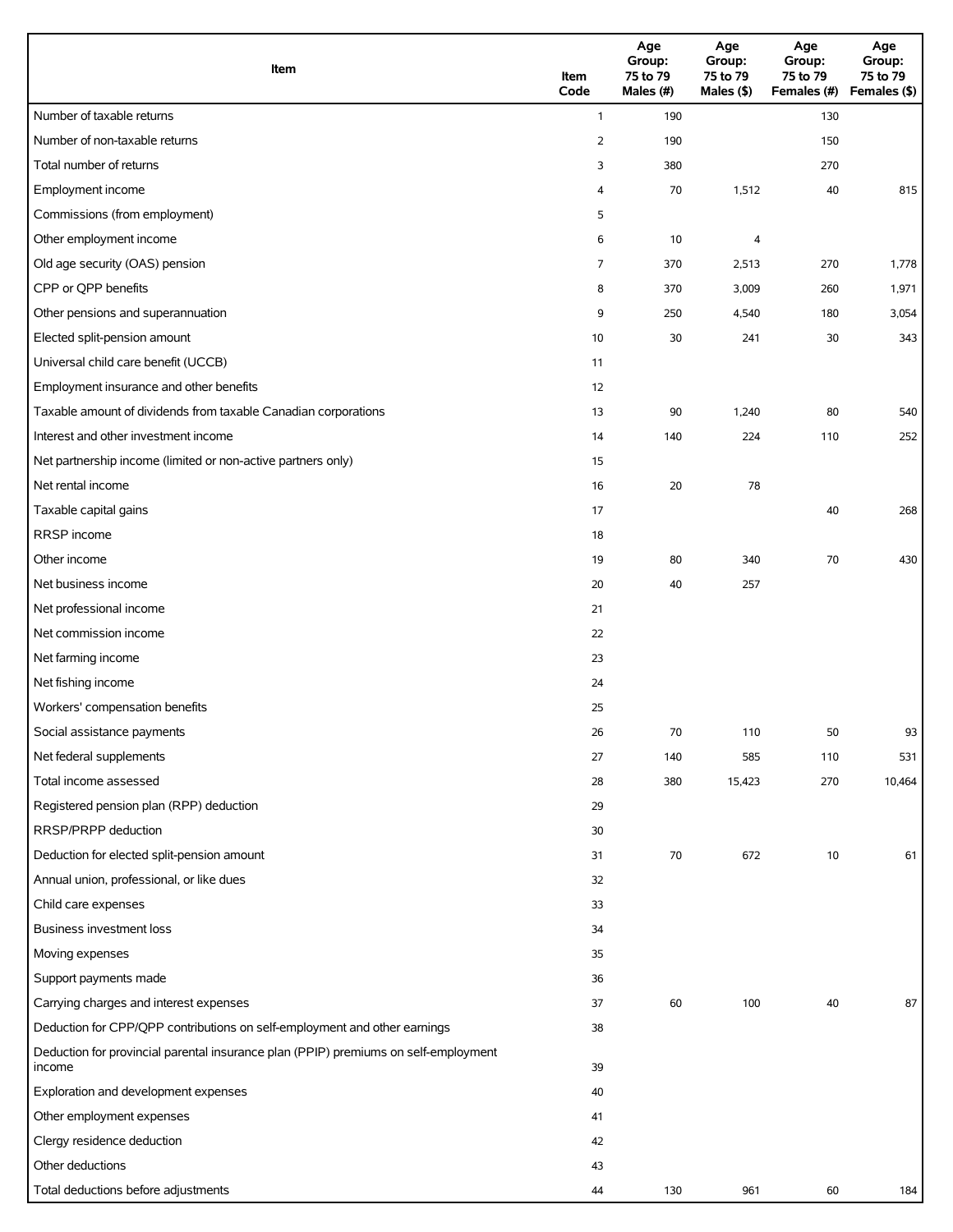| Item                                                                | <b>Item Code</b> | 75 to 79<br>Males (#) | 75 to 79<br>Males (\$) | Age Group: Age Group: Age Group: Age Group:<br>75 to 79<br>Females (#) | 75 to 79<br>Females (\$) |
|---------------------------------------------------------------------|------------------|-----------------------|------------------------|------------------------------------------------------------------------|--------------------------|
| Social benefits repayment                                           | 45               | 30                    | 98                     | 20                                                                     | 74                       |
| Net income                                                          | 46               | 370                   | 14,364                 | 270                                                                    | 10,207                   |
| Canadian Forces personnel and police deduction                      | 47               |                       |                        |                                                                        |                          |
| Security options deductions                                         | 48               |                       |                        |                                                                        |                          |
| Other payments deduction                                            | 49               | 150                   | 772                    | 110                                                                    | 650                      |
| Non-capital losses of other years                                   | 50               |                       |                        |                                                                        |                          |
| Net capital losses of other years                                   | 51               |                       |                        |                                                                        |                          |
| Capital gains deduction                                             | 52               |                       |                        |                                                                        |                          |
| Northern residents deductions                                       | 53               | 240                   | 1,334                  | 170                                                                    | 969                      |
| Additional deductions                                               | 54               |                       |                        |                                                                        |                          |
| Farming/fishing losses of prior years                               | 55               |                       |                        |                                                                        |                          |
| Total deductions from net income                                    | 56               | 330                   | 2,161                  | 240                                                                    | 1,694                    |
| Taxable income assessed                                             | 57               | 370                   | 12,204                 | 270                                                                    | 8,512                    |
| Basic personal amount                                               | 58               | 380                   | 4,303                  | 270                                                                    | 3,106                    |
| Age amount                                                          | 59               | 360                   | 2,243                  | 260                                                                    | 1,617                    |
| Spouse or common-law partner amount                                 | 60               | 20                    | 59                     |                                                                        |                          |
| Amount for an eligible dependant                                    | 61               |                       |                        |                                                                        |                          |
| Family caregiver amount for children under 18 years of age          | 62               |                       |                        |                                                                        |                          |
| Amount for infirm dependants age 18 or older                        | 63               |                       |                        |                                                                        |                          |
| CPP or QPP contributions through employment                         | 64               |                       |                        |                                                                        |                          |
| CPP or QPP contributions on self-employment and other earnings      | 65               |                       |                        |                                                                        |                          |
| Employment insurance premiums                                       | 66               | 40                    | 20                     | 20                                                                     | 7                        |
| PPIP premiums paid                                                  | 67               |                       |                        |                                                                        |                          |
| PPIP premiums payable on employment income                          | 68               |                       |                        |                                                                        |                          |
| PPIP premiums payable on self-employment income                     | 69               |                       |                        |                                                                        |                          |
| Volunteer firefighters' amount/search and rescue volunteers' amount | 70               |                       |                        |                                                                        |                          |
| Canada employment amount                                            | 71               | 80                    | 81                     | 40                                                                     | 45                       |
| Public transit amount                                               | 72               |                       |                        |                                                                        |                          |
| Children's arts amount                                              | 73               |                       |                        |                                                                        |                          |
| Home accessibility expenses                                         | 74               |                       |                        |                                                                        |                          |
| Home buyers' amount                                                 | 75               |                       |                        |                                                                        |                          |
| Pension income amount                                               | 76               | 260                   | 489                    | 190                                                                    | 350                      |
| Caregiver amount                                                    | 77               |                       |                        |                                                                        |                          |
| Disability amount                                                   | 78               | 20                    | 176                    | 20                                                                     | 128                      |
| Disability amount transferred from a dependant                      | 79               |                       |                        |                                                                        |                          |
| Interest paid on student loans                                      | 80               |                       |                        |                                                                        |                          |
| Tuition, education, and textbook amounts                            | 81               |                       |                        |                                                                        |                          |
| Tuition, education, and textbook amounts transferred from a child   | 82               |                       |                        |                                                                        |                          |
| Amounts transferred from spouse or common-law partner               | 83               | 60                    | 296                    |                                                                        |                          |
| Medical expenses                                                    | 84               |                       |                        |                                                                        |                          |
| Total tax credits on personal amounts                               | 85               | 380                   | 1,171                  | 270                                                                    | 832                      |
| Allowable charitable donations and government gifts                 | 86               | 70                    | 181                    |                                                                        |                          |
| Eligible cultural and ecological gifts                              | 87               |                       |                        |                                                                        |                          |
| Total tax credit on donations and gifts                             | 88               | 70                    | 51                     |                                                                        |                          |
| Total federal non-refundable tax credits                            | 89               | 380                   | 1,222                  | 270                                                                    | 854                      |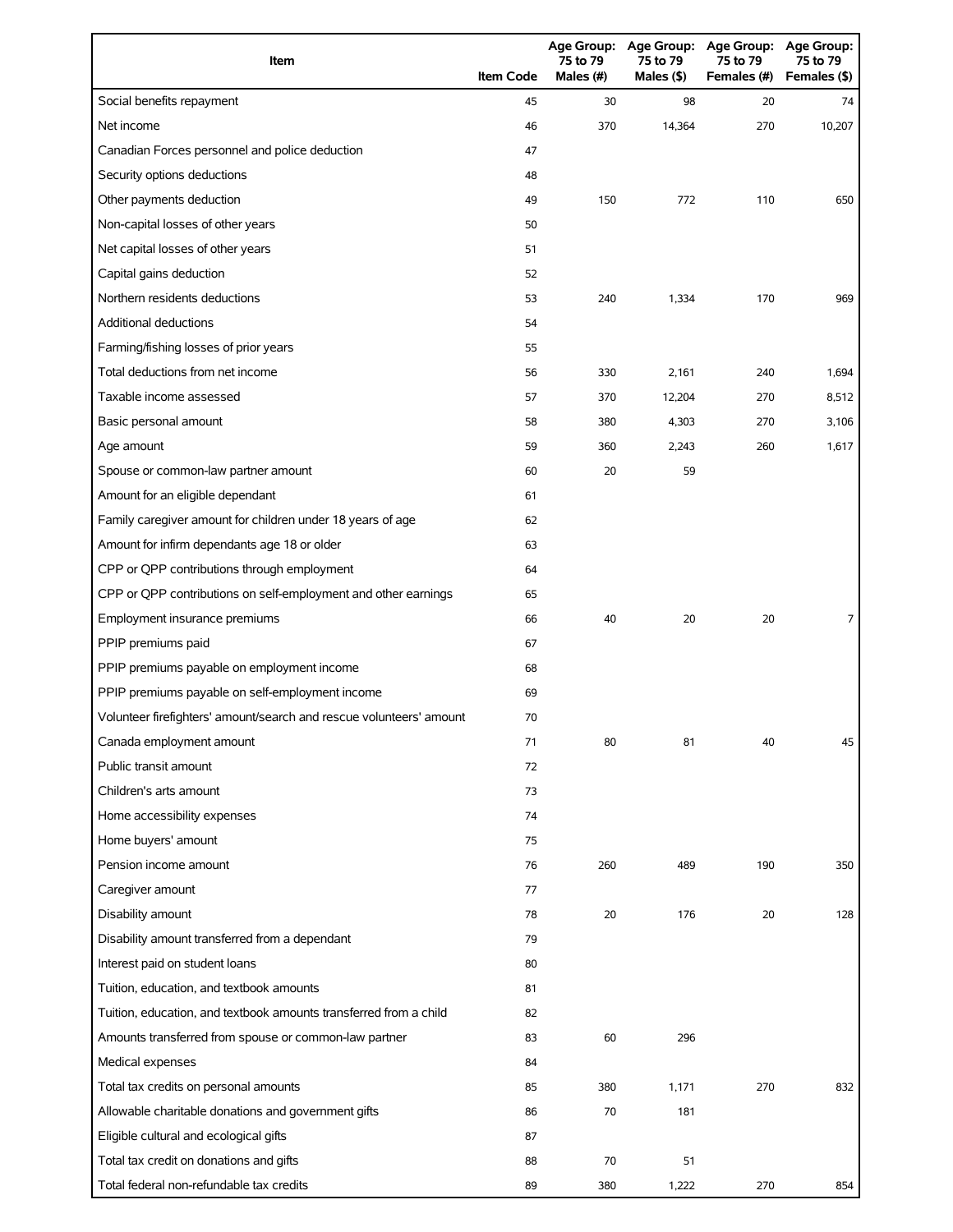| Item                                                        | <b>Item Code</b> | 75 to 79<br>Males (#) | 75 to 79<br>Males $($ \$ $)$ | Age Group: Age Group: Age Group:<br>75 to 79<br>Females (#) | Age Group:<br>75 to 79<br>Females (\$) |
|-------------------------------------------------------------|------------------|-----------------------|------------------------------|-------------------------------------------------------------|----------------------------------------|
| Federal dividend tax credit                                 | 90               | 80                    | 151                          | 60                                                          | 67                                     |
| Minimum tax carryover                                       | 91               |                       |                              |                                                             |                                        |
| Basic federal tax                                           | 92               | 190                   | 867                          | 130                                                         | 629                                    |
| Federal foreign tax credit                                  | 93               | 30                    | 5                            |                                                             |                                        |
| Federal political contribution tax credit                   | 94               |                       |                              |                                                             |                                        |
| Investment tax credit                                       | 95               |                       |                              |                                                             |                                        |
| Labour-sponsored funds tax credit (federally registered)    | 96               |                       |                              |                                                             |                                        |
| Labour-sponsored funds tax credit (provincially registered) | 97               |                       |                              |                                                             |                                        |
| Alternative minimum tax payable                             | 98               |                       |                              |                                                             |                                        |
| Net federal tax                                             | 99               | 190                   | 858                          | 130                                                         | 620                                    |
| CPP contributions on self-employment                        | 100              |                       |                              |                                                             |                                        |
| Social Benefits repayment                                   | 101              | 30                    | 98                           | 20                                                          | 74                                     |
| Working income tax benefit (WITB)                           | 102              |                       |                              |                                                             |                                        |
| Children's fitness tax credit                               | 103              |                       |                              |                                                             |                                        |
| Eligible educator school supply tax credit                  | 104              |                       |                              |                                                             |                                        |
| Net provincial or territorial tax                           | 105              | 180                   | 343                          | 130                                                         | 249                                    |
| Total tax payable                                           | 106              | 190                   | 1,368                        | 130                                                         | 961                                    |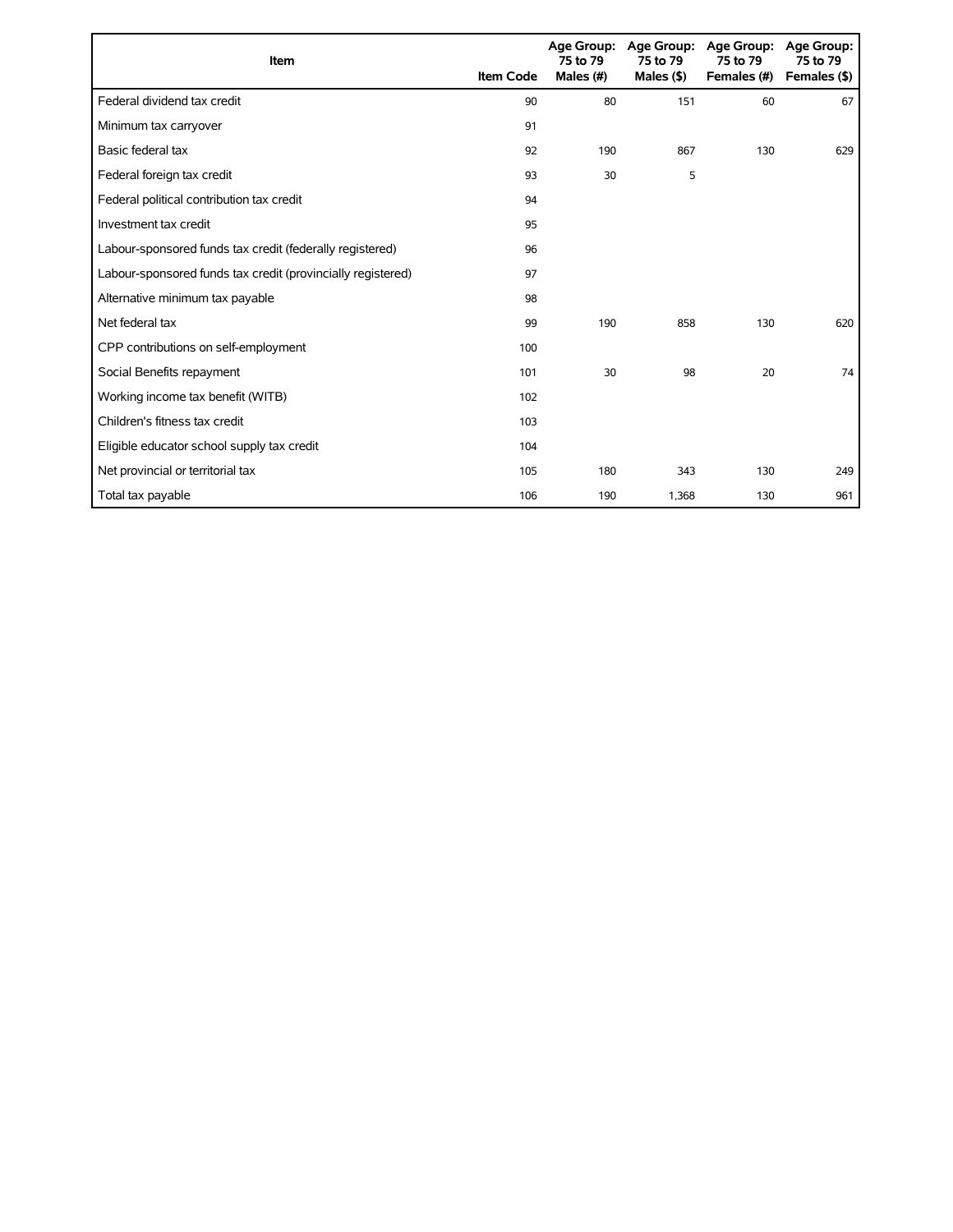| Item                                                                                          | Item<br>Code   | Age<br>Group:<br>80 and<br>over Males<br>(#) | Age<br>Group:<br>80 and<br>over Males<br>(5) | Age<br>Group:<br>80 and<br>over<br>Females (#) | Age<br>Group:<br>80 and<br>over<br>Females (\$) |
|-----------------------------------------------------------------------------------------------|----------------|----------------------------------------------|----------------------------------------------|------------------------------------------------|-------------------------------------------------|
| Number of taxable returns                                                                     | $\mathbf{1}$   | 120                                          |                                              | 150                                            |                                                 |
| Number of non-taxable returns                                                                 | $\overline{2}$ | 190                                          |                                              | 260                                            |                                                 |
| Total number of returns                                                                       | 3              | 320                                          |                                              | 410                                            |                                                 |
| Employment income                                                                             | 4              | 40                                           | 773                                          |                                                |                                                 |
| Commissions (from employment)                                                                 | 5              |                                              |                                              |                                                |                                                 |
| Other employment income                                                                       | 6              |                                              |                                              | 10                                             | $\overline{2}$                                  |
| Old age security (OAS) pension                                                                | 7              | 310                                          | 2,038                                        | 410                                            | 2,653                                           |
| CPP or QPP benefits                                                                           | 8              | 310                                          | 2,545                                        | 390                                            | 2,967                                           |
| Other pensions and superannuation                                                             | 9              | 180                                          | 3,209                                        | 250                                            | 3,646                                           |
| Elected split-pension amount                                                                  | 10             |                                              |                                              | 30                                             | 291                                             |
| Universal child care benefit (UCCB)                                                           | 11             |                                              |                                              |                                                |                                                 |
| Employment insurance and other benefits                                                       | 12             |                                              |                                              |                                                |                                                 |
| Taxable amount of dividends from taxable Canadian corporations                                | 13             | 90                                           | 4,103                                        | 120                                            | 1,009                                           |
| Interest and other investment income                                                          | 14             | 120                                          | 309                                          | 180                                            | 348                                             |
| Net partnership income (limited or non-active partners only)                                  | 15             |                                              |                                              |                                                |                                                 |
| Net rental income                                                                             | 16             |                                              |                                              |                                                |                                                 |
| Taxable capital gains                                                                         | 17             | 50                                           | 637                                          |                                                |                                                 |
| RRSP income                                                                                   | 18             | 10                                           | 64                                           | 10                                             | 53                                              |
| Other income                                                                                  | 19             | 70                                           | 258                                          | 140                                            | 880                                             |
| Net business income                                                                           | 20             | 30                                           | $-30$                                        |                                                |                                                 |
| Net professional income                                                                       | 21             |                                              |                                              |                                                |                                                 |
| Net commission income                                                                         | 22             |                                              |                                              |                                                |                                                 |
| Net farming income                                                                            | 23             |                                              |                                              |                                                |                                                 |
| Net fishing income                                                                            | 24             |                                              |                                              |                                                |                                                 |
| Workers' compensation benefits                                                                | 25             | 10                                           | 177                                          |                                                |                                                 |
| Social assistance payments                                                                    | 26             | 60                                           | 128                                          | 90                                             | 159                                             |
| Net federal supplements                                                                       | 27             |                                              |                                              | 180                                            | 863                                             |
| Total income assessed                                                                         | 28             | 320                                          | 15,018                                       | 410                                            | 13,612                                          |
| Registered pension plan (RPP) deduction                                                       | 29             |                                              |                                              |                                                |                                                 |
| RRSP/PRPP deduction                                                                           | 30             |                                              |                                              |                                                |                                                 |
| Deduction for elected split-pension amount                                                    | 31             | 40                                           | 399                                          |                                                |                                                 |
| Annual union, professional, or like dues                                                      | 32             |                                              |                                              |                                                |                                                 |
| Child care expenses                                                                           | 33             |                                              |                                              |                                                |                                                 |
| Business investment loss                                                                      | 34             |                                              |                                              |                                                |                                                 |
| Moving expenses                                                                               | 35             |                                              |                                              |                                                |                                                 |
| Support payments made                                                                         | 36             |                                              |                                              |                                                |                                                 |
| Carrying charges and interest expenses                                                        | 37             | 60                                           | 113                                          | 70                                             | 98                                              |
| Deduction for CPP/QPP contributions on self-employment and other earnings                     | 38             |                                              |                                              |                                                |                                                 |
| Deduction for provincial parental insurance plan (PPIP) premiums on self-employment<br>income | 39             |                                              |                                              |                                                |                                                 |
| Exploration and development expenses                                                          | 40             |                                              |                                              |                                                |                                                 |
| Other employment expenses                                                                     | 41             |                                              |                                              |                                                |                                                 |
| Clergy residence deduction                                                                    | 42             |                                              |                                              |                                                |                                                 |
| Other deductions                                                                              | 43             |                                              |                                              |                                                |                                                 |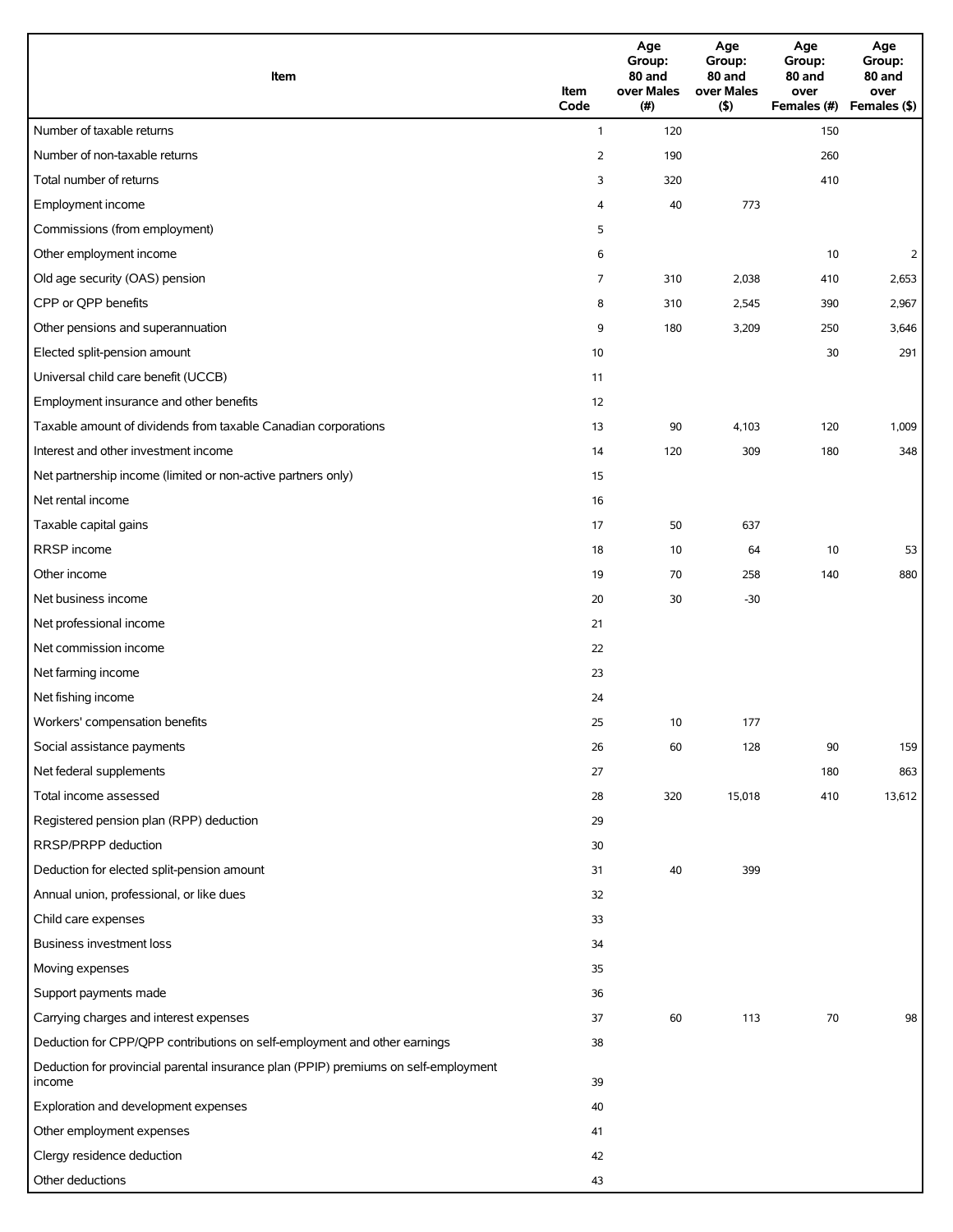| Item                                                                | <b>Item Code</b> | 80 and<br>over Males<br>(#) | 80 and<br>over Males<br>(5) | Age Group: Age Group: Age Group: Age Group:<br>80 and<br>over<br>Females (#) | 80 and<br>over<br>Females (\$) |
|---------------------------------------------------------------------|------------------|-----------------------------|-----------------------------|------------------------------------------------------------------------------|--------------------------------|
| Total deductions before adjustments                                 | 44               | 100                         | 613                         | 90                                                                           | 183                            |
| Social benefits repayment                                           | 45               | 20                          | 74                          |                                                                              |                                |
| Net income                                                          | 46               | 320                         | 14,330                      | 410                                                                          | 13,367                         |
| Canadian Forces personnel and police deduction                      | 47               |                             |                             |                                                                              |                                |
| Security options deductions                                         | 48               |                             |                             |                                                                              |                                |
| Other payments deduction                                            | 49               | 140                         | 843                         | 190                                                                          | 1,086                          |
| Non-capital losses of other years                                   | 50               |                             |                             |                                                                              |                                |
| Net capital losses of other years                                   | 51               |                             |                             |                                                                              |                                |
| Capital gains deduction                                             | 52               |                             |                             |                                                                              |                                |
| Northern residents deductions                                       | 53               | 170                         | 950                         | 230                                                                          | 1,243                          |
| <b>Additional deductions</b>                                        | 54               |                             |                             |                                                                              |                                |
| Farming/fishing losses of prior years                               | 55               |                             |                             |                                                                              |                                |
| Total deductions from net income                                    | 56               | 260                         | 1,984                       | 350                                                                          | 2,444                          |
| Taxable income assessed                                             | 57               | 320                         | 12,347                      | 410                                                                          | 10,925                         |
| Basic personal amount                                               | 58               | 320                         | 3,647                       | 410                                                                          | 4,704                          |
| Age amount                                                          | 59               | 300                         | 1,954                       | 390                                                                          | 2,582                          |
| Spouse or common-law partner amount                                 | 60               |                             |                             |                                                                              |                                |
| Amount for an eligible dependant                                    | 61               |                             |                             |                                                                              |                                |
| Family caregiver amount for children under 18 years of age          | 62               |                             |                             |                                                                              |                                |
| Amount for infirm dependants age 18 or older                        | 63               |                             |                             |                                                                              |                                |
| CPP or QPP contributions through employment                         | 64               |                             |                             |                                                                              |                                |
| CPP or QPP contributions on self-employment and other earnings      | 65               |                             |                             |                                                                              |                                |
| Employment insurance premiums                                       | 66               | 10                          | 2                           | 10                                                                           | 3                              |
| PPIP premiums paid                                                  | 67               |                             |                             |                                                                              |                                |
| PPIP premiums payable on employment income                          | 68               |                             |                             |                                                                              |                                |
| PPIP premiums payable on self-employment income                     | 69               |                             |                             |                                                                              |                                |
| Volunteer firefighters' amount/search and rescue volunteers' amount | 70               |                             |                             |                                                                              |                                |
| Canada employment amount                                            | 71               | 60                          | 51                          | 60                                                                           | 49                             |
| Public transit amount                                               | 72               |                             |                             |                                                                              |                                |
| Children's arts amount                                              | 73               |                             |                             |                                                                              |                                |
| Home accessibility expenses                                         | 74               |                             |                             |                                                                              |                                |
| Home buyers' amount                                                 | 75               |                             |                             |                                                                              |                                |
| Pension income amount                                               | 76               | 190                         | 362                         | 260                                                                          | 498                            |
| Caregiver amount                                                    | 77               |                             |                             |                                                                              |                                |
| Disability amount                                                   | 78               | 40                          | 288                         | 40                                                                           | 320                            |
| Disability amount transferred from a dependant                      | 79               |                             |                             |                                                                              |                                |
| Interest paid on student loans                                      | 80               |                             |                             |                                                                              |                                |
| Tuition, education, and textbook amounts                            | 81               |                             |                             |                                                                              |                                |
| Tuition, education, and textbook amounts transferred from a child   | 82               |                             |                             |                                                                              |                                |
| Amounts transferred from spouse or common-law partner               | 83               | 50                          | 284                         | 30                                                                           | 140                            |
| Medical expenses                                                    | 84               |                             |                             |                                                                              |                                |
| Total tax credits on personal amounts                               | 85               | 320                         | 1,060                       | 410                                                                          | 1,290                          |
| Allowable charitable donations and government gifts                 | 86               | 50                          | 108                         | 90                                                                           | 172                            |
| Eligible cultural and ecological gifts                              | 87               |                             |                             |                                                                              |                                |